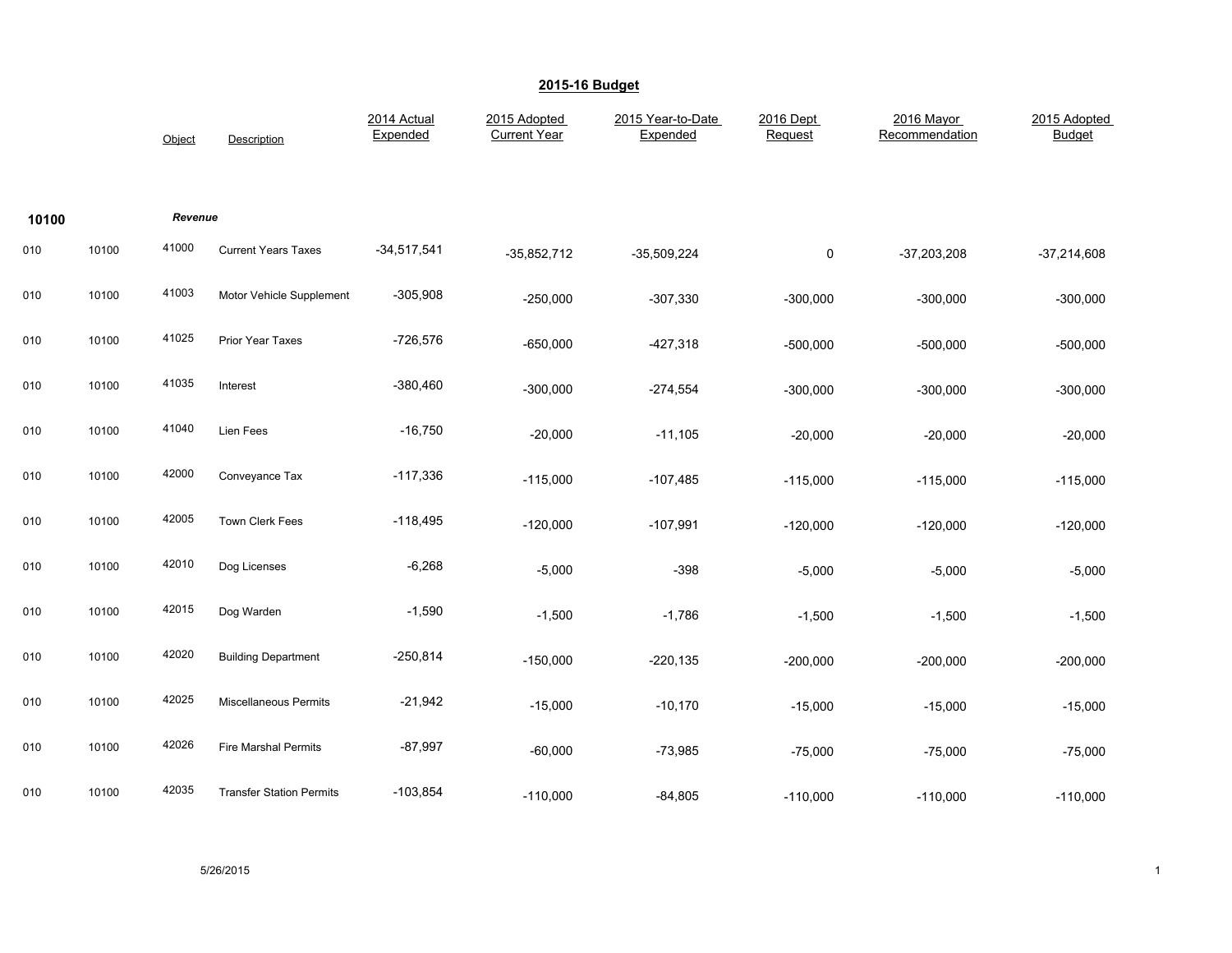|     |       | Object | Description                      | 2014 Actual<br>Expended | 2015 Adopted<br><b>Current Year</b> | 2015 Year-to-Date<br>Expended | 2016 Dept<br>Request | 2016 Mayor<br>Recommendation | 2015 Adopted<br><b>Budget</b> |
|-----|-------|--------|----------------------------------|-------------------------|-------------------------------------|-------------------------------|----------------------|------------------------------|-------------------------------|
| 010 | 10100 | 42037  | <b>Transfer Station Reclamat</b> | $-57,606$               | $-60,000$                           | $-42,466$                     | $-60,000$            | $-60,000$                    | $-60,000$                     |
| 010 | 10100 | 42040  | Trans Sta Disposal Fees          | $-5,230$                | $-4,000$                            | $-2,054$                      | $-4,000$             | $-4,000$                     | $-4,000$                      |
| 010 | 10100 | 43000  | Investment Interest              | $-31,848$               | $-30,000$                           | $-36,674$                     | $-35,000$            | $-35,000$                    | $-35,000$                     |
| 010 | 10100 | 43010  | <b>Sewer Assessments</b>         | $-27,978$               | $\pmb{0}$                           | $\pmb{0}$                     | $-20,000$            | $-20,000$                    | $-20,000$                     |
| 010 | 10100 | 43015  | <b>Water Assessments</b>         | $-1,394$                | $\mathbf 0$                         | 0                             | 0                    | $\pmb{0}$                    | 0                             |
| 010 | 10100 | 43035  | Transfer in WPCA Fin Sen         | $-10,000$               | $-10,000$                           | $\pmb{0}$                     | $-10,000$            | $-10,000$                    | $-10,000$                     |
| 010 | 10100 | 43040  | <b>WPCA Rental</b>               | $-11,000$               | $-11,000$                           | $\pmb{0}$                     | $-11,000$            | $-11,000$                    | $-11,000$                     |
| 010 | 10100 | 44000  | P/Z & ZBA                        | $-4,377$                | $-6,000$                            | $-4,829$                      | $-5,000$             | $-5,000$                     | $-5,000$                      |
| 010 | 10100 | 44005  | Parks & Recreation               | $-94,108$               | $-80,000$                           | $-79,429$                     | $-90,000$            | $-90,000$                    | $-90,000$                     |
| 010 | 10100 | 44006  | Camp Oakdale/Other Rent          | $-5,367$                | $-4,000$                            | $-3,090$                      | $-4,000$             | $-4,000$                     | $-4,000$                      |
| 010 | 10100 | 44007  | Fair Oaks Facility Rental        | $-1,840$                | $-1,000$                            | $-1,865$                      | $-1,500$             | $-1,500$                     | $-1,500$                      |
| 010 | 10100 | 44010  | <b>Housing Authority</b>         | $-29,648$               | $-29,490$                           | $\pmb{0}$                     | $-29,620$            | $-29,620$                    | $-29,620$                     |
| 010 | 10100 | 44020  | Youth Services Program           | $-35,833$               | $-42,800$                           | $-35,408$                     | $-42,800$            | $-42,800$                    | $-42,800$                     |
| 010 | 10100 | 45000  | <b>ECS Grant</b>                 | $-12,768,535$           | $-12,768,219$                       | $-12,787,949$                 | $-12,768,219$        | $-12,768,219$                | $-12,768,219$                 |
| 010 | 10100 | 45005  | Transportation                   | $-337,924$              | $-243,698$                          | $-280,064$                    | $-300,000$           | $-300,000$                   | $-300,000$                    |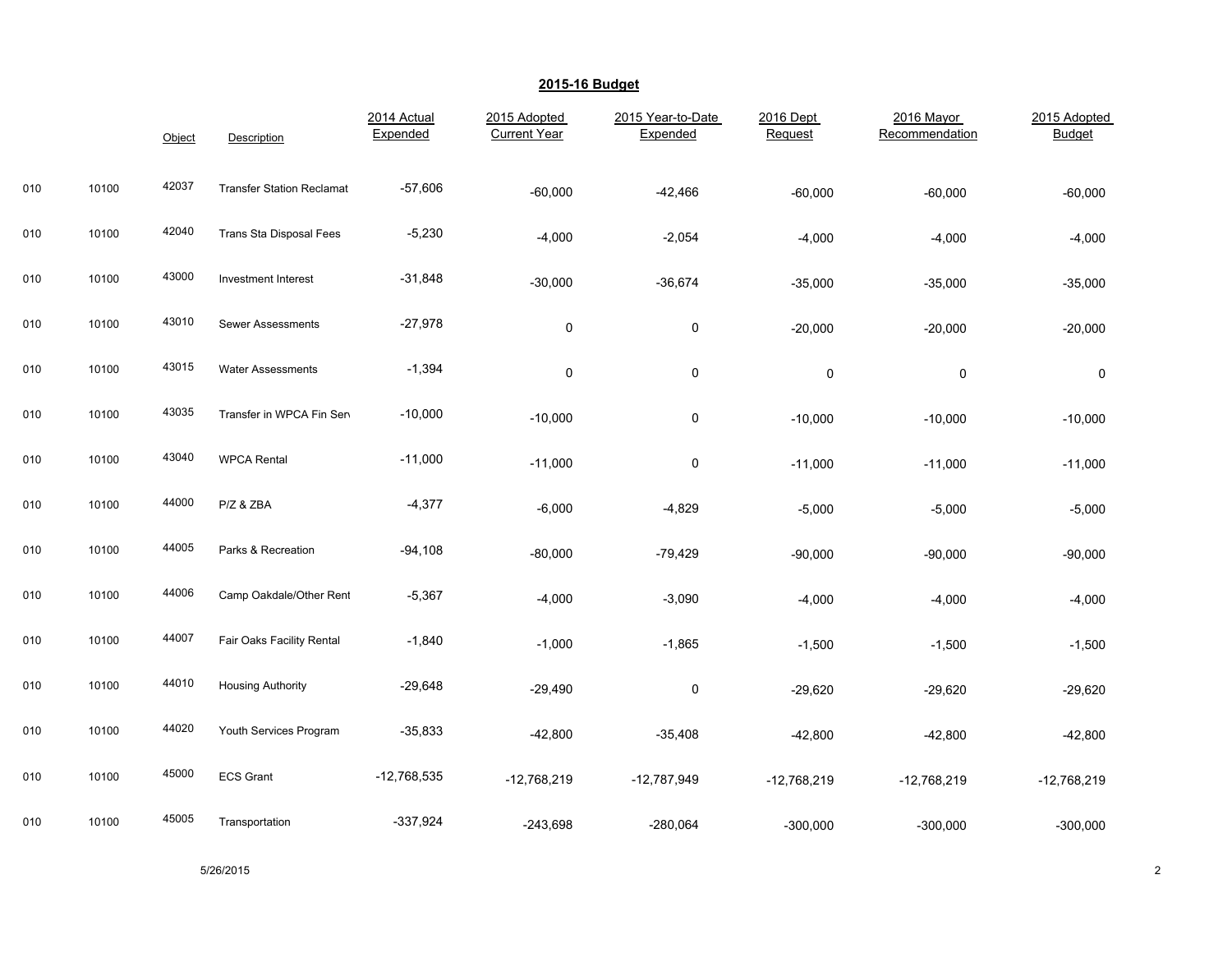|     |       | Object | Description                      | 2014 Actual<br>Expended | 2015 Adopted<br><b>Current Year</b> | 2015 Year-to-Date<br>Expended | 2016 Dept<br>Request | 2016 Mayor<br>Recommendation | 2015 Adopted<br><b>Budget</b> |
|-----|-------|--------|----------------------------------|-------------------------|-------------------------------------|-------------------------------|----------------------|------------------------------|-------------------------------|
| 010 | 10100 | 45015  | <b>Special Education</b>         | $-109,201$              | $-300,000$                          | $-164, 151$                   | $-300,000$           | $-300,000$                   | $-300,000$                    |
| 010 | 10100 | 45020  | <b>Adult Education</b>           | $-21,105$               | $-31,093$                           | $-20,616$                     | $-32,809$            | $-32,809$                    | $-32,809$                     |
| 010 | 10100 | 45030  | Misc. School Grants              | $-11,340$               | $\pmb{0}$                           | $\mathbf 0$                   | $\pmb{0}$            | 0                            | 0                             |
| 010 | 10100 | 46005  | Lieu of Taxes/State Prop         | $-1,492,816$            | $-1,974,704$                        | $-1,983,026$                  | $-2,272,703$         | $-2,272,703$                 | $-2,272,703$                  |
| 010 | 10100 | 46010  | Emerg Manage Assist Prog         | $-10,717$               | $-9,000$                            | 0                             | $-9,877$             | $-9,877$                     | $-9,877$                      |
| 010 | 10100 | 46015  | <b>Disability Grant</b>          | $-3,431$                | $-3,000$                            | $-3,276$                      | $-3,800$             | $-3,800$                     | $-3,800$                      |
| 010 | 10100 | 46025  | Tax Relief for Elderly           | $-105,632$              | $-119,130$                          | $-108,060$                    | $-119,625$           | $-119,625$                   | $-119,625$                    |
| 010 | 10100 | 46030  | <b>Additional Veteran Grant</b>  | $-9,169$                | $-9,590$                            | $-9,464$                      | $-9,805$             | $-9,805$                     | $-9,805$                      |
| 010 | 10100 | 46035  | <b>Telephone Access Line</b>     | $-55,322$               | $-55,000$                           | $-55,849$                     | $-55,000$            | $-55,000$                    | $-55,000$                     |
| 010 | 10100 | 46040  | Other Grants                     | $-70,232$               | $-40,000$                           | $-159,694$                    | $-45,000$            | $-45,000$                    | $-45,000$                     |
| 010 | 10100 | 46041  | MUNICIPAL REVENUE SI             | $\pmb{0}$               | $-67,278$                           | 0                             | 0                    | 0                            | 0                             |
| 010 | 10100 | 46042  | CT Fines Reimbursement           | $-13,992$               | $-14,000$                           | $-16,497$                     | $-14,000$            | $-14,000$                    | $-14,000$                     |
| 010 | 10100 | 46045  | Pequot Funds                     | $-1,486,051$            | $-1,061,891$                        | $-712,444$                    | $-1,021,740$         | $-1,021,740$                 | $-1,021,740$                  |
| 010 | 10100 | 46046  | Property Tax Relief              | 0                       | $-345,327$                          | 0                             | 0                    | 0                            | 0                             |
| 010 | 10100 | 46055  | <b>Elect Restructuring Grant</b> | $-337,663$              | $-195,000$                          | $-195,220$                    | $-99,230$            | $-99,230$                    | $-99,230$                     |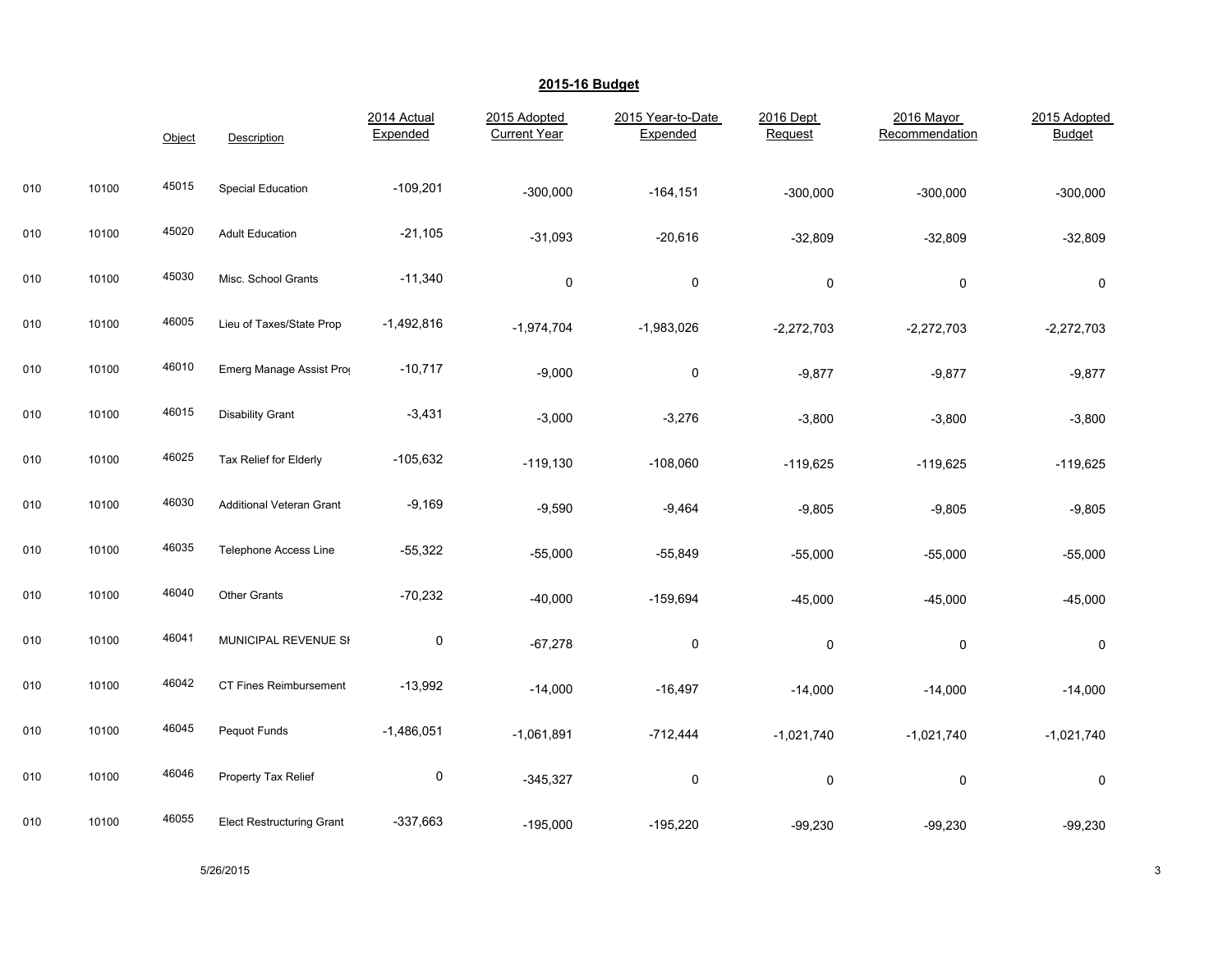|     |       | Object | Description                     | 2014 Actual<br>Expended | 2015 Adopted<br><b>Current Year</b> | 2015 Year-to-Date<br>Expended | 2016 Dept<br>Request | 2016 Mayor<br>Recommendation | 2015 Adopted<br><b>Budget</b> |
|-----|-------|--------|---------------------------------|-------------------------|-------------------------------------|-------------------------------|----------------------|------------------------------|-------------------------------|
| 010 | 10100 | 47005  | MRSA MUNICIPAL PROJI            | $-497,189$              | $-497,189$                          | $-497,189$                    | $-528,644$           | $-528,644$                   | $-528,644$                    |
| 010 | 10100 | 48005  | <b>Tuition Regular</b>          | $-109,895$              | $-100,000$                          | $-51,810$                     | $-63,000$            | $-63,000$                    | $-63,000$                     |
| 010 | 10100 | 48010  | <b>Tuition Special Ed</b>       | $-159,224$              | $-145,000$                          | $-155,479$                    | $-188,000$           | $-188,000$                   | $-188,000$                    |
| 010 | 10100 | 48013  | School Misc Revenue             | $-3,551$                | $-2,000$                            | $-4,225$                      | $-3,000$             | $-3,000$                     | $-3,000$                      |
| 010 | 10100 | 48015  | <b>Personal Property Audits</b> | $-208,899$              | $-100,000$                          | $-2,324$                      | $-20,000$            | $-20,000$                    | $-20,000$                     |
| 010 | 10100 | 48020  | Public Works Dept.              | $-2,129$                | $-500$                              | $-628$                        | $-500$               | $-500$                       | $-500$                        |
| 010 | 10100 | 48023  | <b>Commercial Tipping Fees</b>  | $-351,948$              | $-350,000$                          | $-262,222$                    | $-350,000$           | $-350,000$                   | $-350,000$                    |
| 010 | 10100 | 48025  | Copy Money                      | $-1,386$                | $-1,000$                            | $-841$                        | $-1,000$             | $-1,000$                     | $-1,000$                      |
| 010 | 10100 | 49005  | Police Reimb. Priv Duty         | $-150,898$              | $-130,000$                          | $-141,286$                    | $-150,000$           | $-150,000$                   | $-150,000$                    |
| 010 | 10100 | 49010  | St Bernards Health Clinic       | $-24,606$               | $-20,000$                           | $-24,186$                     | $-25,000$            | $-25,000$                    | $-25,000$                     |
| 010 | 10100 | 49015  | Insurance Reimbursement         | $-96,643$               | $-25,000$                           | $-53,124$                     | $-45,000$            | $-45,000$                    | $-45,000$                     |
| 010 | 10100 | 49020  | Millstone Reimbursement         | $-14,163$               | $-265,000$                          | $-29,947$                     | $-15,000$            | $-15,000$                    | $-15,000$                     |
| 010 | 10100 | 49035  | Fire Marshal Private Dty        | $-4,941$                | $-5,000$                            | $-240$                        | $-5,000$             | $-5,000$                     | $-5,000$                      |
| 010 | 10100 | 49049  | <b>Engineering Review Reimt</b> | 0                       | $-1,000$                            | $\pmb{0}$                     | $-1,000$             | $-1,000$                     | $-1,000$                      |
| 010 | 10100 | 49050  | Miscellaneous                   | $-349,177$              | $-30,000$                           | $-41,734$                     | $-30,000$            | $-30,000$                    | $-30,000$                     |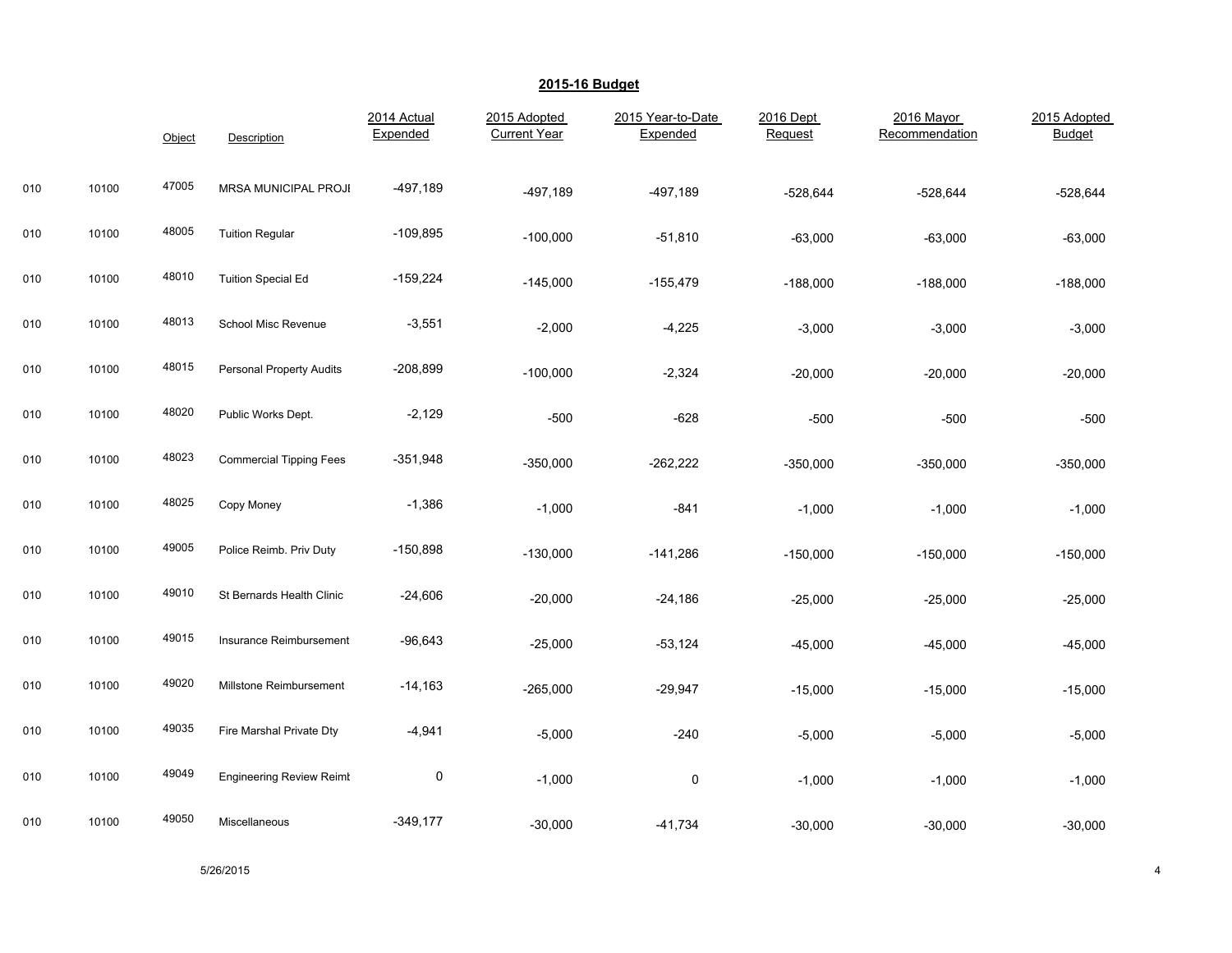|     |       | Object | Description                  | 2014 Actual<br>Expended | 2015 Adopted<br><b>Current Year</b> | 2015 Year-to-Date<br>Expended | 2016 Dept<br>Request | 2016 Mayor<br>Recommendation | 2015 Adopted<br><b>Budget</b> |            |
|-----|-------|--------|------------------------------|-------------------------|-------------------------------------|-------------------------------|----------------------|------------------------------|-------------------------------|------------|
| 010 | 10100 | 49060  | Sale of Town Property        | $-32,765$               | $-20,000$                           | $-22,000$                     | $-20,000$            | $-20,000$                    | $-20,000$                     |            |
| 010 | 10100 | 49080  | <b>Mohegan Contributions</b> | $-500,000$              | $-500,000$                          | $-500,000$                    | $-500,000$           | $-500,000$                   | $-500,000$                    |            |
| 010 | 10100 | 49100  | Transfer in (out)            | $-422,804$              | $\Omega$                            | 0                             | 0                    | $\Omega$                     | 0                             |            |
|     |       |        | Revenue                      | $-56,735,110$           | $-57,356,121$                       | $-55,625,645$                 | $-21,071,372$        | $-58,274,580$                | -58,285,980                   | $-100.00%$ |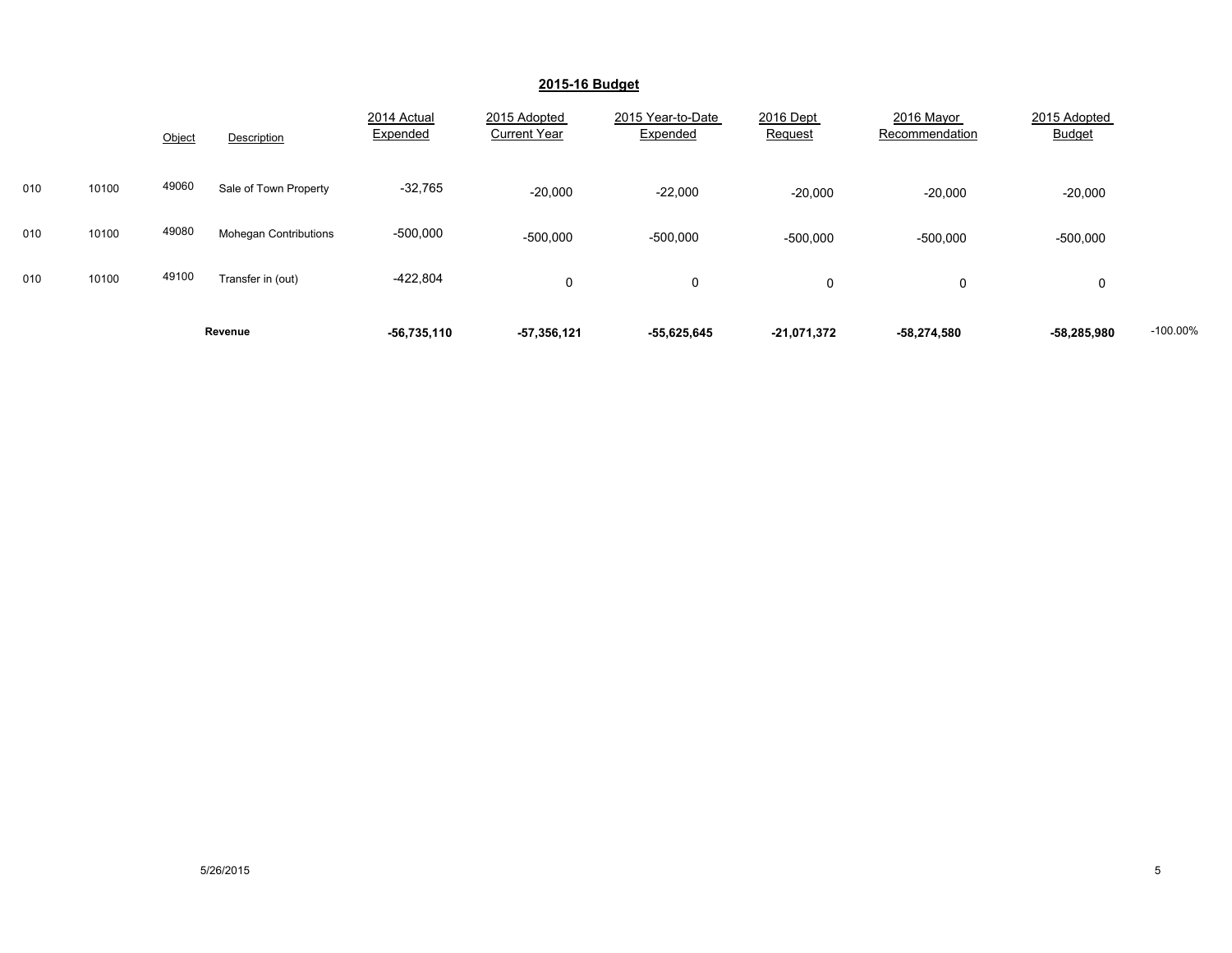|       |       | Object | Description                    | 2014 Actual<br>Expended | 2015 Adopted<br><b>Current Year</b> | 2015 Year-to-Date<br>Expended | 2016 Dept<br>Request | 2016 Mayor<br>Recommendation | 2015 Adopted<br><b>Budget</b> |
|-------|-------|--------|--------------------------------|-------------------------|-------------------------------------|-------------------------------|----------------------|------------------------------|-------------------------------|
| 10310 |       | Mayor  |                                |                         |                                     |                               |                      |                              |                               |
| 010   | 10310 | 51001  | Mayor Salary                   | 61,221                  | 80,000                              | 70,403                        | 80,000               | 80,000                       | 80,000                        |
| 010   | 10310 | 51050  | Admin Secretary                | 52,306                  | 53,400                              | 47,073                        | 55,800               | 55,800                       | 55,800                        |
| 010   | 10310 | 51051  | Secretary Floating             | 16,308                  | $\mathsf 0$                         | $\mathsf{O}\xspace$           | $\pmb{0}$            | $\pmb{0}$                    | $\pmb{0}$                     |
| 010   | 10310 | 52075  | Veterans Funerals              | $\pmb{0}$               | 100                                 | $\mathsf{O}\xspace$           | 100                  | 100                          | 100                           |
| 010   | 10310 | 52079  | <b>Condemnation Relocation</b> | $\pmb{0}$               | 500                                 | 7,250                         | 500                  | 500                          | 500                           |
| 010   | 10310 | 52129  | <b>Outside Contractors</b>     | $\pmb{0}$               | 2,000                               | $\pmb{0}$                     | 2,000                | 2,000                        | 2,000                         |
| 010   | 10310 | 52136  | Fees (Membership)              | 46,001                  | 45,250                              | 42,242                        | 46,500               | 46,500                       | 46,500                        |
| 010   | 10310 | 52150  | <b>Memorial Day Parade</b>     | $\pmb{0}$               | $\mathsf 0$                         | $\pmb{0}$                     | 3,500                | 3,500                        | 3,500                         |
| 010   | 10310 | 53004  | Training & Conferences         | 249                     | 500                                 | 199                           | 500                  | 500                          | 500                           |
| 010   | 10310 | 53008  | Advertising                    | 592                     | 1,200                               | 220                           | 1,200                | 1,200                        | 1,200                         |
| 010   | 10310 | 53014  | Printing                       | 249                     | 500                                 | 292                           | 500                  | 500                          | 500                           |
| 010   | 10310 | 53019  | Misc Supplies                  | 298                     | 700                                 | 685                           | 700                  | 700                          | 700                           |
| 010   | 10310 | 53033  | Occasions                      | $\pmb{0}$               | 250                                 | 352                           | 250                  | 250                          | 250                           |
| 010   | 10310 | 53049  | <b>Town Publications</b>       | 1,740                   | 1,800                               | 1,820                         | 1,800                | 1,800                        | 1,800                         |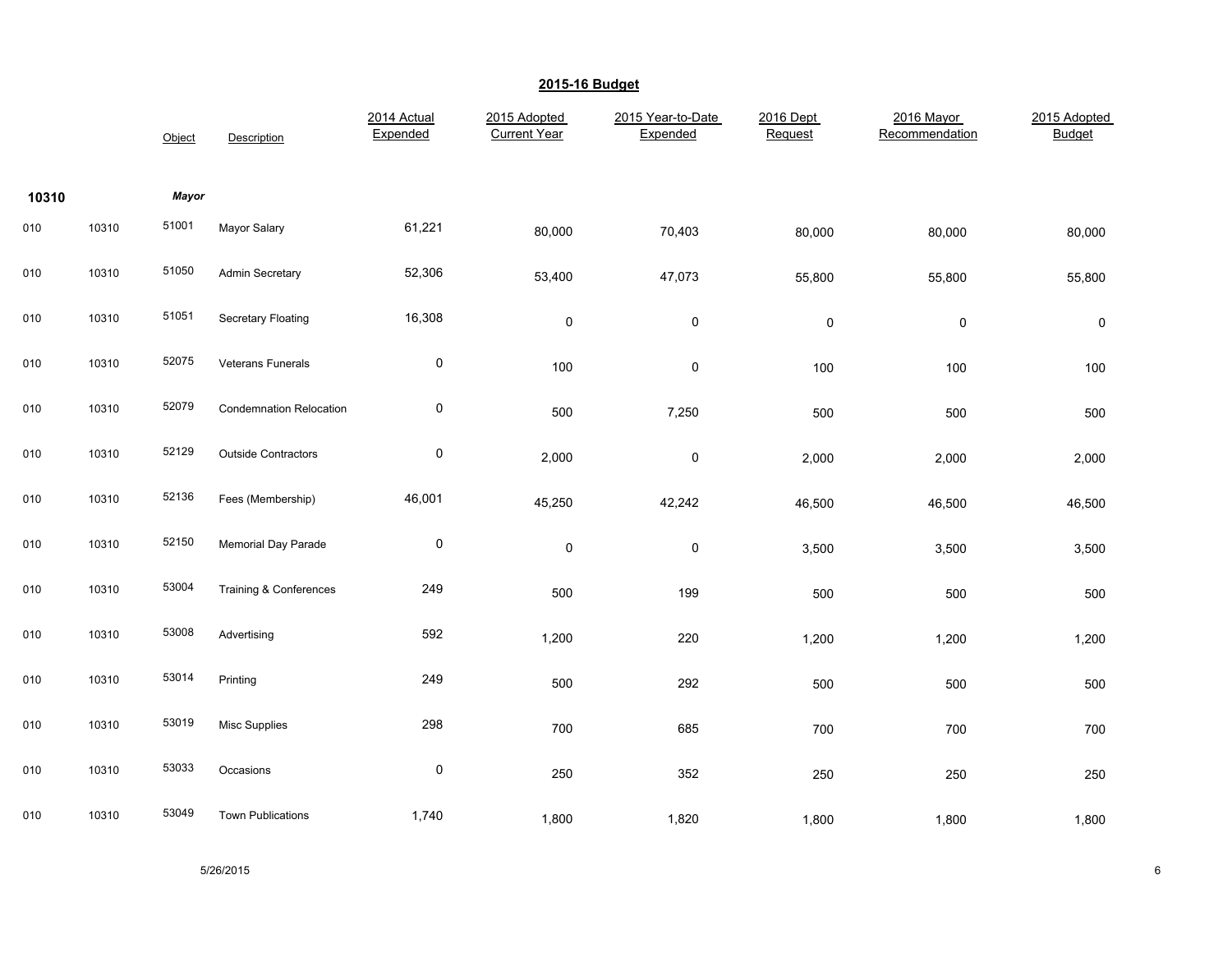|     |       | Object | Description           | 2014 Actual<br>Expended | 2015 Adopted<br><b>Current Year</b> | 2015 Year-to-Date<br>Expended | 2016 Dept<br>Request | 2016 Mayor<br>Recommendation | 2015 Adopted<br><b>Budget</b> |       |
|-----|-------|--------|-----------------------|-------------------------|-------------------------------------|-------------------------------|----------------------|------------------------------|-------------------------------|-------|
| 010 | 10310 | 53060  | <b>Cellular Phone</b> | 780                     | 800                                 | 715                           | 800                  | 800                          | 800                           |       |
|     |       |        | Mayor                 | 179,742                 | 187,000                             | 171,252                       | 194,150              | 194,150                      | 194,150                       | 3.82% |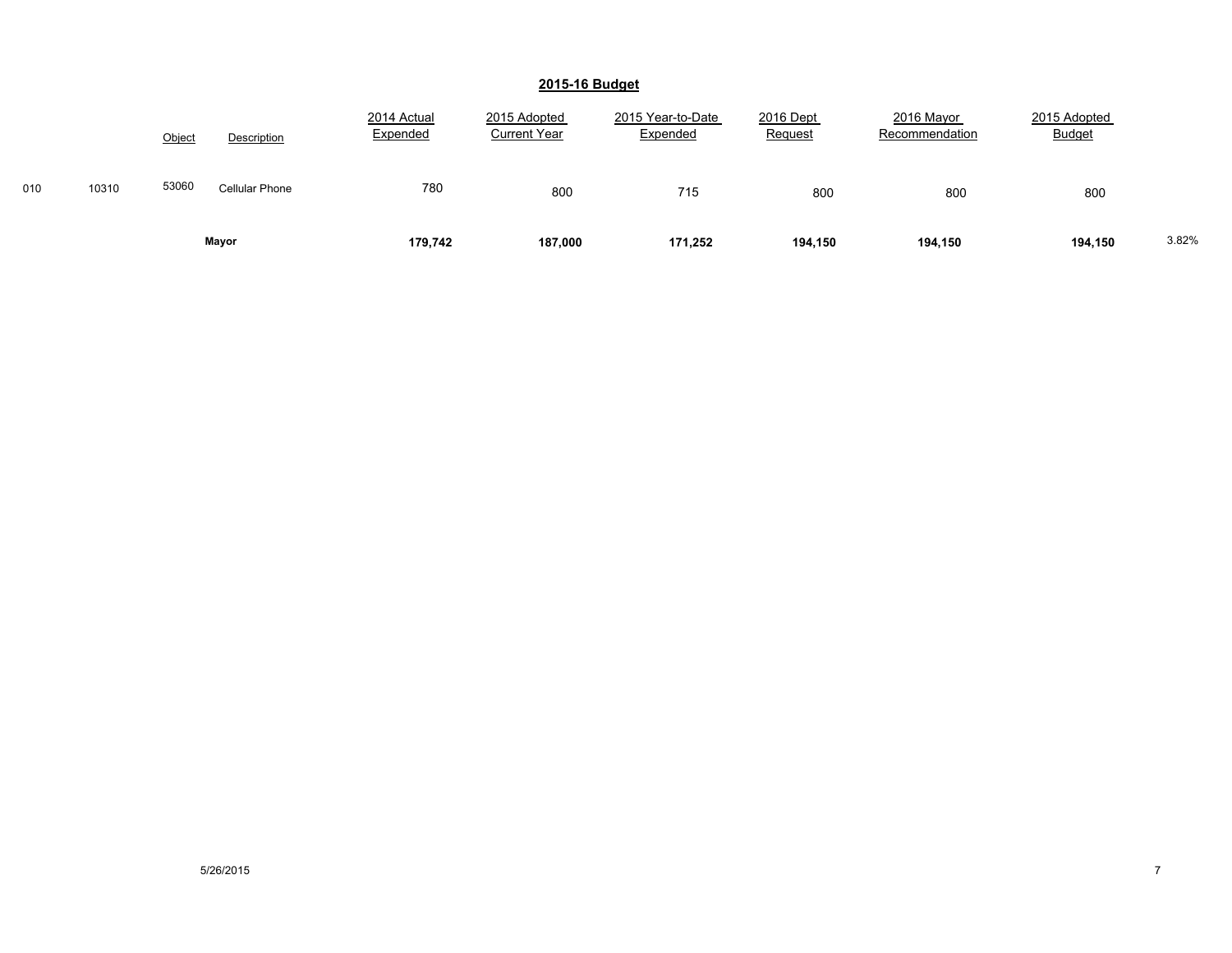|       |       |        | <b>Town Council</b>        | 29,519                  | 27,750                              | 28,205                        | 27,750               | 27,750                       | 27,750                        | 0.00% |
|-------|-------|--------|----------------------------|-------------------------|-------------------------------------|-------------------------------|----------------------|------------------------------|-------------------------------|-------|
| 010   | 10330 | 53033  | Occasions                  | 94                      | 200                                 | 139                           | 200                  | 200                          | 200                           |       |
| 010   | 10330 | 53019  | <b>Misc Supplies</b>       | 208                     | 250                                 | 4,272                         | 250                  | 250                          | 250                           |       |
| 010   | 10330 | 53008  | Advertising                | 8,071                   | 5,500                               | 4,313                         | 5,500                | 5,500                        | 5,500                         |       |
| 010   | 10330 | 53004  | Training & Conferences     | $\mathbf 0$             | 100                                 | 0                             | 100                  | 100                          | 100                           |       |
| 010   | 10330 | 53002  | <b>Consulting Services</b> | 3,842                   | 2,200                               | 998                           | 2,200                | 2,200                        | 2,200                         |       |
| 010   | 10330 | 51075  | PT Clerical                | 2,805                   | 5,000                               | 3,982                         | 5,000                | 5,000                        | 5,000                         |       |
| 010   | 10330 | 51013  | Town Council Salary        | 14,500                  | 14,500                              | 14,500                        | 14,500               | 14,500                       | 14,500                        |       |
| 10330 |       |        | <b>Town Council</b>        |                         |                                     |                               |                      |                              |                               |       |
|       |       | Object | Description                | 2014 Actual<br>Expended | 2015 Adopted<br><b>Current Year</b> | 2015 Year-to-Date<br>Expended | 2016 Dept<br>Request | 2016 Mayor<br>Recommendation | 2015 Adopted<br><b>Budget</b> |       |
|       |       |        |                            |                         |                                     |                               |                      |                              |                               |       |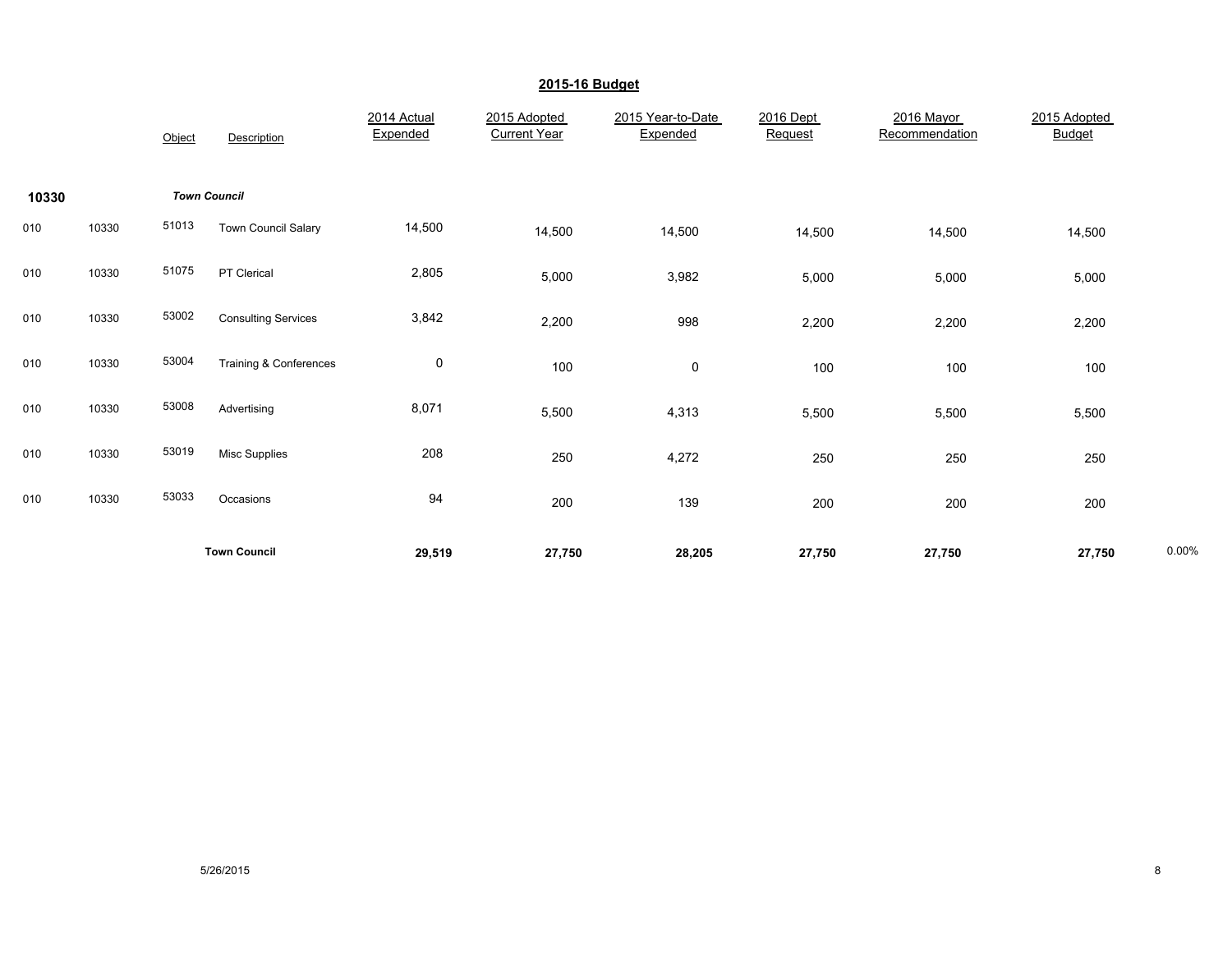|       |       | Object | Description                   | 2014 Actual<br>Expended | 2015 Adopted<br><b>Current Year</b> | 2015 Year-to-Date<br>Expended | 2016 Dept<br>Request | 2016 Mayor<br>Recommendation | 2015 Adopted<br>Budget |       |
|-------|-------|--------|-------------------------------|-------------------------|-------------------------------------|-------------------------------|----------------------|------------------------------|------------------------|-------|
| 10340 |       |        | <b>Legal Services</b>         |                         |                                     |                               |                      |                              |                        |       |
| 010   | 10340 | 52041  | Legal - General               | 65,197                  | 65,000                              | 28,292                        | 65,000               | 65,000                       | 65,000                 |       |
| 010   | 10340 | 52044  | <b>Tax/Assessment Matters</b> | 68,440                  | 75,000                              | 39,855                        | 75,000               | 75,000                       | 75,000                 |       |
| 010   | 10340 | 52045  | <b>Land Use Matters</b>       | 28,684                  | 40,000                              | 7,885                         | 40,000               | 40,000                       | 40,000                 |       |
| 010   | 10340 | 52046  | Labor/Employment Matters      | 79,678                  | 55,000                              | 61,624                        | 55,000               | 55,000                       | 55,000                 |       |
|       |       |        | <b>Legal Services</b>         | 241,998                 | 235,000                             | 137,655                       | 235,000              | 235,000                      | 235,000                | 0.00% |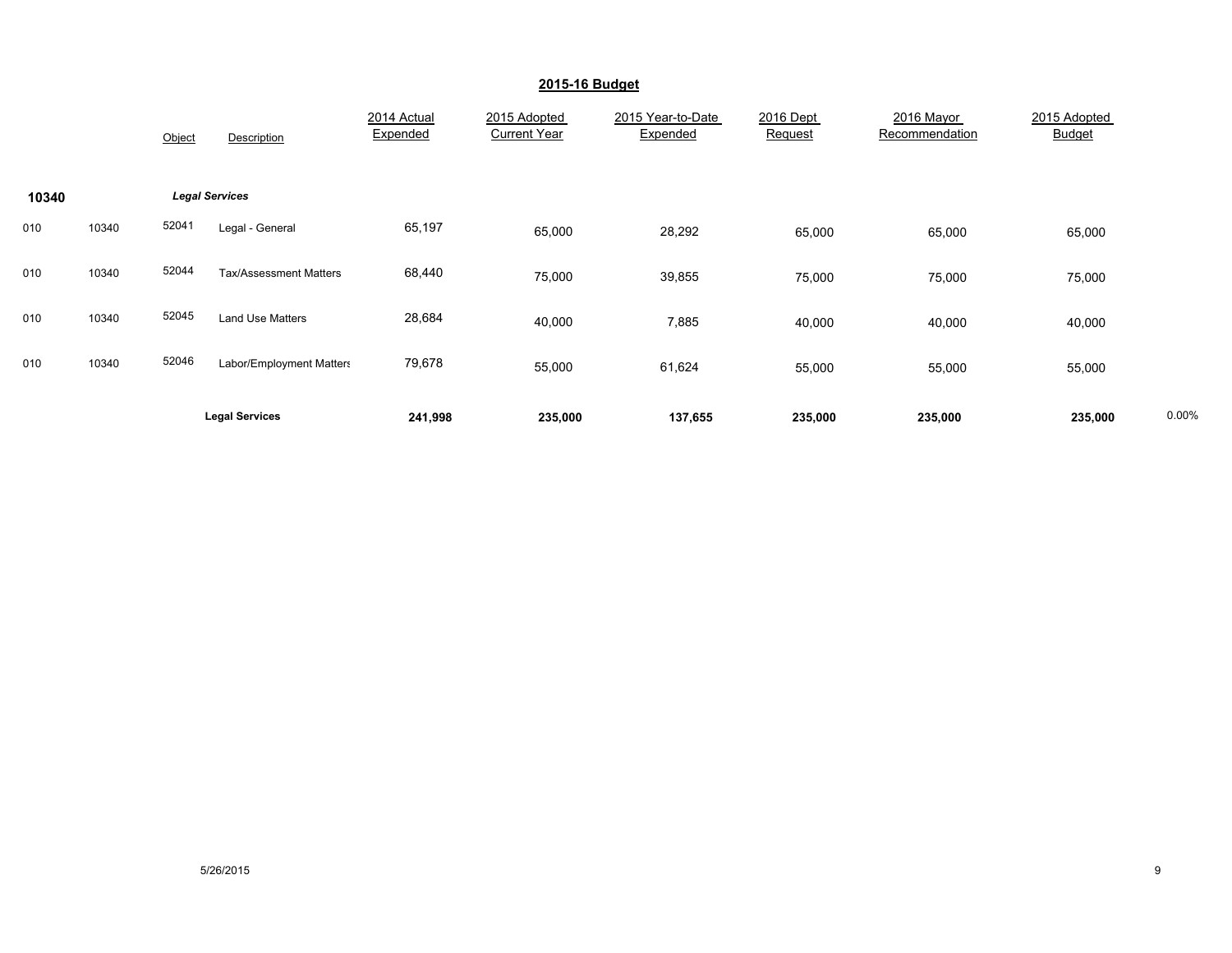|              |  | Object           | Description             | 2014 Actual<br>Expended | 2015 Adopted<br><b>Current Year</b> | 2015 Year-to-Date<br>Expended | 2016 Dept<br>Request | 2016 Mayor<br>Recommendation | 2015 Adopted<br><b>Budget</b> |       |
|--------------|--|------------------|-------------------------|-------------------------|-------------------------------------|-------------------------------|----------------------|------------------------------|-------------------------------|-------|
| 10350        |  | Probate<br>52137 |                         |                         |                                     |                               |                      |                              |                               |       |
| 010<br>10350 |  |                  | <b>Probate District</b> | 13,971                  | 15,000                              | 0                             | 15,275               | 15,275                       | 15,275                        |       |
|              |  |                  | Probate                 | 13,971                  | 15,000                              | v                             | 15,275               | 15,275                       | 15,275                        | 1.83% |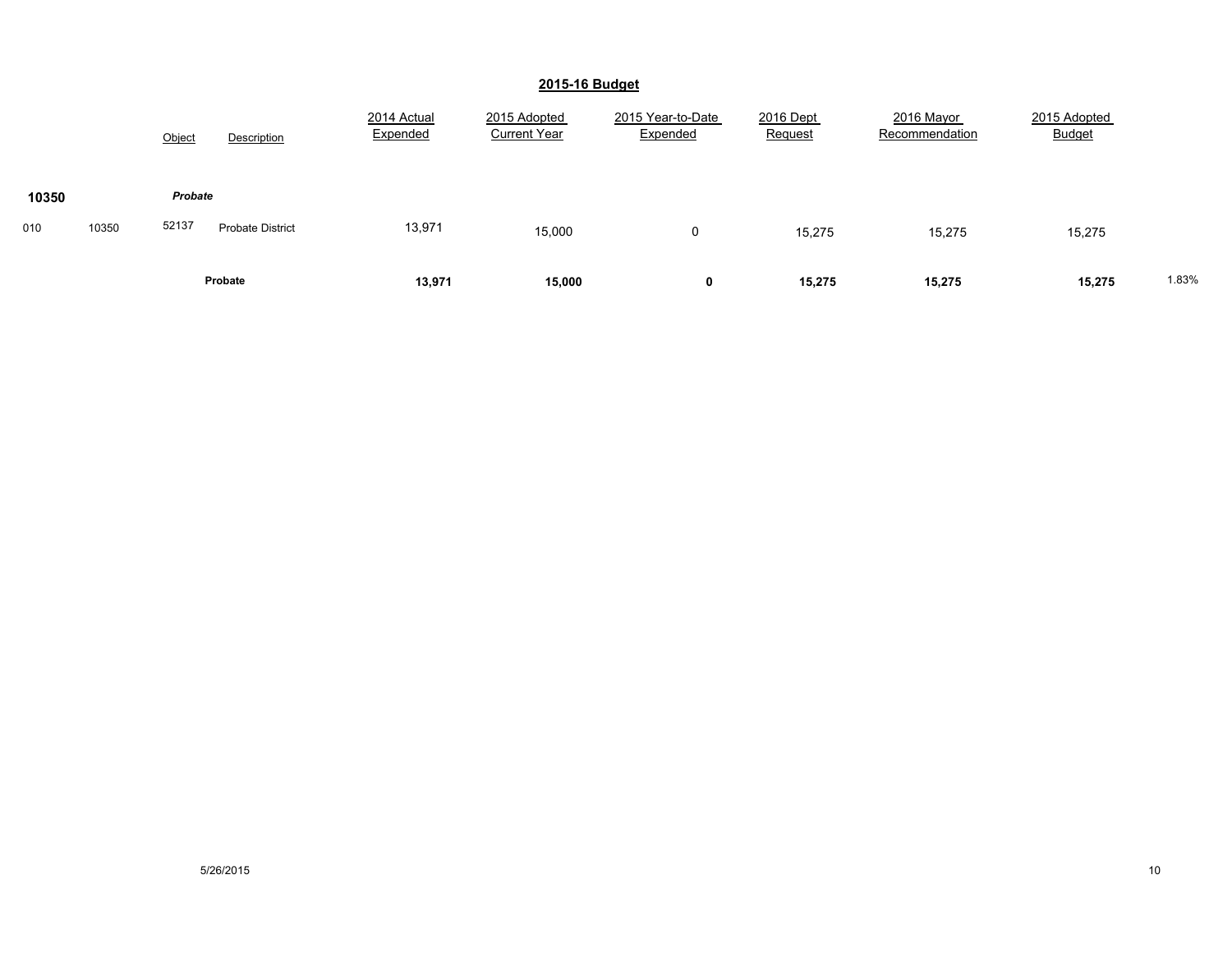|       |       | Object | Description                     | 2014 Actual<br>Expended | 2015 Adopted<br><b>Current Year</b> | 2015 Year-to-Date<br>Expended | 2016 Dept<br>Request | 2016 Mayor<br>Recommendation | 2015 Adopted<br><b>Budget</b> |          |
|-------|-------|--------|---------------------------------|-------------------------|-------------------------------------|-------------------------------|----------------------|------------------------------|-------------------------------|----------|
| 10360 |       |        | <b>Non-Profit Organizations</b> |                         |                                     |                               |                      |                              |                               |          |
| 010   | 10360 | 52071  | <b>TVCCA</b>                    | 4,000                   | 4,000                               | 4,000                         | 4,000                | 4,000                        | 4,000                         |          |
| 010   | 10360 | 52072  | Raymond Comm Library            | 40,000                  | 45,000                              | 45,000                        | 45,000               | 45,000                       | 45,000                        |          |
| 010   | 10360 | 52073  | Comstock Assoc.                 | 1,000                   | 1,000                               | 1,000                         | 1,000                | 1,000                        | 1,000                         |          |
| 010   | 10360 | 52081  | Safe Futures                    | 2,000                   | 2,000                               | 2,000                         | 2,500                | 2,000                        | 2,000                         |          |
| 010   | 10360 | 52084  | United Com. & Family Sen        | 1,000                   | 1,000                               | 1,000                         | 1,000                | 1,000                        | 1,000                         |          |
| 010   | 10360 | 52092  | Montville Babe Ruth             | $\pmb{0}$               | 0                                   | 0                             | $\mathsf 0$          | 0                            | 1,000                         |          |
| 010   | 10360 | 52094  | Montville American LL           | 4,000                   | 4,000                               | 4,000                         | 4,000                | 4,000                        | 3,000                         |          |
| 010   | 10360 | 52096  | American Legion Baseball        | 1,500                   | 1,500                               | 0                             | 1,500                | 1,500                        | 1,500                         |          |
| 010   | 10360 | 52100  | Sexual Assault Crisis Ctr       | 300                     | 300                                 | 300                           | 400                  | 300                          | 300                           |          |
| 010   | 10360 | 52150  | <b>Memorial Day Parade</b>      | 3,245                   | 3,500                               | 1,159                         | $\mathsf 0$          | 0                            | $\pmb{0}$                     |          |
| 010   | 10360 | 52177  | NL Homeless Hospitality C       | 3,000                   | 3,000                               | 3,000                         | 4,000                | 3,000                        | 3,000                         |          |
|       |       |        | <b>Non-Profit Organizations</b> | 60,045                  | 65,300                              | 61,459                        | 63,400               | 61,800                       | 61,800                        | $-5.36%$ |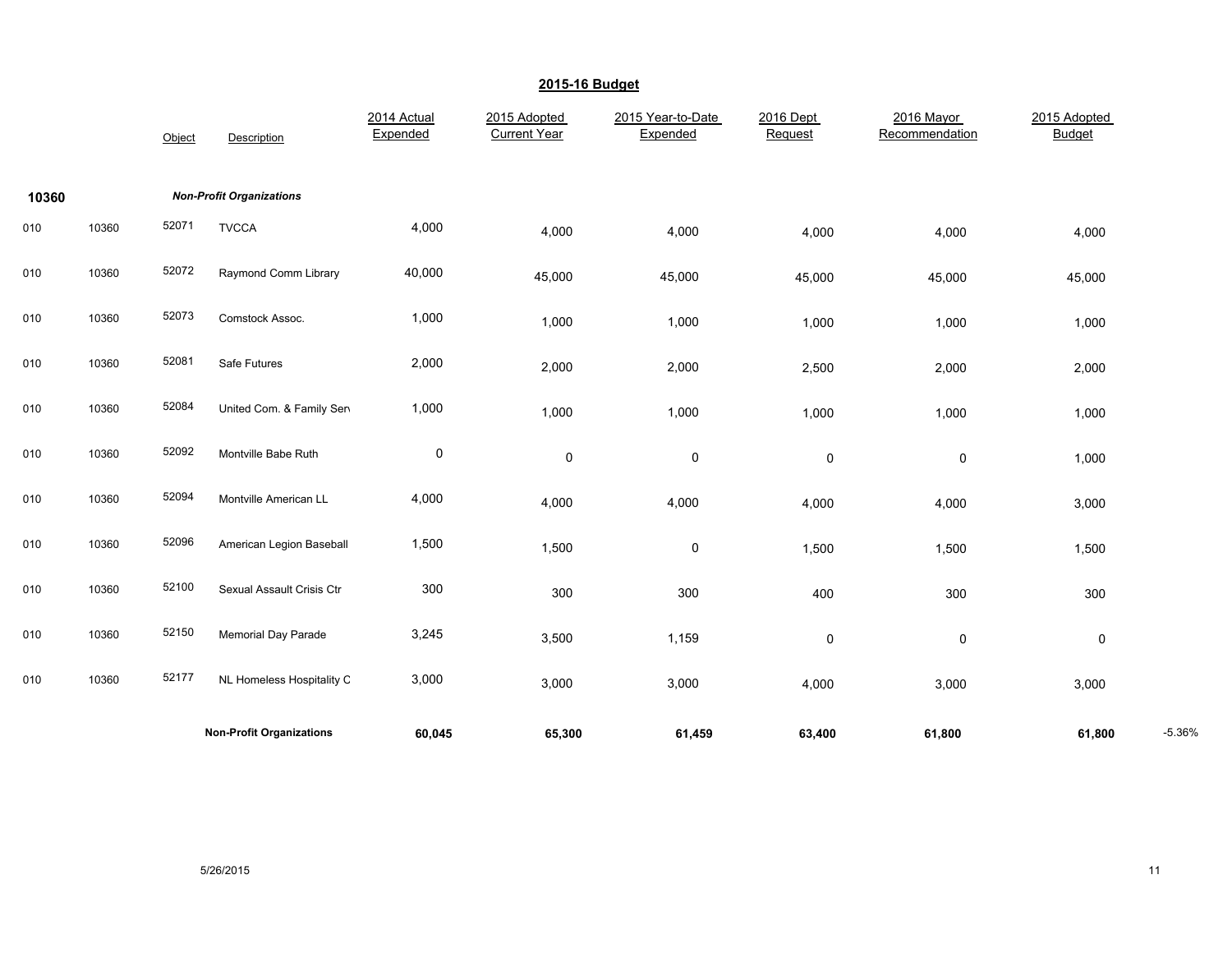|       |       | Object | Description                      | 2014 Actual<br>Expended | 2015 Adopted<br><b>Current Year</b> | 2015 Year-to-Date<br>Expended | 2016 Dept<br>Request | 2016 Mayor<br>Recommendation | 2015 Adopted<br><b>Budget</b> |       |
|-------|-------|--------|----------------------------------|-------------------------|-------------------------------------|-------------------------------|----------------------|------------------------------|-------------------------------|-------|
| 10370 |       |        | <b>Town Hall/Central Service</b> |                         |                                     |                               |                      |                              |                               |       |
| 010   | 10370 | 51075  | PT Clerical                      | 0                       | $\pmb{0}$                           | $\pmb{0}$                     | 17,850               | 14,000                       | 14,000                        |       |
| 010   | 10370 | 52000  | Electricity                      | 77,927                  | 72,000                              | 43,376                        | 90,000               | 90,000                       | 90,000                        |       |
| 010   | 10370 | 52003  | Telephone/Internet               | 19,273                  | 19,500                              | 16,580                        | 19,500               | 20,000                       | 20,000                        |       |
| 010   | 10370 | 52005  | Fuel Oil                         | 30,985                  | 30,000                              | 30,110                        | 21,000               | 21,000                       | 21,000                        |       |
| 010   | 10370 | 52011  | <b>Building Services</b>         | 1,735                   | 1,700                               | 1,930                         | 1,700                | 1,700                        | 1,700                         |       |
| 010   | 10370 | 52128  | Water & Sewer Charges            | 2,688                   | 3,000                               | 2,386                         | 3,000                | 3,000                        | 3,000                         |       |
| 010   | 10370 | 52157  | Lease of Equipment               | 25,385                  | 28,000                              | 23,762                        | 28,000               | 28,000                       | 28,000                        |       |
| 010   | 10370 | 53000  | <b>Office Supplies</b>           | 21,490                  | 21,000                              | 18,365                        | 25,000               | 25,000                       | 25,000                        |       |
| 010   | 10370 | 53003  | Copy Supplies                    | 895                     | 3,500                               | $\pmb{0}$                     | $\pmb{0}$            | $\pmb{0}$                    | $\pmb{0}$                     |       |
| 010   | 10370 | 53020  | Postage                          | 25,646                  | 35,000                              | 25,554                        | 30,000               | 30,000                       | 30,000                        |       |
| 010   | 10370 | 53041  | Safety Equipment                 | $\pmb{0}$               | 1,000                               | 750                           | 1,000                | 1,000                        | 1,000                         |       |
| 010   | 10370 | 54000  | Equipment/Furnishings            | 1,654                   | 1,500                               | 2,399                         | 1,500                | 1,500                        | 1,500                         |       |
|       |       |        | <b>Town Hall/Central Service</b> | 207,680                 | 216,200                             | 165,212                       | 238,550              | 235,200                      | 235,200                       | 8.79% |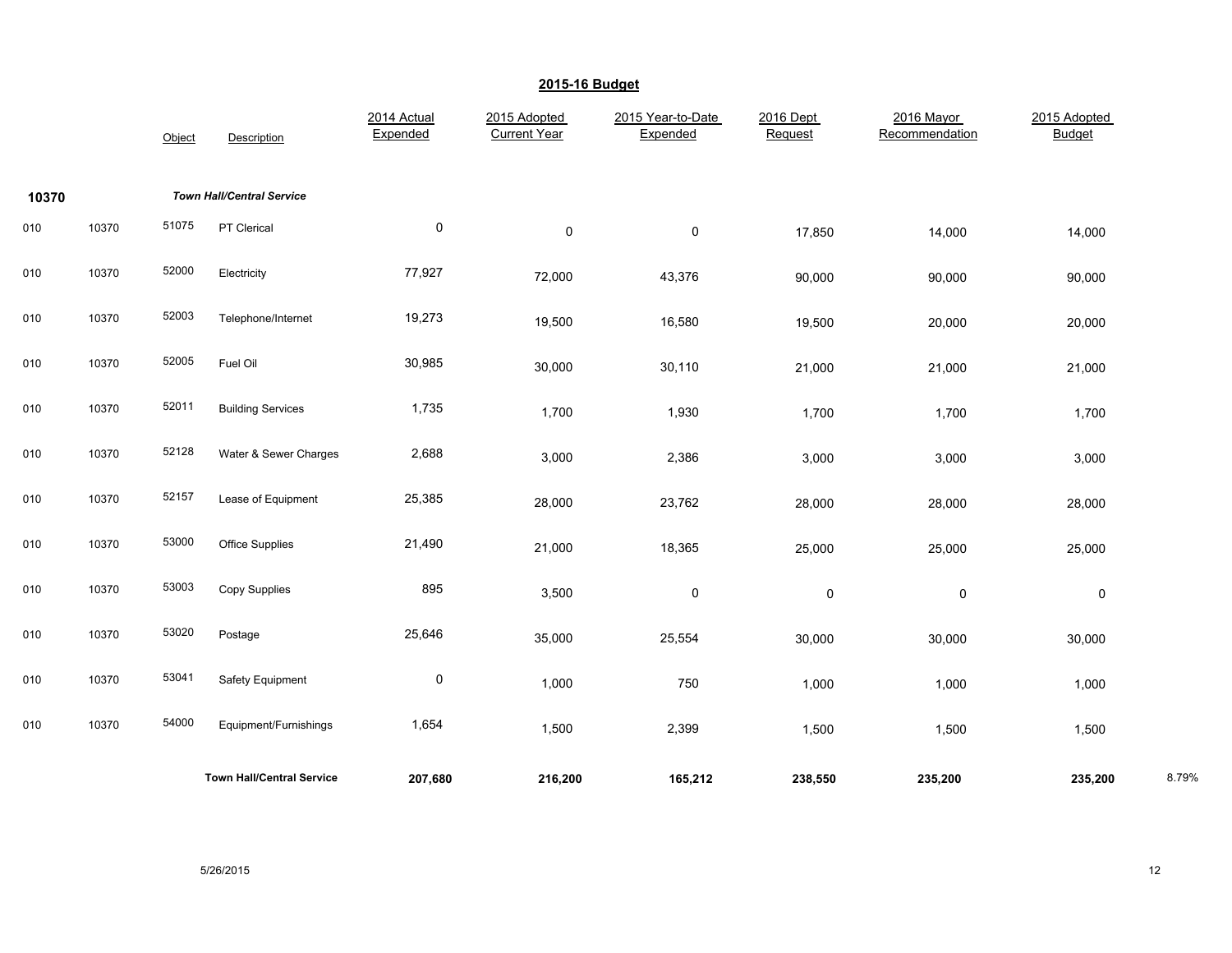|       |       | Object         | Description                       | 2014 Actual<br>Expended | 2015 Adopted<br><b>Current Year</b> | 2015 Year-to-Date<br>Expended | 2016 Dept<br>Request | 2016 Mayor<br>Recommendation | 2015 Adopted<br><b>Budget</b> |
|-------|-------|----------------|-----------------------------------|-------------------------|-------------------------------------|-------------------------------|----------------------|------------------------------|-------------------------------|
| 10410 |       | <b>Finance</b> |                                   |                         |                                     |                               |                      |                              |                               |
| 010   | 10410 | 51002          | <b>Finance Director Salary</b>    | 90,343                  | 92,250                              | 81,235                        | 96,400               | 96,400                       | 96,400                        |
| 010   | 10410 | 51052          | <b>Tax Collection Salaries</b>    | 107,156                 | 109,500                             | 99,566                        | 114,000              | 114,000                      | 114,000                       |
| 010   | 10410 | 51053          | <b>Assessor Dept.Salaries</b>     | 167,434                 | 171,000                             | 145,680                       | 187,500              | 187,500                      | 187,500                       |
| 010   | 10410 | 51054          | Accountants                       | 152,795                 | 160,000                             | 138,092                       | 167,000              | 167,000                      | 167,000                       |
| 010   | 10410 | 51100          | Overtime                          | 6,982                   | 8,500                               | 7,837                         | 8,500                | 8,500                        | 8,500                         |
| 010   | 10410 | 52009          | Revaluation                       | $\pmb{0}$               | $\pmb{0}$                           | $\pmb{0}$                     | 95,000               | $\mathsf{O}\xspace$          | $\pmb{0}$                     |
| 010   | 10410 | 52026          | Tax Refunds                       | 50,395                  | 50,000                              | 40,153                        | 50,000               | 50,000                       | 50,000                        |
| 010   | 10410 | 52136          | Fees (Membership)                 | 1,315                   | 1,200                               | 700                           | 1,500                | 1,500                        | 1,500                         |
| 010   | 10410 | 52192          | <b>Quality Data Services</b>      | 9,531                   | 10,000                              | 11,888                        | 13,500               | 13,500                       | 13,500                        |
| 010   | 10410 | 53002          | <b>Consulting Services</b>        | 1,817                   | 500                                 | 500                           | 500                  | 500                          | 500                           |
| 010   | 10410 | 53004          | <b>Training &amp; Conferences</b> | 3,482                   | 3,000                               | 1,544                         | 3,500                | 4,500                        | 4,500                         |
| 010   | 10410 | 53008          | Advertising                       | 2,392                   | 3,000                               | 3,460                         | 3,000                | 3,000                        | 3,000                         |
| 010   | 10410 | 53014          | Printing                          | 696                     | 1,500                               | 1,890                         | 1,500                | 1,500                        | 1,500                         |
| 010   | 10410 | 53019          | Misc Supplies                     | 1,996                   | 1,500                               | 1,581                         | 1,500                | 1,500                        | 1,500                         |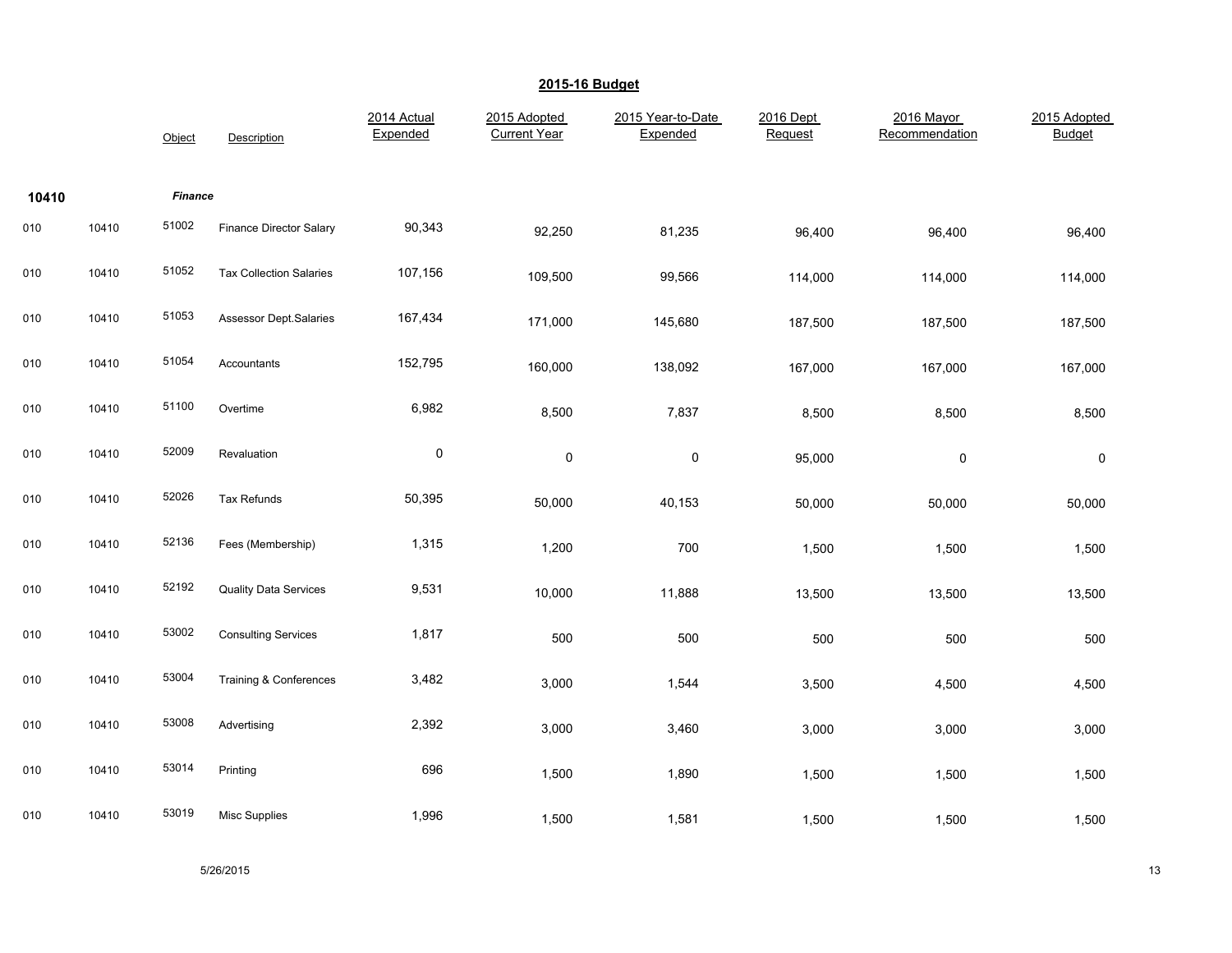| Object | Description    | 2014 Actual<br>Expended | 2015 Adopted<br><b>Current Year</b> | 2015 Year-to-Date<br>Expended | 2016 Dept<br>Request | 2016 Mayor<br>Recommendation | 2015 Adopted<br><b>Budget</b> |       |
|--------|----------------|-------------------------|-------------------------------------|-------------------------------|----------------------|------------------------------|-------------------------------|-------|
|        | <b>Finance</b> | 596.333                 | 611.950                             | 534.127                       | 743.400              | 649,400                      | 649,400                       | 6.12% |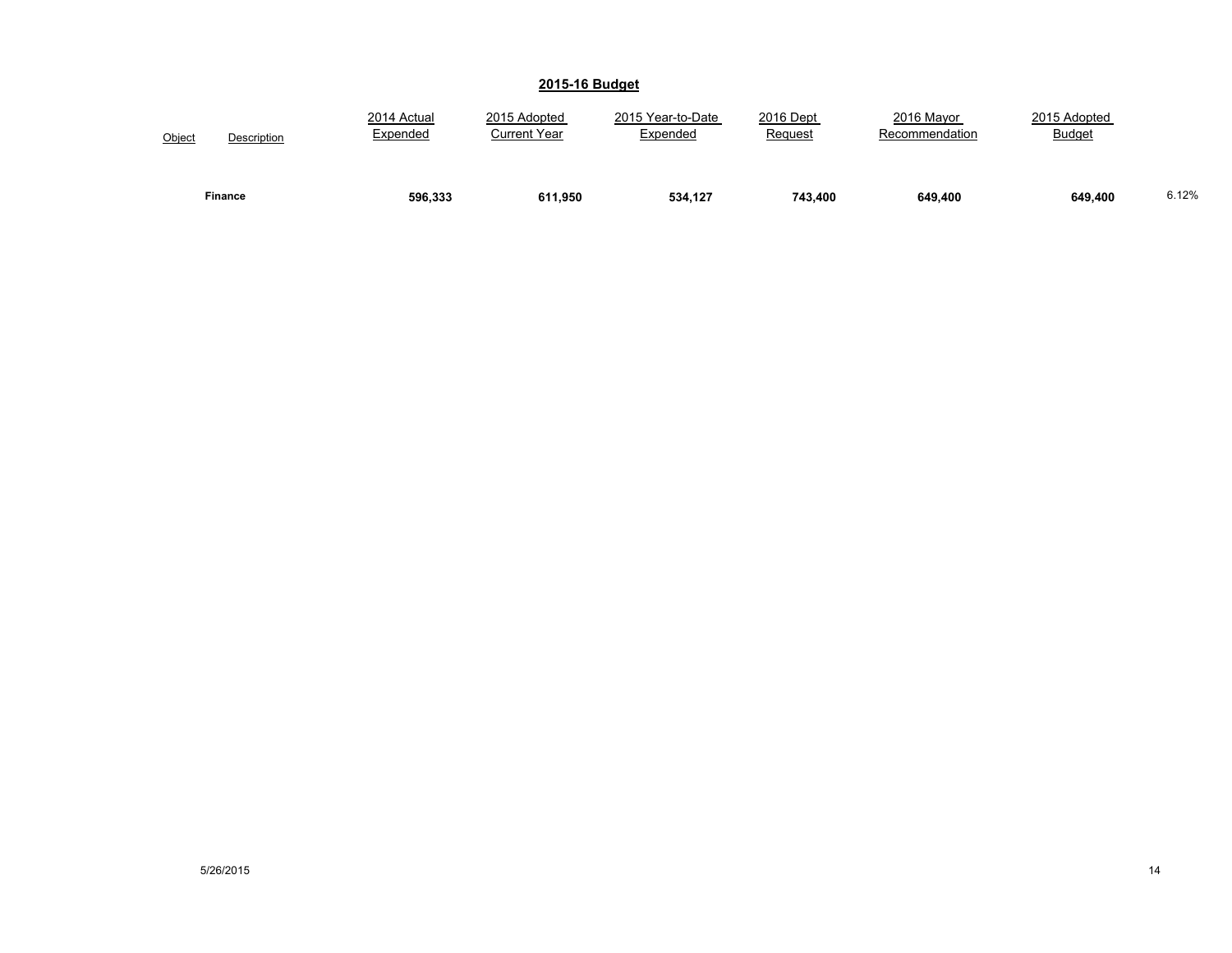|       |       | Object | Description                            | 2014 Actual<br>Expended | 2015 Adopted<br><b>Current Year</b> | 2015 Year-to-Date<br>Expended | 2016 Dept<br>Request | 2016 Mayor<br>Recommendation | 2015 Adopted<br><b>Budget</b> |          |
|-------|-------|--------|----------------------------------------|-------------------------|-------------------------------------|-------------------------------|----------------------|------------------------------|-------------------------------|----------|
| 10420 |       |        | <b>Insurance &amp; Fringe Benefits</b> |                         |                                     |                               |                      |                              |                               |          |
| 010   | 10420 | 52017  | <b>Holiday Bonus Payments</b>          | 20,730                  | 21,500                              | 21,155                        | 22,400               | 22,400                       | 22,400                        |          |
| 010   | 10420 | 52018  | Unemployment Compensa                  | 8,082                   | 10,000                              | 1,430                         | 10,000               | 10,000                       | 10,000                        |          |
| 010   | 10420 | 52019  | Social Security Taxes                  | 465,082                 | 485,000                             | 414,061                       | 507,000              | 507,000                      | 507,000                       |          |
| 010   | 10420 | 52020  | Medical Insurance                      | 1,402,127               | 1,410,000                           | 1,132,449                     | 1,400,000            | 1,400,000                    | 1,400,000                     |          |
| 010   | 10420 | 52021  | Worker's Compensation                  | 337,750                 | 351,000                             | 353,898                       | 362,000              | 362,000                      | 362,000                       |          |
| 010   | 10420 | 52023  | Life & L.T.D. Insurance                | 24,230                  | 26,000                              | 19,931                        | 26,000               | 26,000                       | 26,000                        |          |
| 010   | 10420 | 52024  | Insurance Consultant                   | 22,400                  | 24,000                              | 23,438                        | 24,000               | 24,000                       | 24,000                        |          |
| 010   | 10420 | 52025  | Pension                                | 818,374                 | 875,000                             | 675,658                       | 847,000              | 847,000                      | 847,000                       |          |
| 010   | 10420 | 52027  | Vacation Payout                        | 7,852                   | 20,000                              | 19,229                        | 20,000               | 20,000                       | 20,000                        |          |
| 010   | 10420 | 52028  | <b>Retirement Payout</b>               | $\pmb{0}$               | 2,000                               | 1,548                         | 2,000                | 2,000                        | 2,000                         |          |
| 010   | 10420 | 52048  | TPA Section 125                        | 67                      | 1,075                               | 942                           | 1,075                | 1,075                        | 1,075                         |          |
| 010   | 10420 | 53004  | <b>Continued Education</b>             | 2,447                   | 4,000                               | 5,826                         | 4,000                | 4,000                        | 4,000                         |          |
| 010   | 10420 | 53050  | Physicals                              | 3,323                   | 3,000                               | 2,443                         | 3,000                | 3,000                        | 3,000                         |          |
|       |       |        | <b>Insurance &amp; Fringe Benefits</b> | 3,112,464               | 3,232,575                           | 2,672,007                     | 3,228,475            | 3,228,475                    | 3,228,475                     | $-0.13%$ |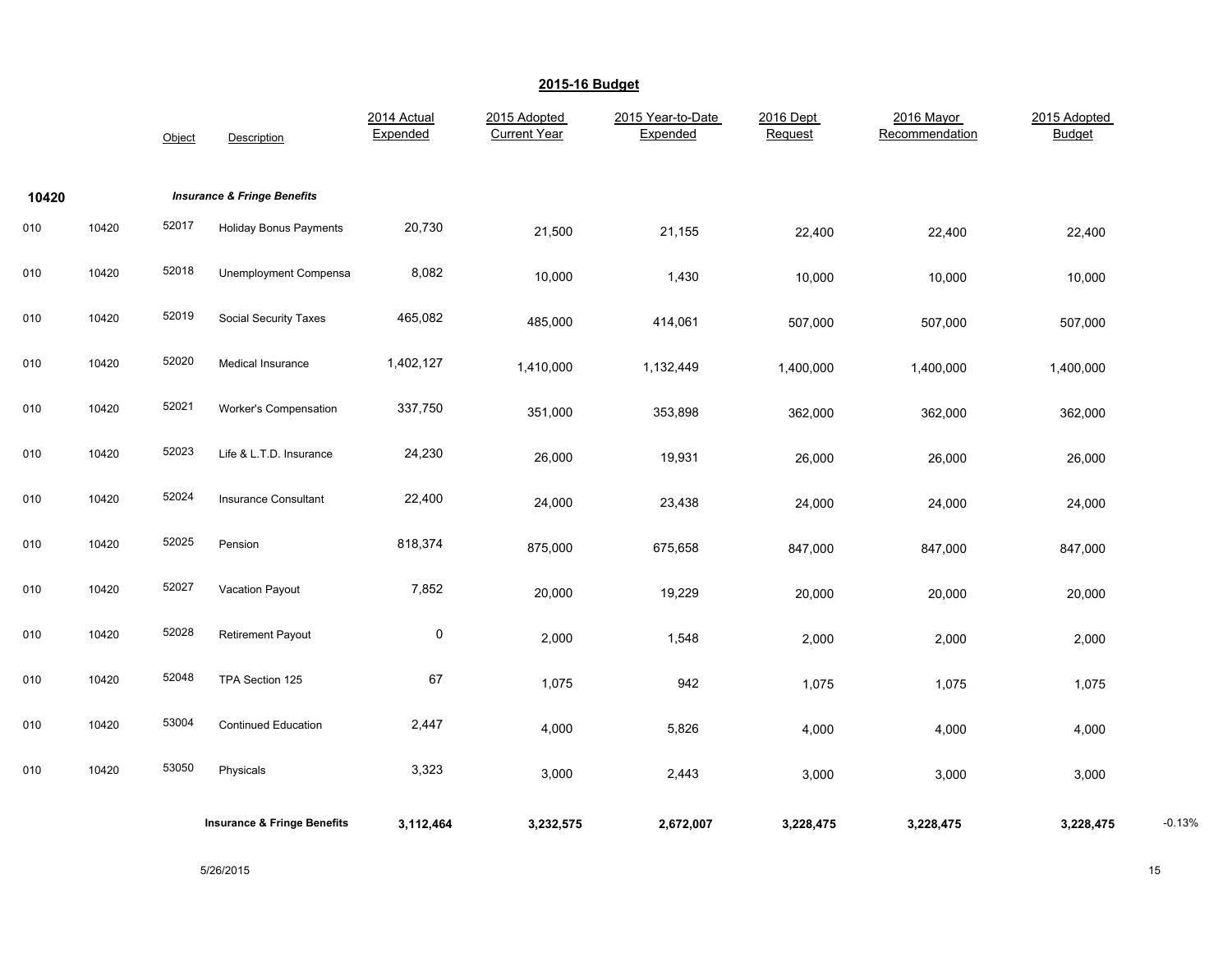|       |       | Object | Description                | 2014 Actual<br>Expended | 2015 Adopted<br><b>Current Year</b> | 2015 Year-to-Date<br>Expended | 2016 Dept<br>Request | 2016 Mayor<br>Recommendation | 2015 Adopted<br><b>Budget</b> |           |
|-------|-------|--------|----------------------------|-------------------------|-------------------------------------|-------------------------------|----------------------|------------------------------|-------------------------------|-----------|
| 10425 |       |        | <b>Municipal Insurance</b> |                         |                                     |                               |                      |                              |                               |           |
| 010   | 10425 | 52024  | Other Insurance            | 179,572                 | 256,410                             | 206,411                       | 200,000              | 205,000                      | 215,000                       |           |
| 010   | 10425 | 52143  | Insurance Reimbursement    | 37,057                  | 25,000                              | 47,040                        | 25,000               | 25,000                       | 25,000                        |           |
|       |       |        | <b>Municipal Insurance</b> | 216,628                 | 281,410                             | 253,450                       | 225,000              | 230,000                      | 240,000                       | $-14.72%$ |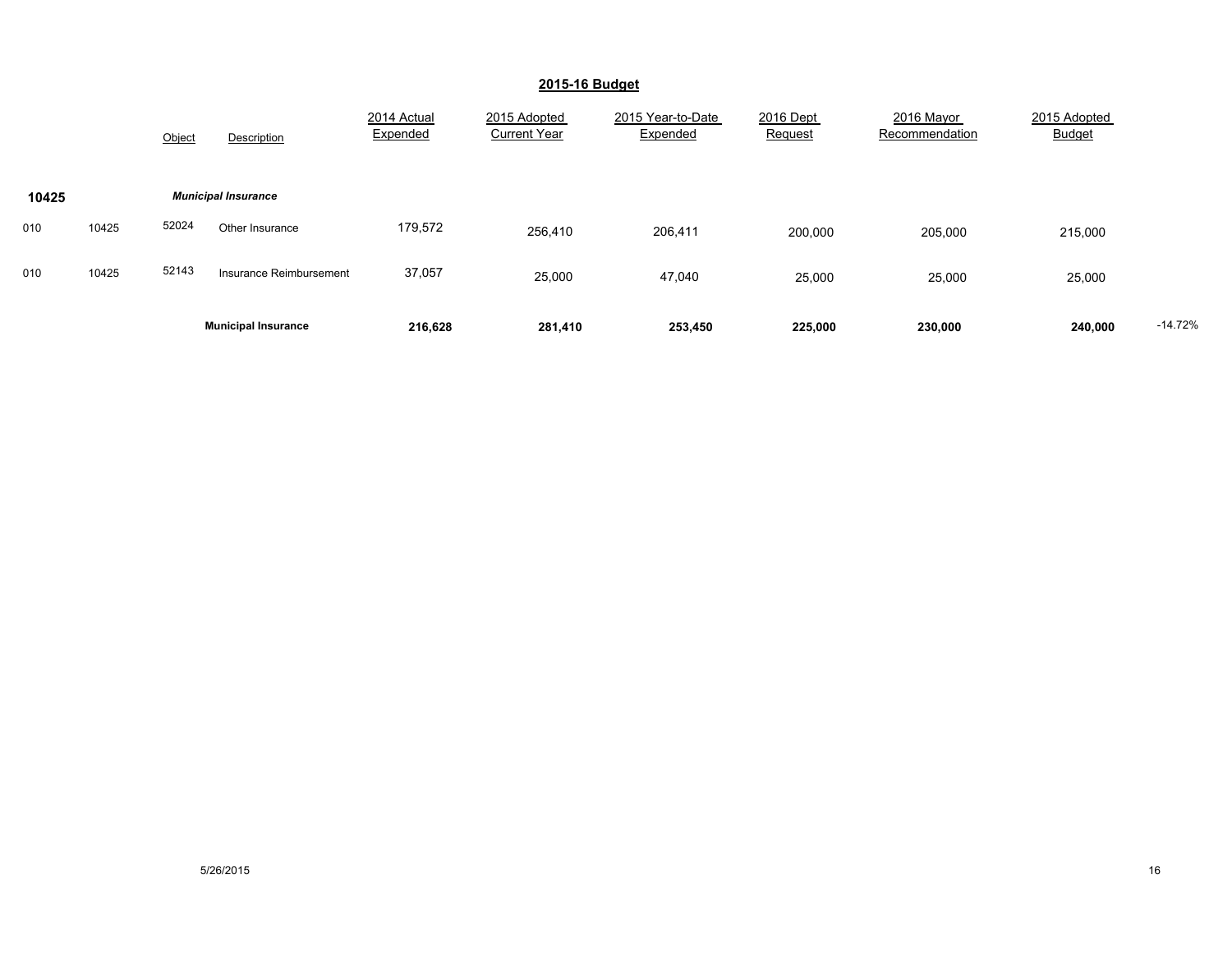|       |       | Object | Description                       | 2014 Actual<br>Expended | 2015 Adopted<br><b>Current Year</b> | 2015 Year-to-Date<br>Expended | 2016 Dept<br>Request | 2016 Mayor<br>Recommendation | 2015 Adopted<br><b>Budget</b> |       |
|-------|-------|--------|-----------------------------------|-------------------------|-------------------------------------|-------------------------------|----------------------|------------------------------|-------------------------------|-------|
| 10430 |       |        | <b>Board of Assessment Appeal</b> |                         |                                     |                               |                      |                              |                               |       |
| 010   | 10430 | 51075  | PT Clerical                       | 276                     | 500                                 | 157                           | 500                  | 500                          | 500                           |       |
| 010   | 10430 | 53019  | Misc Supplies                     | 0                       | 100                                 | 0                             | 100                  | 100                          | 100                           |       |
|       |       |        | <b>Board of Assessment Appea</b>  | 276                     | 600                                 | 157                           | 600                  | 600                          | 600                           | 0.00% |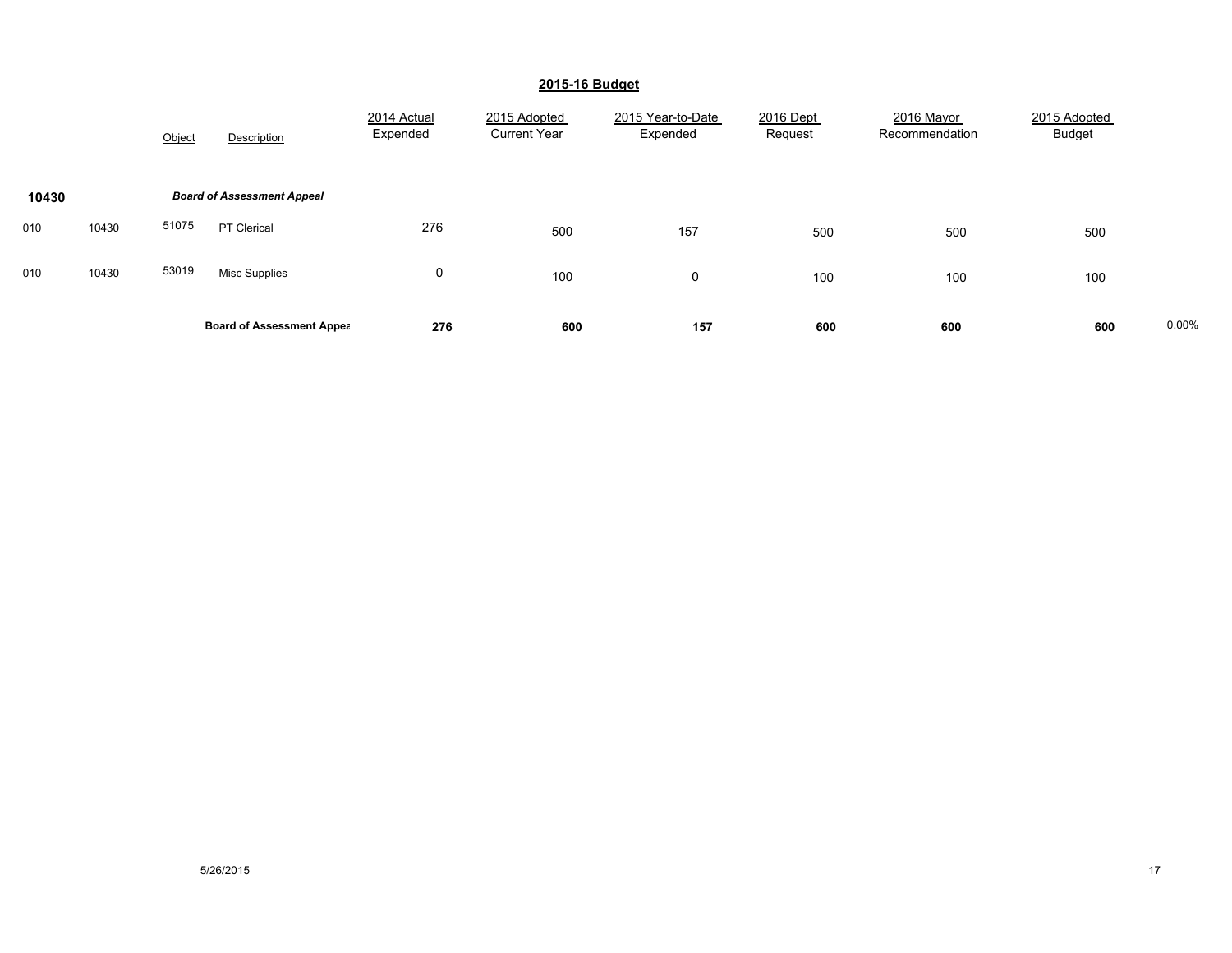|       |       | Object | Description                   | 2014 Actual<br>Expended | 2015 Adopted<br><b>Current Year</b> | 2015 Year-to-Date<br>Expended | 2016 Dept<br>Request | 2016 Mayor<br>Recommendation | 2015 Adopted<br><b>Budget</b> |          |
|-------|-------|--------|-------------------------------|-------------------------|-------------------------------------|-------------------------------|----------------------|------------------------------|-------------------------------|----------|
| 10440 |       |        | <b>Information Technology</b> |                         |                                     |                               |                      |                              |                               |          |
| 010   | 10440 | 51023  | Director of Information Sys   | 73,802                  | 75,351                              | 66,361                        | 78,720               | 78,720                       | 78,720                        |          |
| 010   | 10440 | 51078  | Part Time IT                  | $\mathsf 0$             | 25,000                              | 14,830                        | 40,000               | 18,000                       | 18,000                        |          |
| 010   | 10440 | 52036  | Support/Access Fees           | 110,636                 | 113,500                             | 101,807                       | 105,000              | 105,000                      | 105,000                       |          |
| 010   | 10440 | 52054  | Hardware                      | 58,901                  | 47,500                              | 41,099                        | 55,000               | 55,000                       | 55,000                        |          |
| 010   | 10440 | 52055  | Maint Agreements              | 12,493                  | 26,000                              | 9,557                         | 28,000               | 28,000                       | 28,000                        |          |
| 010   | 10440 | 52056  | Int/Cable Services            | 22,318                  | 33,000                              | 29,405                        | 16,500               | 16,500                       | 16,500                        |          |
| 010   | 10440 | 52057  | Software/Licensing            | 23,642                  | 23,000                              | 20,387                        | 23,000               | 23,000                       | 23,000                        |          |
| 010   | 10440 | 52058  | <b>Hosting Fees</b>           | 773                     | 1,300                               | 924                           | 1,300                | 1,300                        | 1,300                         |          |
| 010   | 10440 | 53002  | <b>Consulting Services</b>    | 13,789                  | 0                                   | 0                             | 0                    | 0                            | $\pmb{0}$                     |          |
| 010   | 10440 | 53004  | Training & Conferences        | 3,290                   | 3,000                               | 3,041                         | 3,000                | 3,000                        | 3,000                         |          |
| 010   | 10440 | 53060  | <b>Cellular Phone</b>         | 931                     | 1,050                               | 695                           | 1,050                | 1,050                        | 1,050                         |          |
|       |       |        | <b>Information Technology</b> | 320,575                 | 348,701                             | 288,107                       | 351,570              | 329,570                      | 329,570                       | $-5.49%$ |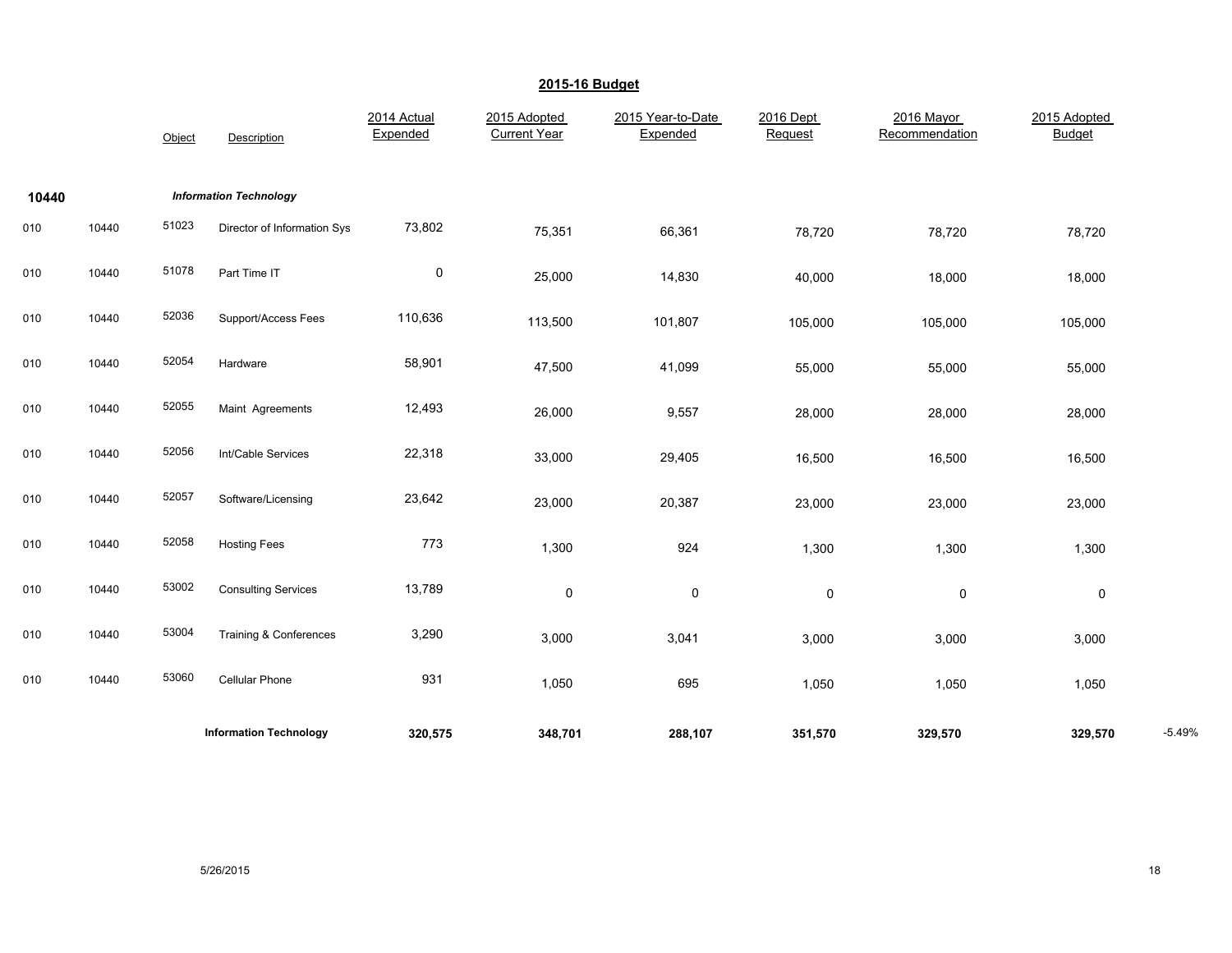|       |       | Object | Description               | 2014 Actual<br>Expended | 2015 Adopted<br><b>Current Year</b> | 2015 Year-to-Date<br>Expended | 2016 Dept<br>Request | 2016 Mayor<br>Recommendation | 2015 Adopted<br><b>Budget</b> |          |
|-------|-------|--------|---------------------------|-------------------------|-------------------------------------|-------------------------------|----------------------|------------------------------|-------------------------------|----------|
| 10450 |       |        | Debt - Principal          |                         |                                     |                               |                      |                              |                               |          |
| 010   | 10450 | 52103  | All School Renovation #1  | 560,000                 | 560,000                             | 560,000                       | 0                    | 0                            | $\pmb{0}$                     |          |
| 010   | 10450 | 52105  | Sewer Phase II            | 185,000                 | 0                                   | 0                             | 0                    | 0                            | 0                             |          |
| 010   | 10450 | 52106  | Sewer Phase II            | 220,000                 | 210,000                             | 210,000                       | 0                    | $\mathsf 0$                  | $\pmb{0}$                     |          |
| 010   | 10450 | 52109  | Lease Purchase Agreemer   | $\boldsymbol{0}$        | 73,998                              | 0                             | 69,207               | 69,207                       | 69,207                        |          |
| 010   | 10450 | 52182  | 2012 GO Bond              | $\mathbf 0$             | 440,000                             | 440,000                       | 660,000              | 660,000                      | 660,000                       |          |
| 010   | 10450 | 52185  | All School Renovation #2  | 310,000                 | 250,000                             | 250,000                       | 240,000              | 240,000                      | 240,000                       |          |
| 010   | 10450 | 52190  | Schools/thames interconne | 315,000                 | 315,000                             | 315,000                       | 315,000              | 315,000                      | 315,000                       |          |
| 010   | 10450 | 52193  | Rand Whitney              | 1,000,000               | 1,000,000                           | 1,000,000                     | 1,000,000            | 1,000,000                    | 1,000,000                     |          |
| 010   | 10450 | 53208  | SERIES A & B BONDS        | 244,000                 | 244,000                             | 244,000                       | 807,700              | 807,700                      | 807,700                       |          |
|       |       |        | Debt - Principal          | 2,834,000               | 3,092,998                           | 3,019,000                     | 3,091,907            | 3,091,907                    | 3,091,907                     | $-0.04%$ |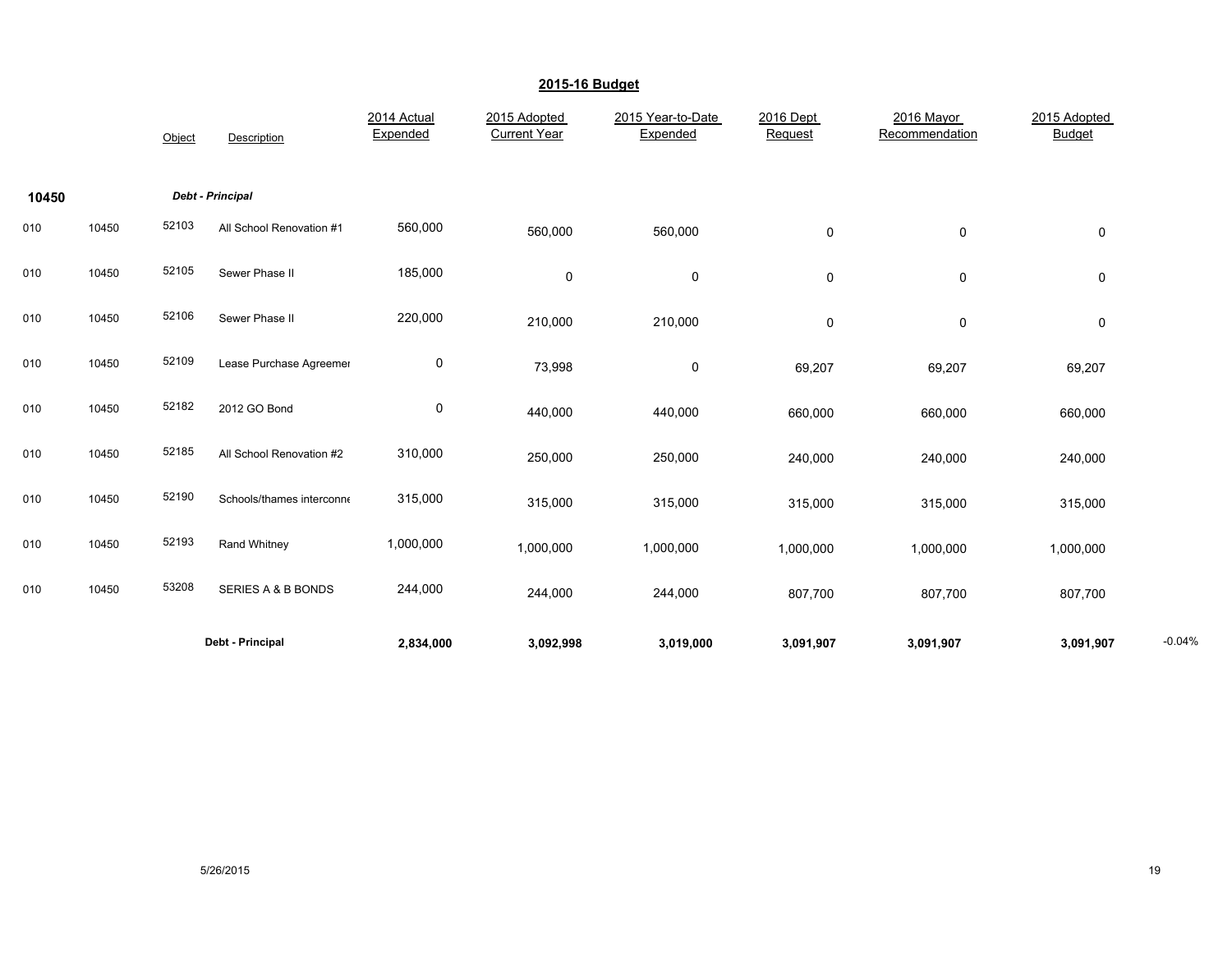|       |       | Object | Description               | 2014 Actual<br>Expended | 2015 Adopted<br><b>Current Year</b> | 2015 Year-to-Date<br>Expended | 2016 Dept<br>Request | 2016 Mayor<br>Recommendation | 2015 Adopted<br><b>Budget</b> |          |
|-------|-------|--------|---------------------------|-------------------------|-------------------------------------|-------------------------------|----------------------|------------------------------|-------------------------------|----------|
| 10460 |       |        | Debt - Interest           |                         |                                     |                               |                      |                              |                               |          |
| 010   | 10460 | 52103  | All School Renovation #1  | 37,800                  | 12,600                              | 12,600                        | 0                    | $\pmb{0}$                    | $\pmb{0}$                     |          |
| 010   | 10460 | 52105  | Sewer Phase II            | 5,088                   | 0                                   | 0                             | 0                    | $\mathbf 0$                  | $\mathbf 0$                   |          |
| 010   | 10460 | 52106  | Sewer Phase II            | 30,100                  | 14,700                              | 14,700                        | 0                    | 0                            | 0                             |          |
| 010   | 10460 | 52118  | 2013 Restructuring        | 212,578                 | 260,300                             | 260,300                       | 260,300              | 260,300                      | 260,300                       |          |
| 010   | 10460 | 52182  | 2012 GO Bond              | 517,050                 | 338,100                             | 338,100                       | 321,600              | 321,600                      | 321,600                       |          |
| 010   | 10460 | 52185  | All School Renovation #2  | 43,875                  | 33,375                              | 33,375                        | 24,188               | 24,188                       | 24,188                        |          |
| 010   | 10460 | 52190  | Schools/thames interconne | 142,538                 | 130,725                             | 130,725                       | 118,913              | 118,913                      | 118,913                       |          |
| 010   | 10460 | 52193  | Rand Whitney              | 113,922                 | 178,750                             | 178,750                       | 155,000              | 155,000                      | 155,000                       |          |
| 010   | 10460 | 53208  | SERIES A & B BONDS        | 361,259                 | 353,939                             | 353,938                       | 339,383              | 339,383                      | 339,383                       |          |
|       |       |        | Debt - Interest           | 1,464,209               | 1,322,489                           | 1,322,488                     | 1,219,384            | 1,219,384                    | 1,219,384                     | $-7.80%$ |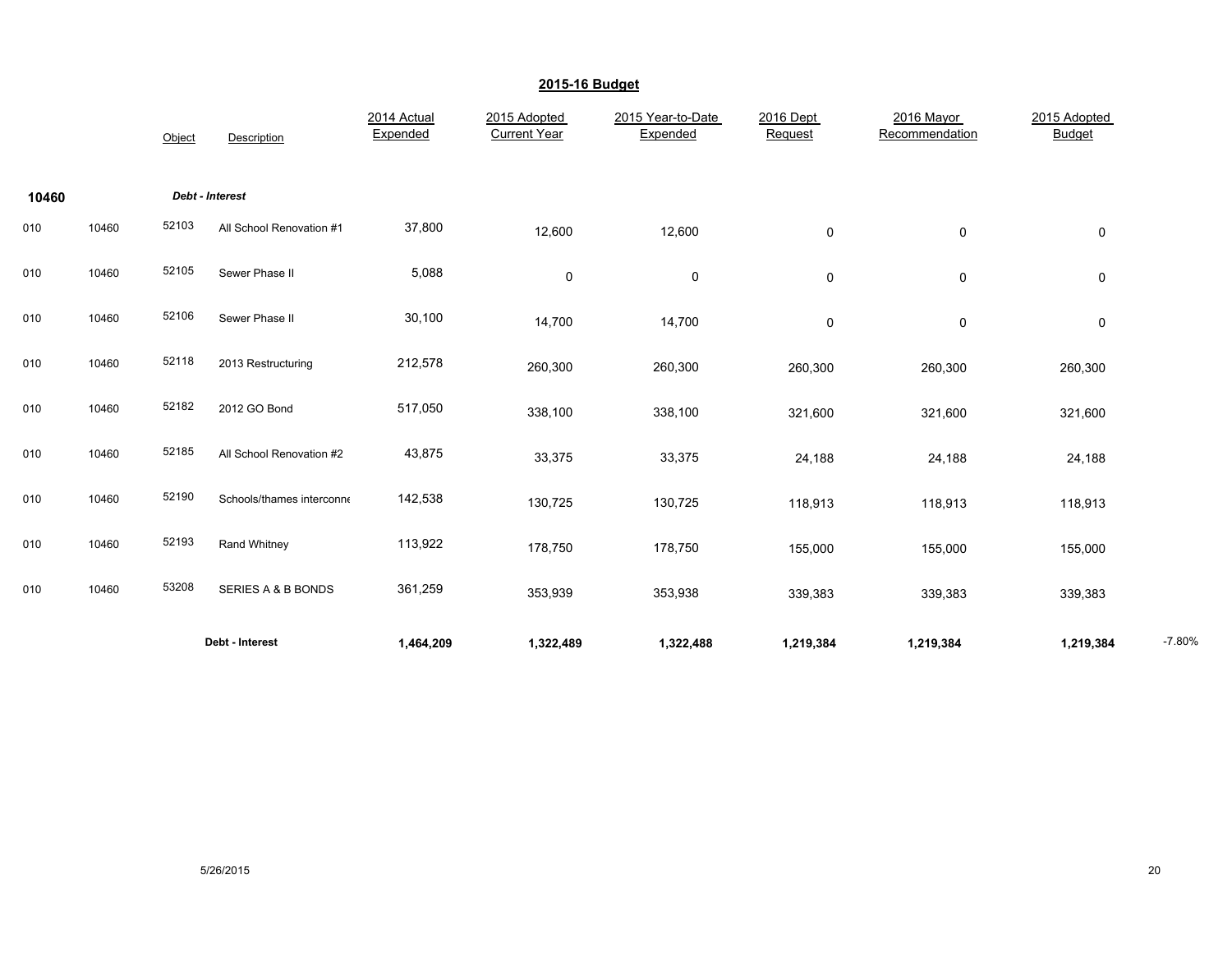|       |                | Object         | Description                | 2014 Actual<br>Expended | 2015 Adopted<br><b>Current Year</b> | 2015 Year-to-Date<br>Expended | 2016 Dept<br>Request | 2016 Mayor<br>Recommendation | 2015 Adopted<br><b>Budget</b> |  |
|-------|----------------|----------------|----------------------------|-------------------------|-------------------------------------|-------------------------------|----------------------|------------------------------|-------------------------------|--|
| 10470 |                | <b>Auditor</b> |                            |                         |                                     |                               |                      |                              |                               |  |
| 010   | 10470          | 52040          | Auditor & Accounting       | 15,500                  | 16,500                              | 16,500                        | 17,500               | 17,500                       | 17,500                        |  |
| 010   | 10470          | 53002          | <b>Consulting Services</b> | 0                       | 500                                 | $\mathbf 0$                   | 500                  | 500                          | 500                           |  |
|       | <b>Auditor</b> |                | 15,500                     | 17,000                  | 16,500                              | 18,000                        | 18,000               | 18,000                       | 5.88%                         |  |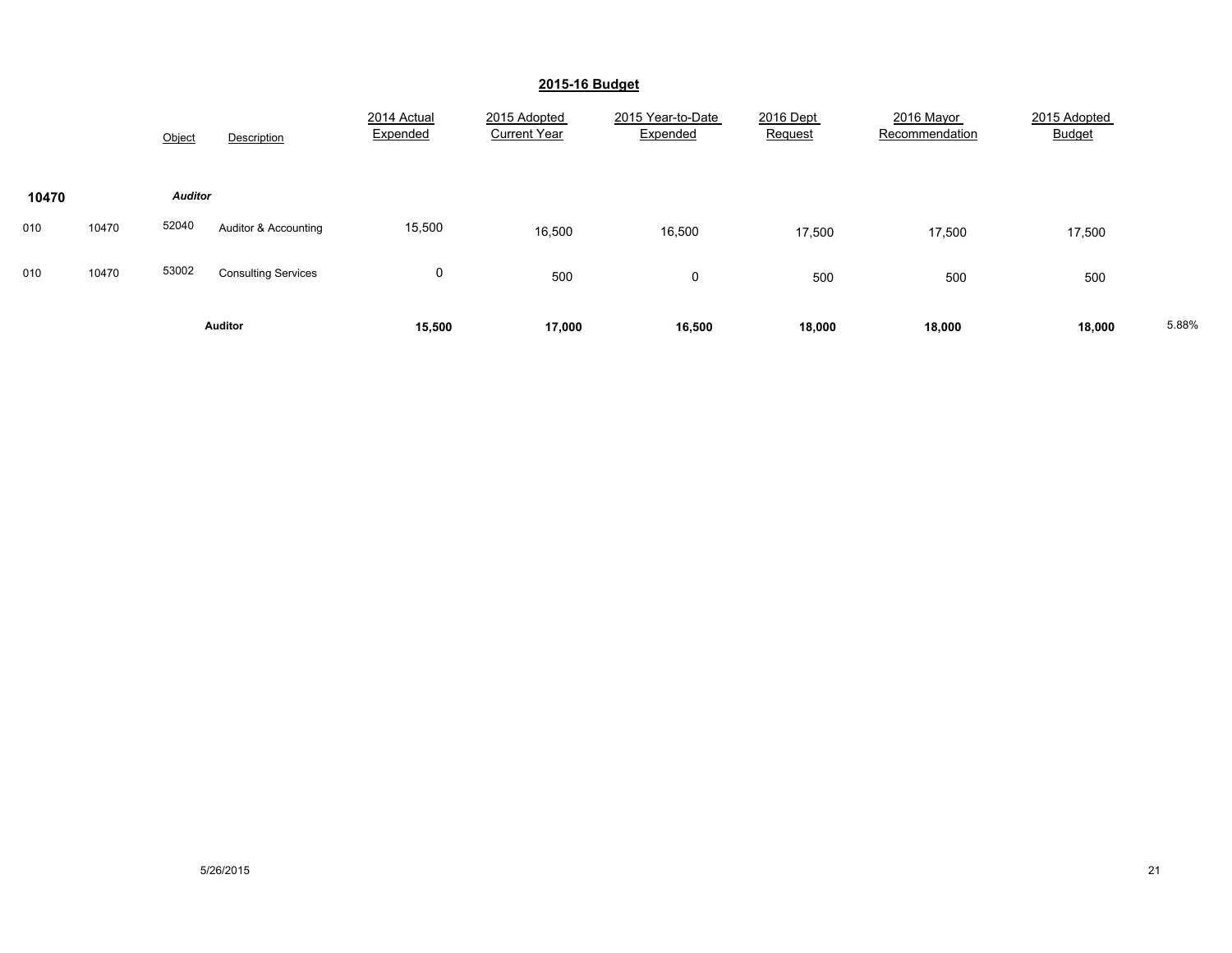|       |       | Object | Description               | 2014 Actual<br>Expended | 2015 Adopted<br><b>Current Year</b> | 2015 Year-to-Date<br>Expended | 2016 Dept<br>Request | 2016 Mayor<br>Recommendation | 2015 Adopted<br><b>Budget</b> |       |
|-------|-------|--------|---------------------------|-------------------------|-------------------------------------|-------------------------------|----------------------|------------------------------|-------------------------------|-------|
| 10480 |       | Other  |                           |                         |                                     |                               |                      |                              |                               |       |
| 010   | 10480 | 52047  | Litigation/Settlements    | 0                       | 20,000                              | 454                           | 20,000               | 20,000                       | 20,000                        |       |
| 010   | 10480 | 52164  | Contingency               | 0                       | 125,000                             | 0                             | 125,000              | 125,000                      | 125,000                       |       |
| 010   | 10480 | 52176  | Fire Fighters Relief Fund | 49,600                  | 50,000                              | 43,900                        | 50,000               | 50,000                       | 50,000                        |       |
|       | Other |        |                           | 49,600                  | 195,000                             | 44,354                        | 195,000              | 195,000                      | 195,000                       | 0.00% |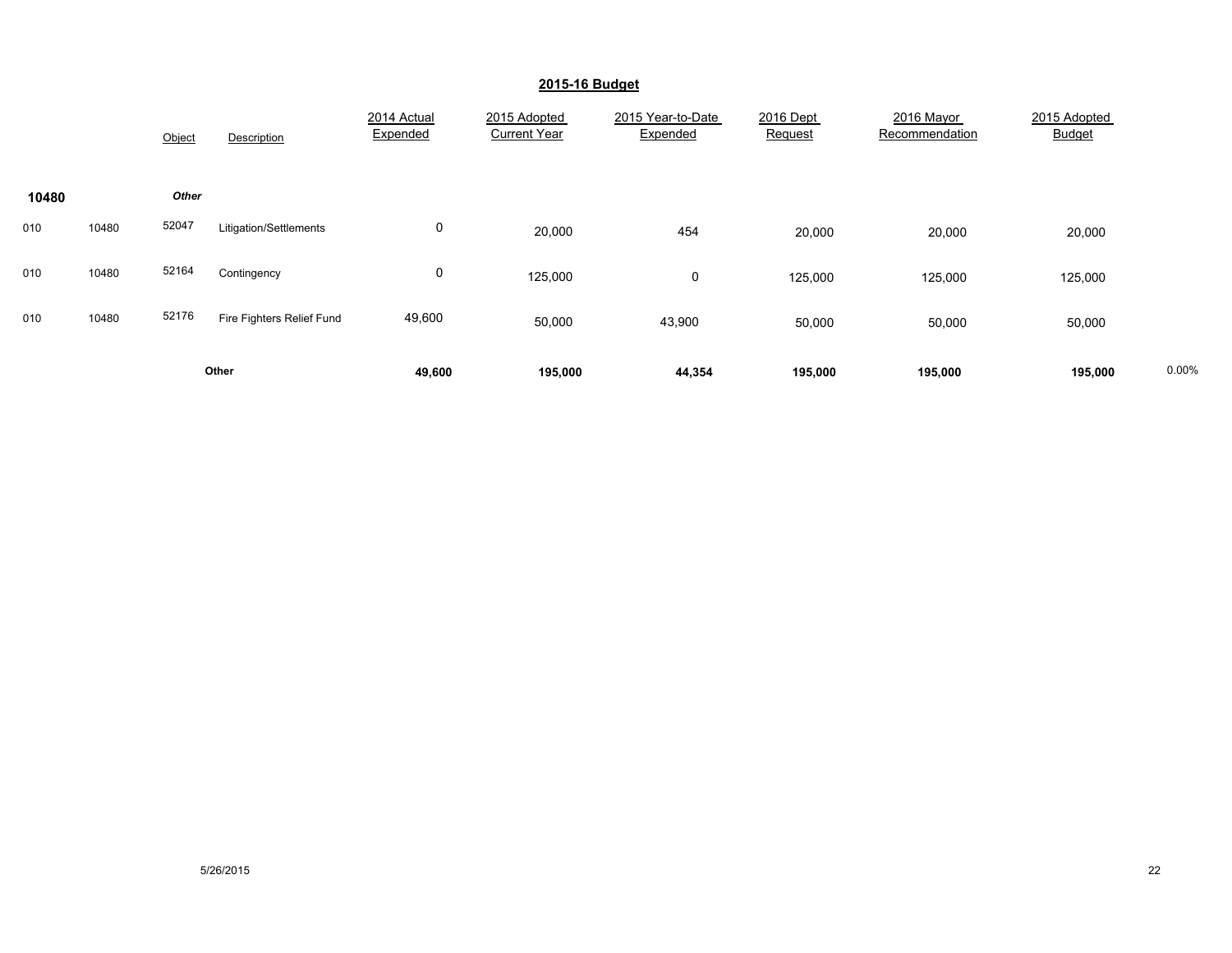|       |       | Object            | Description                       | 2014 Actual<br>Expended | 2015 Adopted<br><b>Current Year</b> | 2015 Year-to-Date<br>Expended | 2016 Dept<br>Request | 2016 Mayor<br>Recommendation | 2015 Adopted<br><b>Budget</b> |       |
|-------|-------|-------------------|-----------------------------------|-------------------------|-------------------------------------|-------------------------------|----------------------|------------------------------|-------------------------------|-------|
| 10560 |       | <b>Town Clerk</b> |                                   |                         |                                     |                               |                      |                              |                               |       |
| 010   | 10560 | 51055             | Town Clerk                        | 122,440                 | 125,018                             | 110,103                       | 130,608              | 130,608                      | 130,608                       |       |
| 010   | 10560 | 51100             | Overtime                          | 859                     | 850                                 | 930                           | 900                  | 900                          | 900                           |       |
| 010   | 10560 | 52136             | Fees (Membership)                 | 100                     | 150                                 | 100                           | 150                  | 150                          | 150                           |       |
| 010   | 10560 | 53001             | <b>Computer Supplies</b>          | $\pmb{0}$               | 500                                 | 405                           | 500                  | 500                          | 500                           |       |
| 010   | 10560 | 53002             | <b>Consulting Services</b>        | $\pmb{0}$               | 500                                 | $\mathsf 0$                   | 500                  | 500                          | 500                           |       |
| 010   | 10560 | 53004             | <b>Training &amp; Conferences</b> | 647                     | 700                                 | 200                           | 700                  | 700                          | 700                           |       |
| 010   | 10560 | 53008             | Advertising                       | 100                     | 250                                 | $\mathsf 0$                   | 250                  | 250                          | 250                           |       |
| 010   | 10560 | 53014             | Printing                          | $\pmb{0}$               | 700                                 | 279                           | 700                  | 700                          | 700                           |       |
| 010   | 10560 | 53019             | Misc Supplies                     | $\pmb{0}$               | 500                                 | 86                            | 500                  | 500                          | 500                           |       |
| 010   | 10560 | 53021             | Equipment Maint & Repair          | 5,475                   | 500                                 | $\mathsf 0$                   | 500                  | 500                          | 500                           |       |
| 010   | 10560 | 53022             | Computer Indexing                 | 5,500                   | 15,000                              | 6,346                         | 15,000               | 15,000                       | 15,000                        |       |
| 010   | 10560 | 53023             | Land Records Expense              | 3,887                   | 5,000                               | 1,468                         | 5,000                | 5,000                        | 5,000                         |       |
| 010   | 10560 | 53029             | Maintenance & Upkeep              | $\pmb{0}$               | 250                                 | $\mathsf{O}\xspace$           | 250                  | 250                          | 250                           |       |
|       |       |                   | <b>Town Clerk</b>                 | 139,009                 | 149,918                             | 119,916                       | 155,558              | 155,558                      | 155,558                       | 3.76% |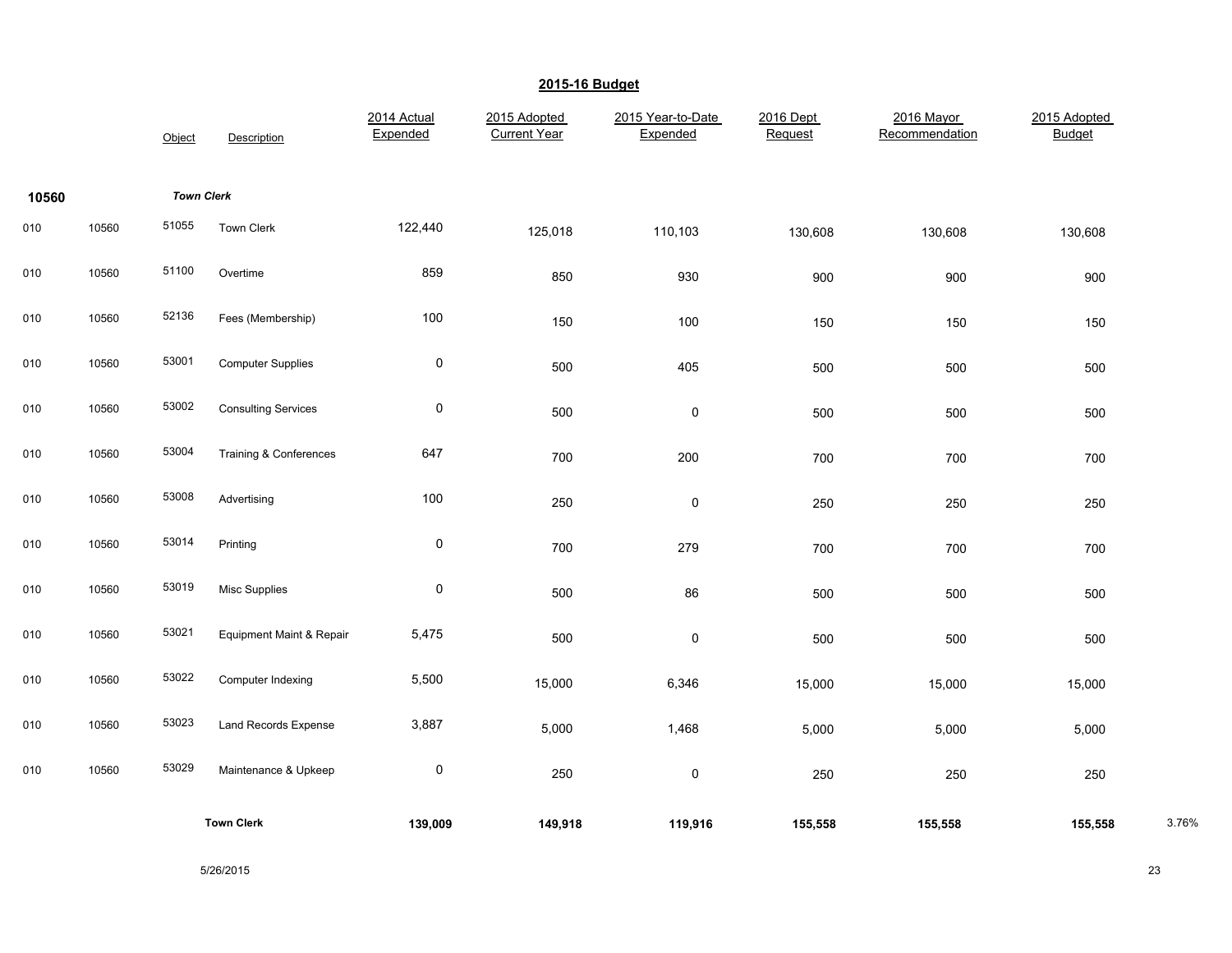|       |       | Object            | Description            | 2014 Actual<br>Expended | 2015 Adopted<br><b>Current Year</b> | 2015 Year-to-Date<br>Expended | 2016 Dept<br>Request | 2016 Mayor<br>Recommendation | 2015 Adopted<br><b>Budget</b> |       |
|-------|-------|-------------------|------------------------|-------------------------|-------------------------------------|-------------------------------|----------------------|------------------------------|-------------------------------|-------|
| 10570 |       | <b>Registrars</b> |                        |                         |                                     |                               |                      |                              |                               |       |
| 010   | 10570 | 51014             | Registrar Salary       | 36,036                  | 36,036                              | 31,618                        | 36,036               | 36,036                       | 36,036                        |       |
| 010   | 10570 | 52136             | Fees (Membership)      | 110                     | 110                                 | 110                           | 120                  | 120                          | 120                           |       |
| 010   | 10570 | 52169             | <b>Annual Canvas</b>   | 65                      | 110                                 | 65                            | 100                  | 100                          | 100                           |       |
| 010   | 10570 | 53004             | Training & Conferences | 1,308                   | 2,000                               | 1,446                         | 2,000                | 2,000                        | 2,000                         |       |
| 010   | 10570 | 53014             | Printing               | 0                       | 200                                 | 0                             | 200                  | 200                          | 200                           |       |
|       |       |                   | <b>Registrars</b>      | 37,519                  | 38,456                              | 33,239                        | 38,456               | 38,456                       | 38,456                        | 0.00% |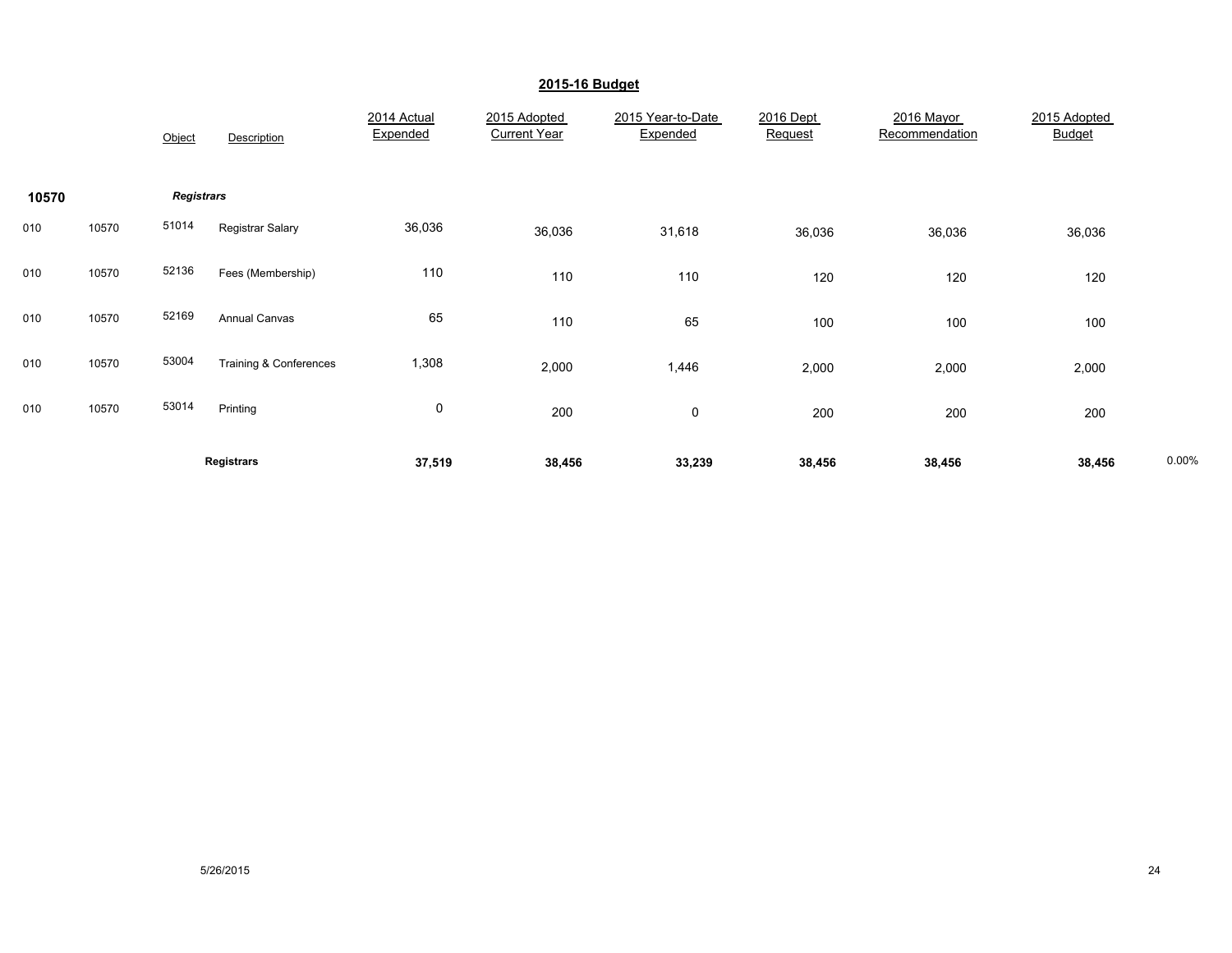|       |       | Object | Description                         | 2014 Actual<br>Expended | 2015 Adopted<br><b>Current Year</b> | 2015 Year-to-Date<br>Expended | 2016 Dept<br>Request | 2016 Mayor<br>Recommendation | 2015 Adopted<br><b>Budget</b> |       |
|-------|-------|--------|-------------------------------------|-------------------------|-------------------------------------|-------------------------------|----------------------|------------------------------|-------------------------------|-------|
| 10580 |       |        | <b>Elections/Referendum</b>         |                         |                                     |                               |                      |                              |                               |       |
| 010   | 10580 | 52003  | Telephone                           | 4,955                   | 6,088                               | 4,305                         | 6,088                | 6,088                        | 6,088                         |       |
| 010   | 10580 | 52037  | Poll Workers                        | 8,835                   | 19,000                              | 17,381                        | 19,000               | 19,000                       | 19,000                        |       |
| 010   | 10580 | 53014  | Printing                            | 2,455                   | 6,000                               | 3,365                         | 6,000                | 6,000                        | 6,000                         |       |
| 010   | 10580 | 53021  | <b>Equipment Maint &amp; Repair</b> | $\pmb{0}$               | 2,800                               | 2,800                         | 3,000                | 3,000                        | 3,000                         |       |
| 010   | 10580 | 53052  | Office Equipment                    | 0                       | 5,000                               | 4,924                         | 3,000                | 3,000                        | 3,000                         |       |
| 010   | 10580 | 53087  | Food/Meals                          | 797                     | 1,000                               | 916                           | 1,000                | 1,000                        | 1,000                         |       |
| 010   | 10580 | 53207  | Programming                         | 1,852                   | 2,000                               | 3,168                         | 4,000                | 4,000                        | 4,000                         |       |
|       |       |        | Elections/Referendum                | 18,894                  | 41,888                              | 36,859                        | 42,088               | 42,088                       | 42,088                        | 0.48% |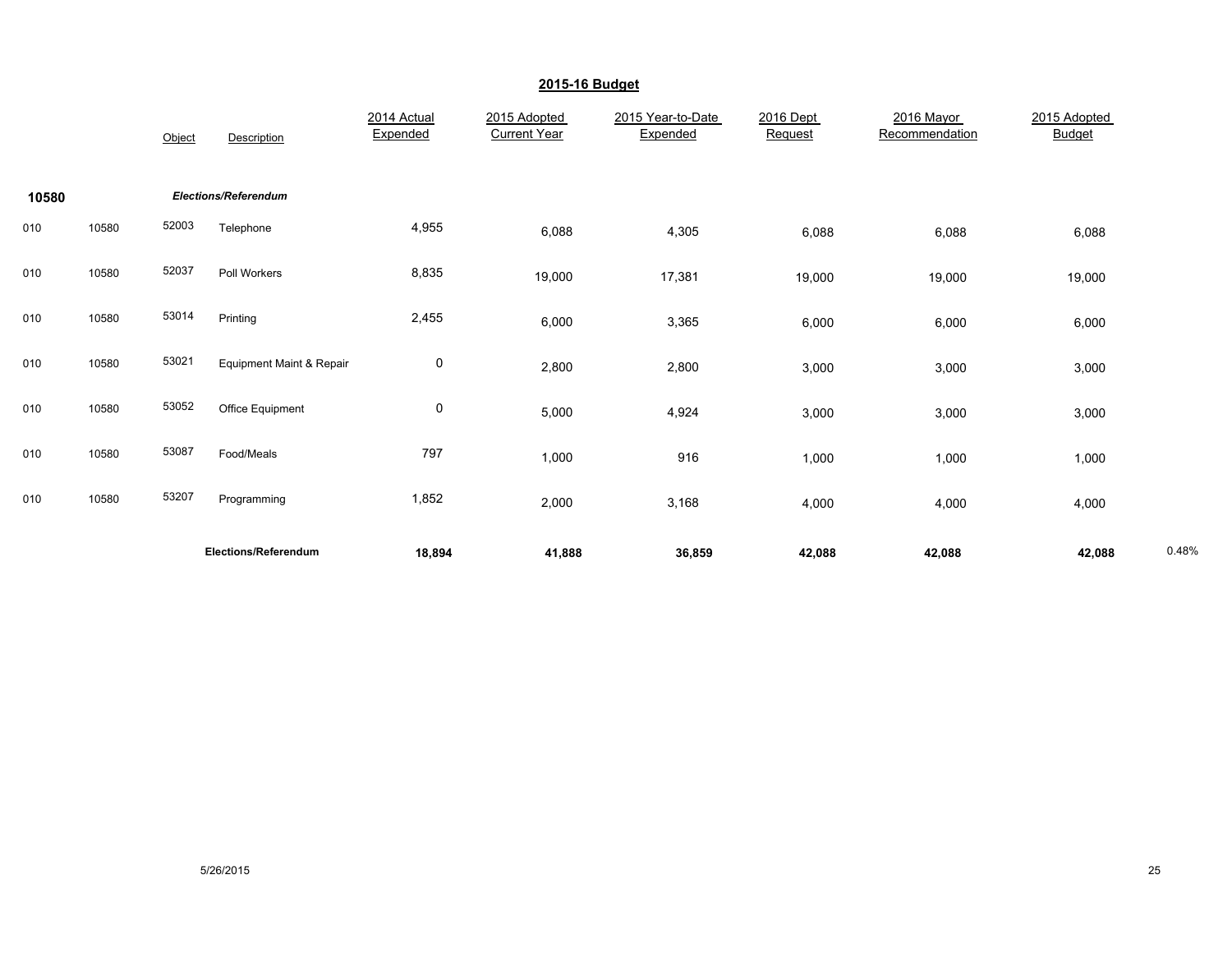|       |       | Object          | Description                | 2014 Actual<br>Expended | 2015 Adopted<br><b>Current Year</b> | 2015 Year-to-Date<br>Expended | 2016 Dept<br>Request | 2016 Mayor<br>Recommendation | 2015 Adopted<br><b>Budget</b> |       |
|-------|-------|-----------------|----------------------------|-------------------------|-------------------------------------|-------------------------------|----------------------|------------------------------|-------------------------------|-------|
| 10610 |       | <b>Land Use</b> |                            |                         |                                     |                               |                      |                              |                               |       |
| 010   | 10610 | 51003           | <b>Town Planner Salary</b> | 82,237                  | 83,965                              | 73,946                        | 87,717               | 87,717                       | 87,717                        |       |
| 010   | 10610 | 51016           | Secretary Salary           | 25,278                  | 43,035                              | 6,814                         | 44,959               | 44,959                       | 44,959                        |       |
| 010   | 10610 | 51017           | <b>Assistant's Salary</b>  | 59,311                  | 60,556                              | 53,331                        | 63,264               | 63,264                       | 63,264                        |       |
| 010   | 10610 | 51100           | Overtime                   | 1,362                   | 2,000                               | 1,505                         | 2,000                | 2,000                        | 2,000                         |       |
| 010   | 10610 | 51136           | Planner 2                  | 49,239                  | 50,273                              | 44,276                        | 52,521               | 52,521                       | 52,521                        |       |
| 010   | 10610 | 52136           | Fees (Membership)          | 225                     | 600                                 | 225                           | 600                  | 600                          | 600                           |       |
| 010   | 10610 | 53002           | <b>Consulting Services</b> | 3,454                   | 5,000                               | 1,571                         | 5,000                | 5,000                        | 4,000                         |       |
| 010   | 10610 | 53004           | Training & Conferences     | 1,270                   | 800                                 | 0                             | 800                  | 800                          | 800                           |       |
| 010   | 10610 | 53008           | Advertising                | 5,780                   | 10,000                              | 7,160                         | 10,000               | 10,000                       | 10,000                        |       |
| 010   | 10610 | 53019           | <b>Misc Supplies</b>       | 53                      | 250                                 | 242                           | 250                  | 250                          | 250                           |       |
| 010   | 10610 | 53024           | Reference Materials        | 0                       | 250                                 | 0                             | 250                  | 250                          | 250                           |       |
| 010   | 10610 | 54000           | Equipment                  | 719                     | 250                                 | 3,136                         | 1,600                | 1,600                        | 1,600                         |       |
|       |       |                 | <b>Land Use</b>            | 228,926                 | 256,979                             | 192,205                       | 268,961              | 268,961                      | 267,961                       | 4.27% |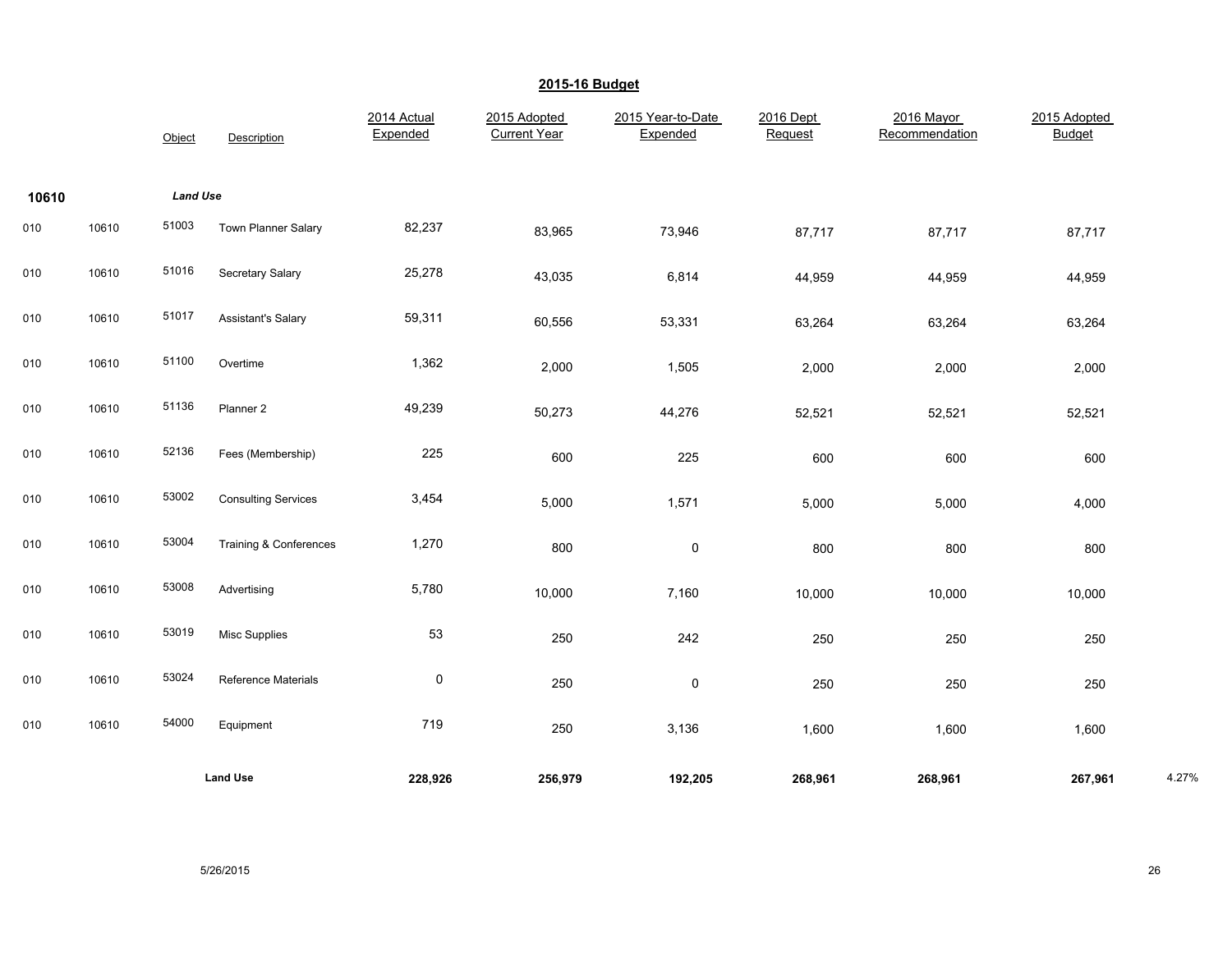|       |       | Object | Description                     | 2014 Actual<br>Expended | 2015 Adopted<br><b>Current Year</b> | 2015 Year-to-Date<br>Expended | 2016 Dept<br>Request | 2016 Mayor<br>Recommendation | 2015 Adopted<br><b>Budget</b> |       |
|-------|-------|--------|---------------------------------|-------------------------|-------------------------------------|-------------------------------|----------------------|------------------------------|-------------------------------|-------|
| 10620 |       |        | <b>Engineering Services</b>     |                         |                                     |                               |                      |                              |                               |       |
| 010   | 10620 | 52123  | <b>Engineering Land Use</b>     | 40,433                  | 50,000                              | 42,111                        | 50,000               | 50,000                       | 50,000                        |       |
| 010   | 10620 | 52184  | <b>Engineering Public Works</b> | 114,906                 | 85,000                              | 58,633                        | 85,000               | 85,000                       | 85,000                        |       |
|       |       |        | <b>Engineering Services</b>     | 155,338                 | 135,000                             | 100,744                       | 135,000              | 135,000                      | 135,000                       | 0.00% |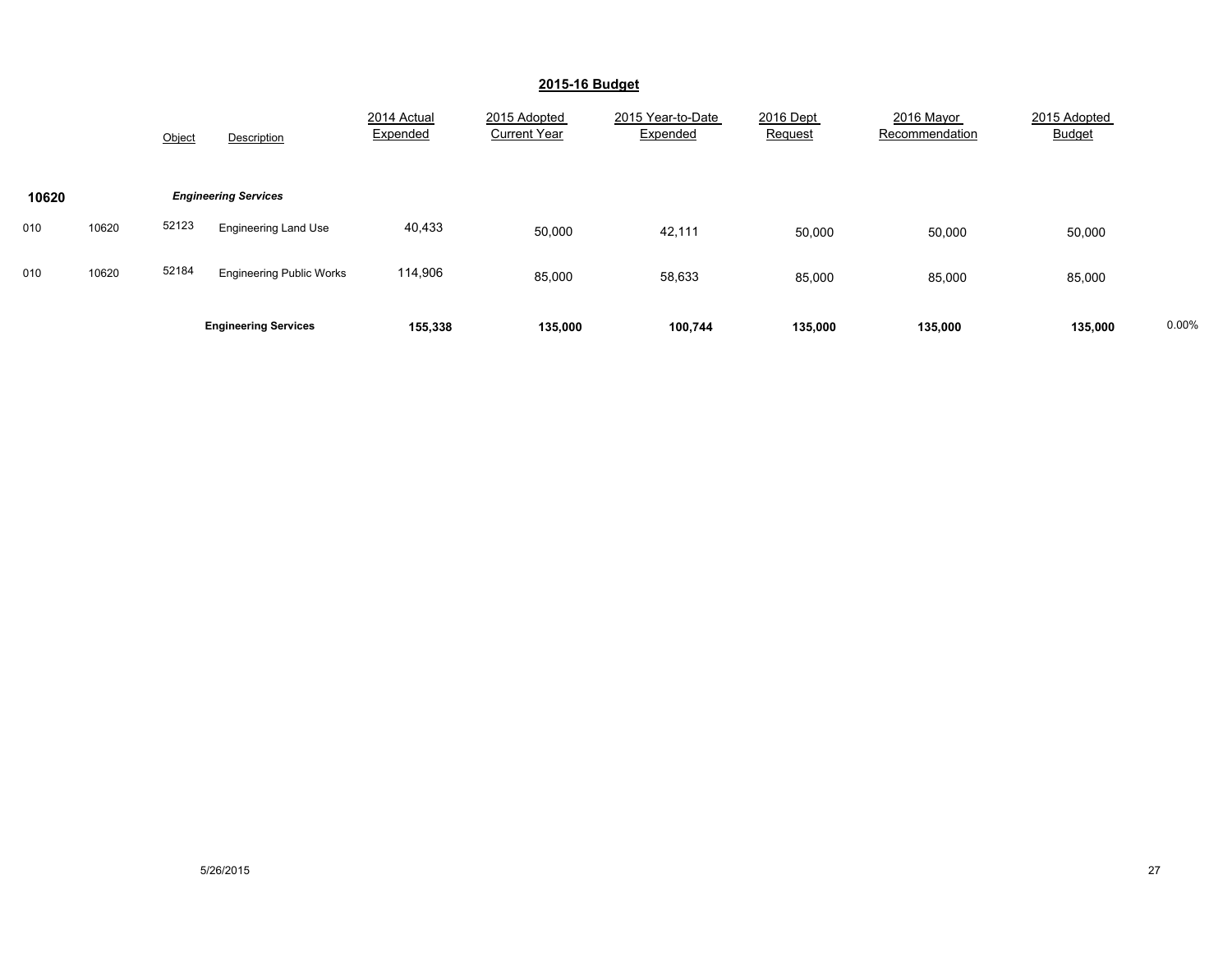|       |                        | Object | Description            | 2014 Actual<br>Expended | 2015 Adopted<br><b>Current Year</b> | 2015 Year-to-Date<br>Expended | 2016 Dept<br>Request | 2016 Mayor<br>Recommendation | 2015 Adopted<br><b>Budget</b> |       |
|-------|------------------------|--------|------------------------|-------------------------|-------------------------------------|-------------------------------|----------------------|------------------------------|-------------------------------|-------|
| 10640 | <b>Inland Wetlands</b> |        |                        |                         |                                     |                               |                      |                              |                               |       |
| 010   | 10640                  | 51016  | Secretary Salary       | 791                     | 800                                 | 612                           | 900                  | 800                          | 800                           |       |
| 010   | 10640                  | 53004  | Training & Conferences | 40                      | 210                                 | 60                            | 210                  | 210                          | 210                           |       |
|       |                        |        | <b>Inland Wetlands</b> | 831                     | 1,010                               | 672                           | 1,110                | 1,010                        | 1,010                         | 0.00% |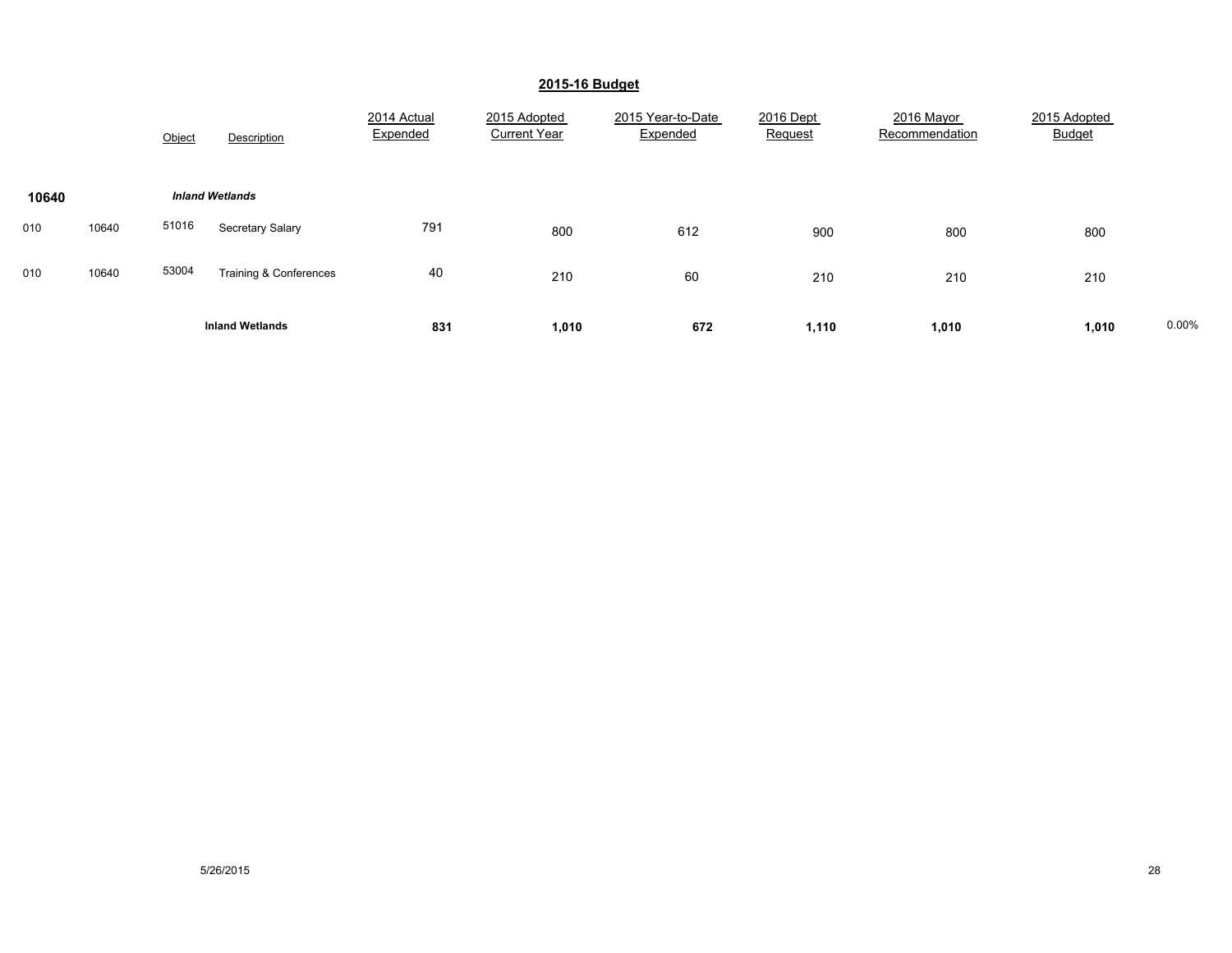|       |       | Object | Description                      | 2014 Actual<br>Expended | 2015 Adopted<br><b>Current Year</b> | 2015 Year-to-Date<br>Expended | 2016 Dept<br>Request | 2016 Mayor<br>Recommendation | 2015 Adopted<br>Budget |           |
|-------|-------|--------|----------------------------------|-------------------------|-------------------------------------|-------------------------------|----------------------|------------------------------|------------------------|-----------|
| 10650 |       |        | <b>Economic Development Comm</b> |                         |                                     |                               |                      |                              |                        |           |
| 010   | 10650 | 51016  | Secretary Salary                 | 51                      | 900                                 | 323                           | 900                  | 900                          | 900                    |           |
| 010   | 10650 | 53004  | Training & Conferences           | 0                       | 50                                  | $\mathbf 0$                   | 50                   | 50                           | 50                     |           |
| 010   | 10650 | 53014  | Printing                         | 45                      | 50                                  | $\mathbf 0$                   | 50                   | 50                           | 50                     |           |
| 010   | 10650 | 53024  | <b>Reference Materials</b>       | 0                       | 500                                 | 240                           | 500                  | 250                          | 250                    |           |
|       |       |        | <b>Economic Development Con</b>  | 96                      | 1,500                               | 563                           | 1,500                | 1,250                        | 1,250                  | $-16.67%$ |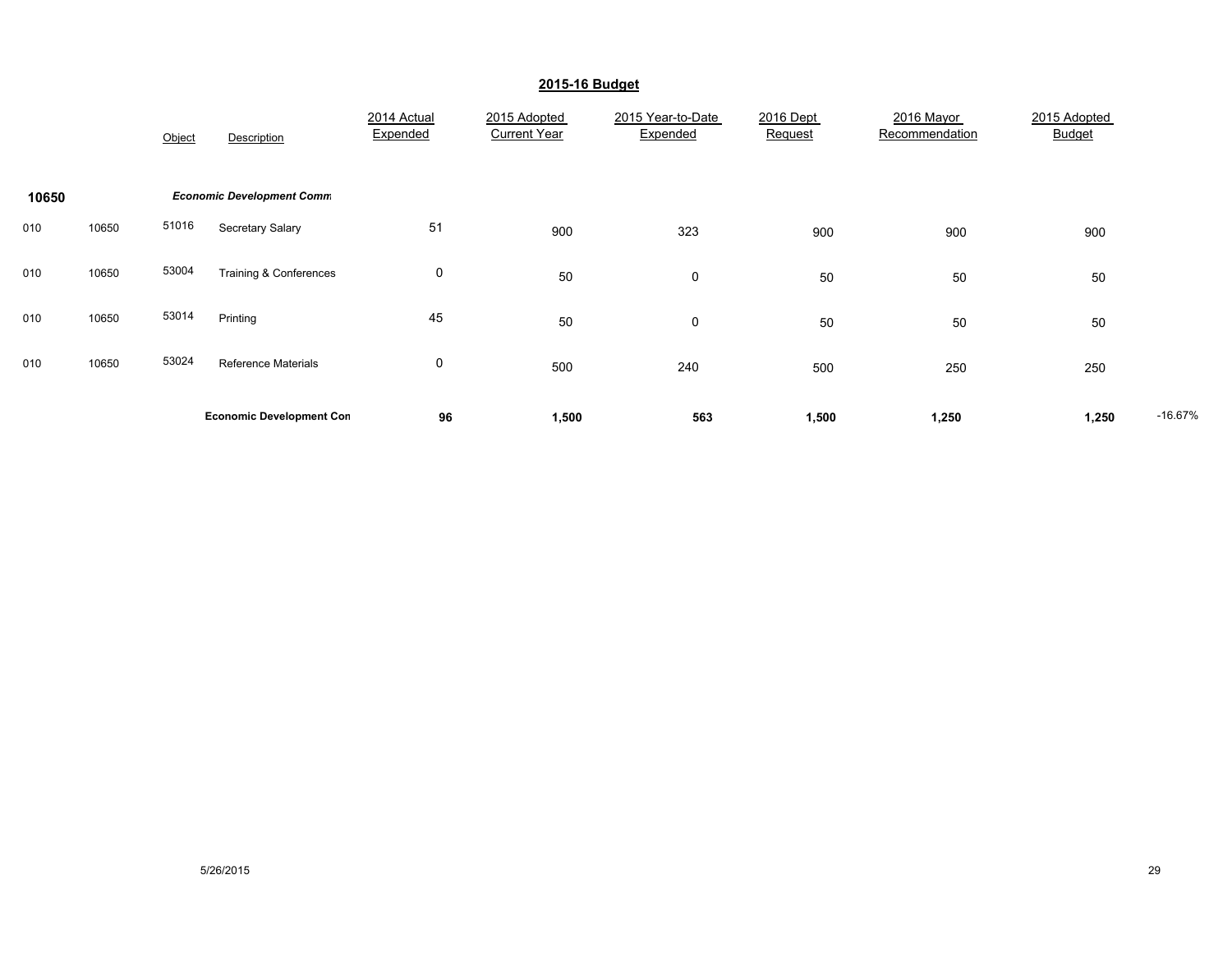|                       | Object<br>Description                                       | 2014 Actual<br>Expended | 2015 Adopted<br><b>Current Year</b> | 2015 Year-to-Date<br>Expended | 2016 Dept<br>Request | 2016 Mayor<br>Recommendation | 2015 Adopted<br><b>Budget</b> |       |
|-----------------------|-------------------------------------------------------------|-------------------------|-------------------------------------|-------------------------------|----------------------|------------------------------|-------------------------------|-------|
| 10670<br>10670<br>010 | <b>Zoning Board of Appeals</b><br>51016<br>Secretary Salary | 527                     | 600                                 | 786                           | 700                  | 600                          | 600                           |       |
|                       | <b>Zoning Board of Appeals</b>                              | 527                     | 600                                 | 786                           | 700                  | 600                          | 600                           | 0.00% |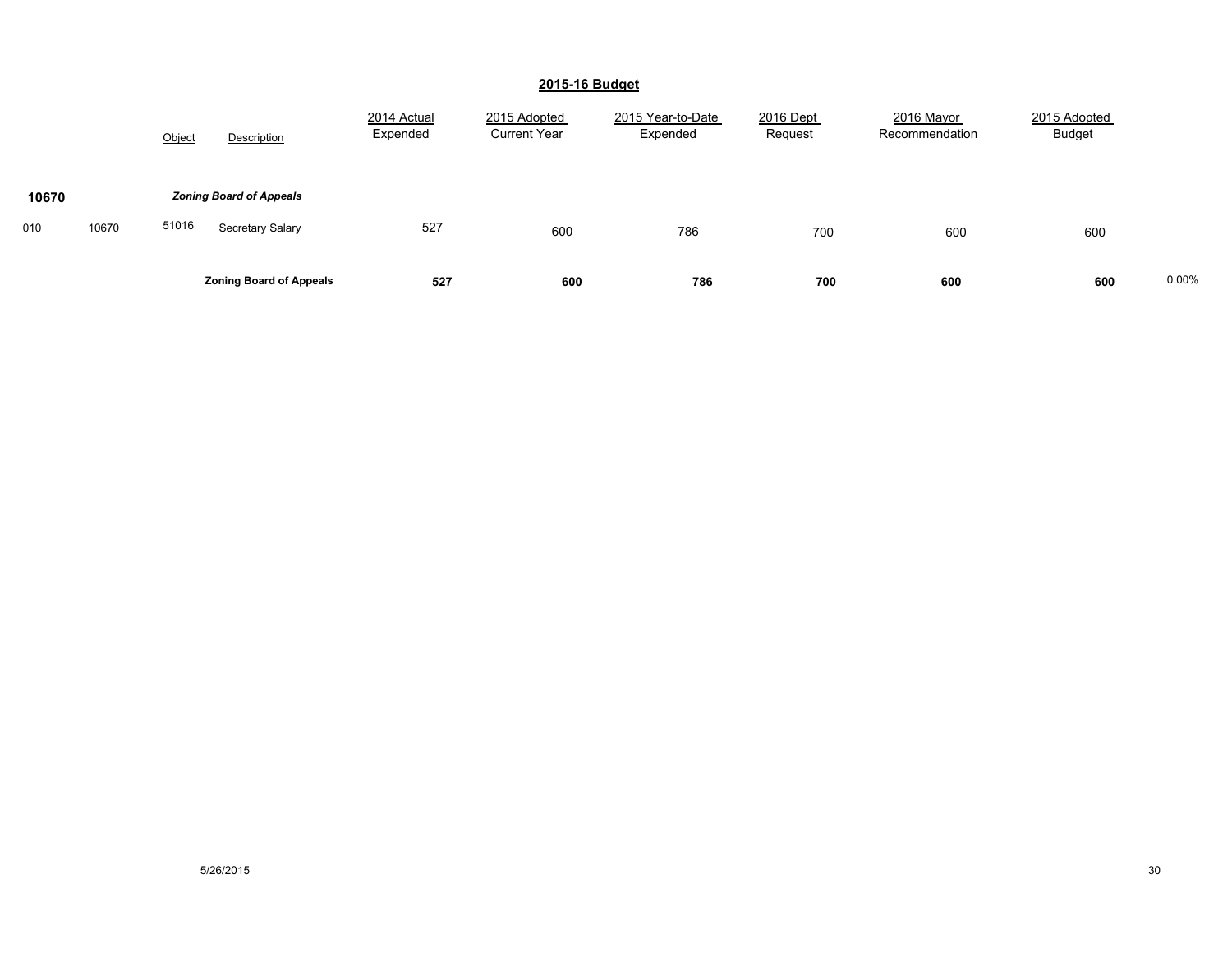|       |       | Object | Description               | 2014 Actual<br>Expended | 2015 Adopted<br><b>Current Year</b> | 2015 Year-to-Date<br>Expended | 2016 Dept<br>Request | 2016 Mayor<br>Recommendation | 2015 Adopted<br>Budget |       |
|-------|-------|--------|---------------------------|-------------------------|-------------------------------------|-------------------------------|----------------------|------------------------------|------------------------|-------|
| 10710 |       | Health |                           |                         |                                     |                               |                      |                              |                        |       |
| 010   | 10710 | 52091  | St Bernard Health Service | 46,741                  | 48,000                              | $\mathbf 0$                   | 48,000               | 48,000                       | 48,000                 |       |
| 010   | 10710 | 52125  | Uncas Health Center       | 126,574                 | 127,566                             | 127,565                       | 127,741              | 127,741                      | 127,741                |       |
| 010   | 10710 | 52131  | Senior Health Clinic      | 4,419                   | 5,000                               | 4,850                         | 5,000                | 5,000                        | 5,000                  |       |
| 010   | 10710 | 53010  | <b>Vital Statistics</b>   | 474                     | 700                                 | 486                           | 700                  | 700                          | 700                    |       |
|       |       |        | Health                    | 178,207                 | 181,266                             | 132,901                       | 181,441              | 181,441                      | 181,441                | 0.10% |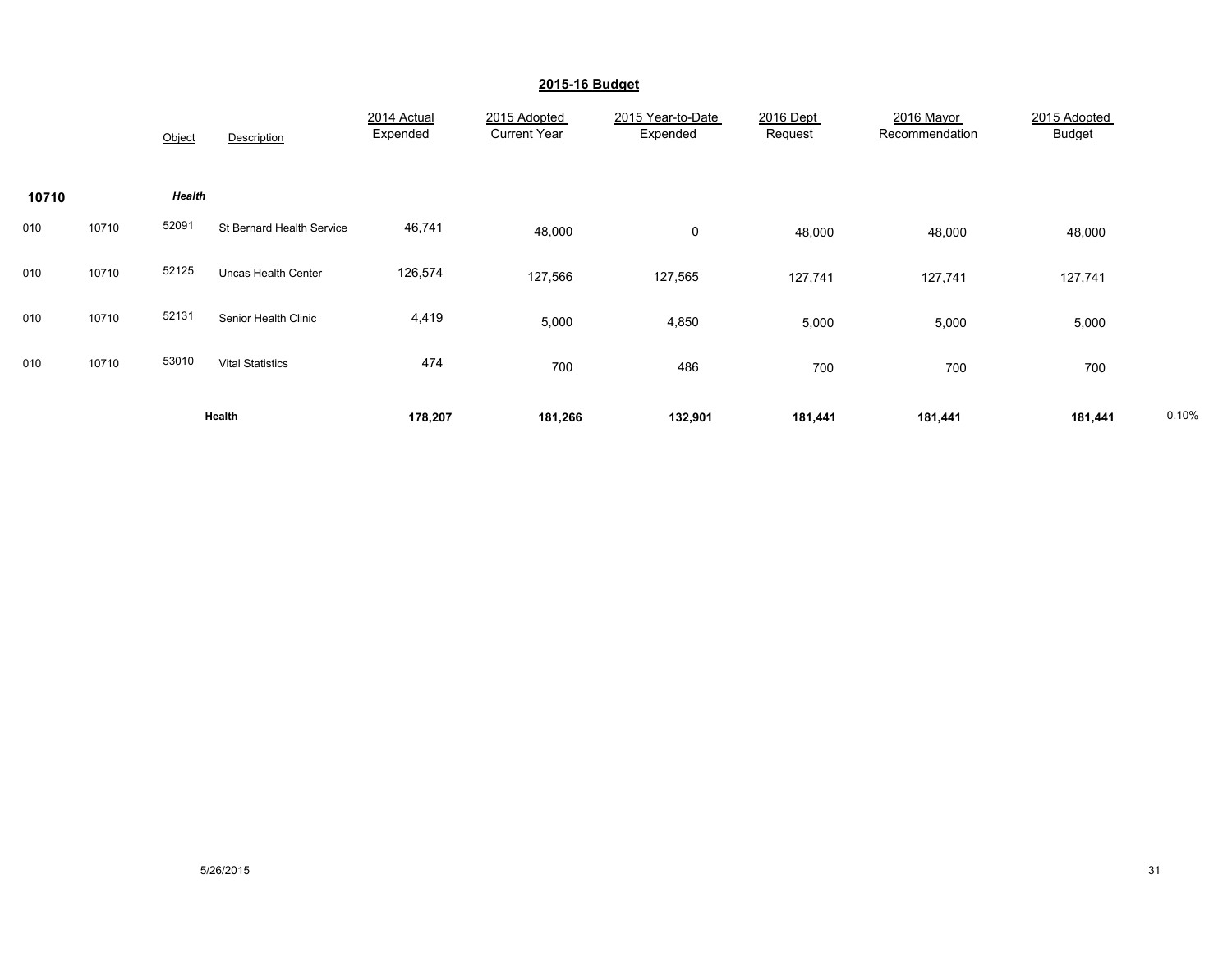|       |       | Object | Description            | 2014 Actual<br>Expended | 2015 Adopted<br><b>Current Year</b> | 2015 Year-to-Date<br>Expended | 2016 Dept<br>Request | 2016 Mayor<br>Recommendation | 2015 Adopted<br><b>Budget</b> |        |
|-------|-------|--------|------------------------|-------------------------|-------------------------------------|-------------------------------|----------------------|------------------------------|-------------------------------|--------|
| 10720 |       |        | <b>Social Services</b> |                         |                                     |                               |                      |                              |                               |        |
| 010   | 10720 | 51057  | Soc.Serv. Secr/Clerk   | 28,972                  | 29,800                              | 27,451                        | 40,352               | 31,000                       | 31,000                        |        |
| 010   | 10720 | 51100  | Overtime               | $\pmb{0}$               | 145                                 | 0                             | 145                  | 145                          | 145                           |        |
| 010   | 10720 | 52000  | Electricity            | 602                     | 1,100                               | 415                           | 6,000                | 6,000                        | 6,000                         |        |
| 010   | 10720 | 52005  | Fuel Oil               | 1,284                   | 1,300                               | 0                             | 1,300                | 1,300                        | 1,300                         |        |
| 010   | 10720 | 52126  | Leases                 | 443                     | 400                                 | 464                           | 445                  | 445                          | 445                           |        |
| 010   | 10720 | 53004  | Training & Conferences | $\mathbf 0$             | 150                                 | 0                             | 150                  | 150                          | 150                           |        |
| 010   | 10720 | 53005  | Mileage                | 124                     | 200                                 | 28                            | 200                  | 200                          | 200                           |        |
| 010   | 10720 | 53019  | <b>Misc Supplies</b>   | 491                     | 50                                  | 20                            | 50                   | 50                           | 50                            |        |
|       |       |        | <b>Social Services</b> | 31,916                  | 33,145                              | 28,378                        | 48,642               | 39,290                       | 39,290                        | 18.54% |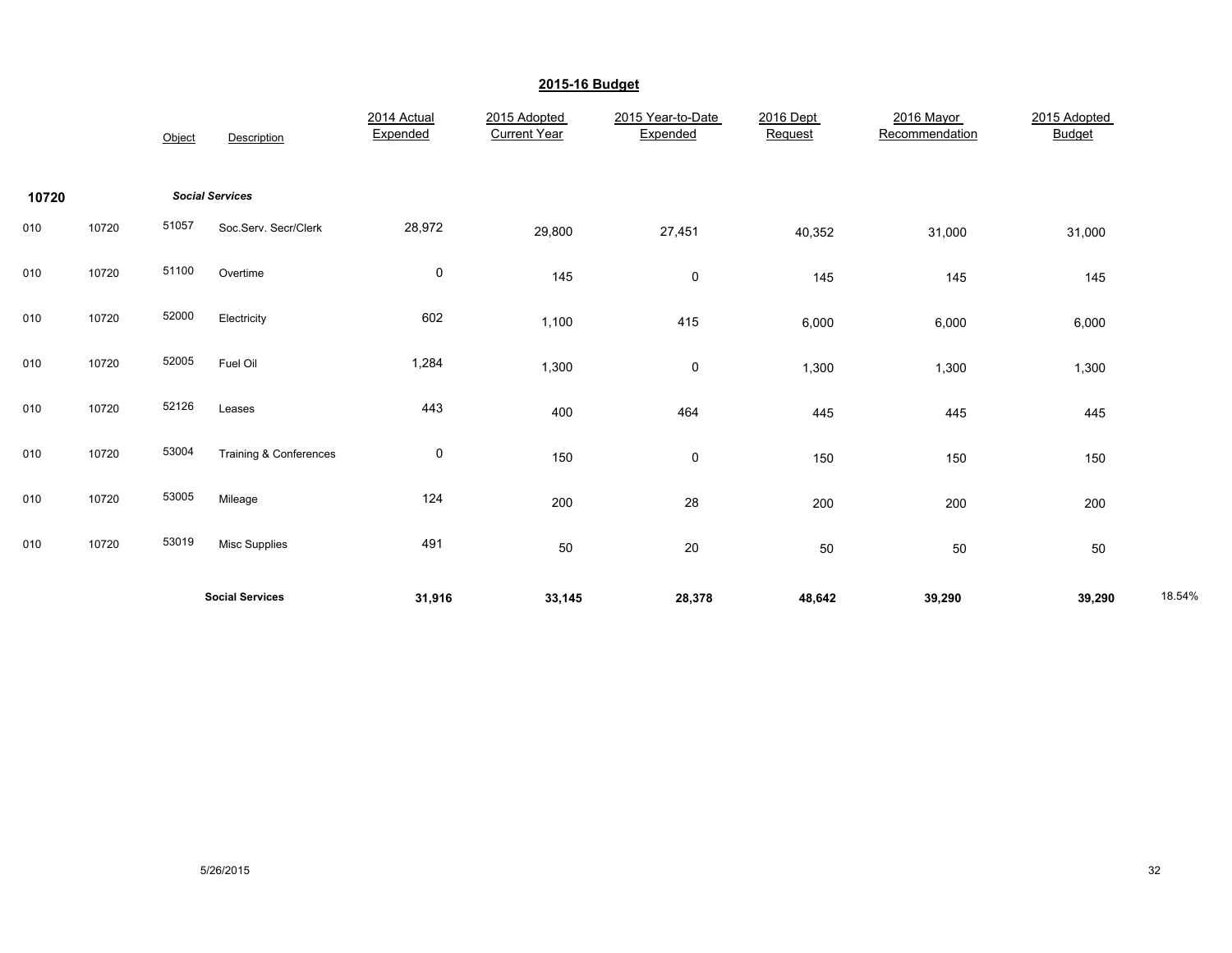|       |       | Object     | Description                | 2014 Actual<br>Expended | 2015 Adopted<br><b>Current Year</b> | 2015 Year-to-Date<br>Expended | 2016 Dept<br>Request | 2016 Mayor<br>Recommendation | 2015 Adopted<br><b>Budget</b> |
|-------|-------|------------|----------------------------|-------------------------|-------------------------------------|-------------------------------|----------------------|------------------------------|-------------------------------|
| 10730 |       | Recreation |                            |                         |                                     |                               |                      |                              |                               |
| 010   | 10730 | 51016      | Secretary Salary           | 22,280                  | 43,100                              | 37,836                        | 44,960               | 44,960                       | 44,960                        |
| 010   | 10730 | 51058      | <b>Recreation Director</b> | 69,728                  | 71,192                              | 62,698                        | 74,375               | 74,375                       | 74,375                        |
| 010   | 10730 | 51073      | PT Recreation Programs     | 4,443                   | 12,470                              | 6,929                         | 11,727               | 11,727                       | 13,227                        |
| 010   | 10730 | 51074      | PT Camp Oakdale            | 69,812                  | 71,368                              | 56,288                        | 72,000               | 72,000                       | 72,000                        |
| 010   | 10730 | 51100      | Overtime                   | $\bf 8$                 | 300                                 | 23                            | 300                  | 300                          | 300                           |
| 010   | 10730 | 52007      | Rec Holiday Parade         | 40                      | 500                                 | 390                           | 500                  | 500                          | 500                           |
| 010   | 10730 | 52136      | Fees (Membership)          | 1,101                   | 275                                 | 264                           | 279                  | 279                          | 279                           |
| 010   | 10730 | 53004      | Training & Conferences     | 310                     | 600                                 | 572                           | 600                  | 600                          | 600                           |
| 010   | 10730 | 53008      | Advertising                | 265                     | 500                                 | 490                           | 1,000                | 1,000                        | 1,000                         |
| 010   | 10730 | 53014      | Printing                   | 735                     | 1,200                               | 325                           | 1,200                | 500                          | 500                           |
| 010   | 10730 | 53038      | Programs                   | 6,413                   | 4,000                               | 3,153                         | 5,400                | 5,400                        | 5,400                         |
| 010   | 10730 | 53041      | Safety Equipment           | 151                     | 500                                 | $\pmb{0}$                     | 500                  | 500                          | 500                           |
| 010   | 10730 | 53053      | Fair Oaks/Camp Oak Refu    | $\pmb{0}$               | 0                                   | $\pmb{0}$                     | $\pmb{0}$            | 700                          | 700                           |
| 010   | 10730 | 53070      | Summer Camp Programs       | 12,923                  | 10,260                              | 9,363                         | 12,800               | 12,800                       | 12,800                        |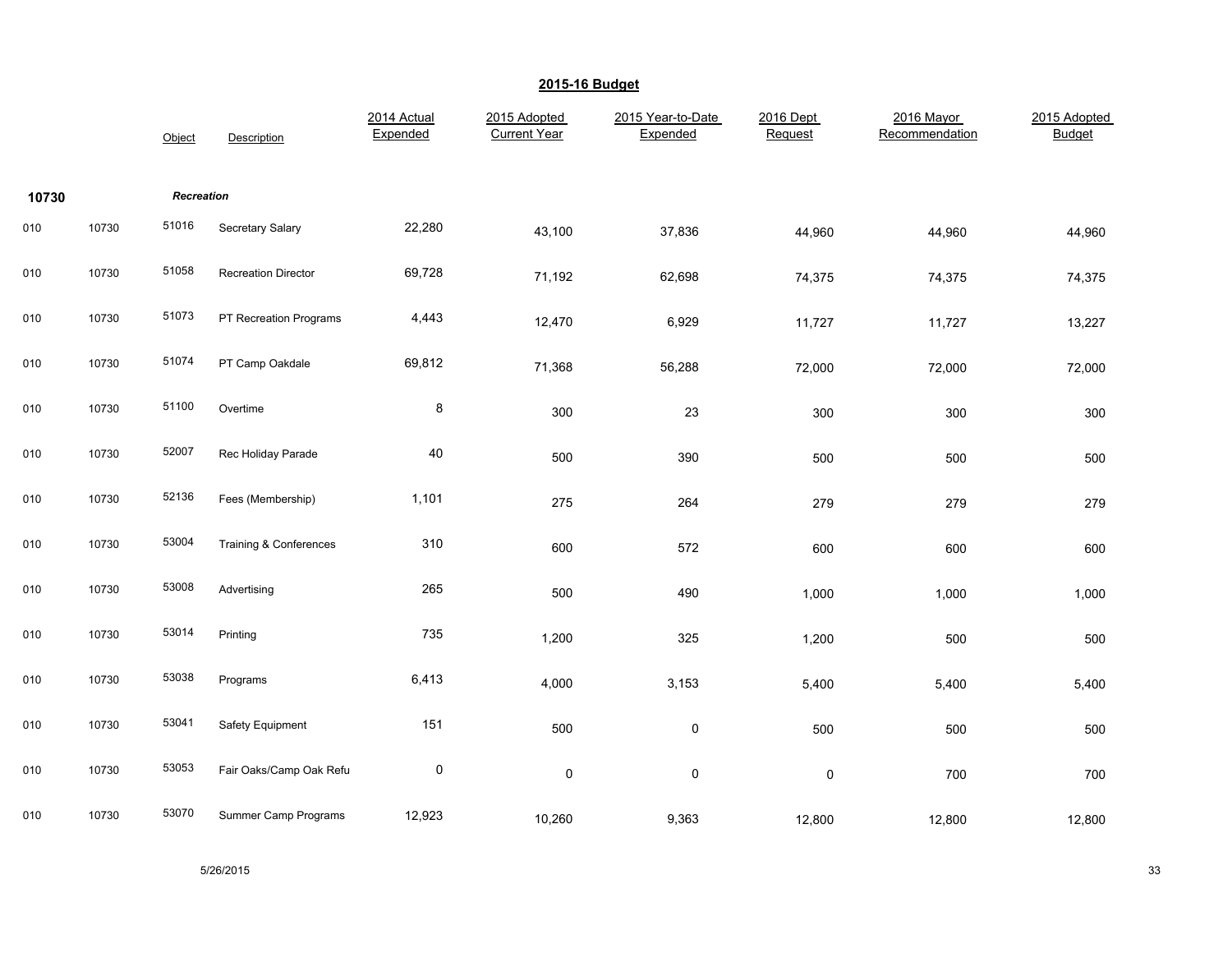|     |       | Object             | Description                | 2014 Actual<br>Expended | 2015 Adopted<br><b>Current Year</b> | 2015 Year-to-Date<br>Expended | 2016 Dept<br>Request | 2016 Mayor<br>Recommendation | 2015 Adopted<br><b>Budget</b> |       |
|-----|-------|--------------------|----------------------------|-------------------------|-------------------------------------|-------------------------------|----------------------|------------------------------|-------------------------------|-------|
| 010 | 10730 | 53085              | Summer Program Transpo     | 4,787                   | 6,000                               | 5,000                         | 5,500                | 5,500                        | 5,500                         |       |
| 010 | 10730 | 53114              | <b>BASKETBALL REFEREES</b> | 3,324                   | 5,000                               | 2,827                         | 5,000                | 5,000                        | 3,500                         |       |
| 010 | 10730 | 54000<br>Equipment |                            | 364                     | 3,600                               | 2,668                         | 3,600                | 3,600                        | 3,600                         |       |
|     |       | Recreation         |                            | 196,683                 | 230,865                             | 188,826                       | 239,741              | 239,741                      | 239,741                       | 3.84% |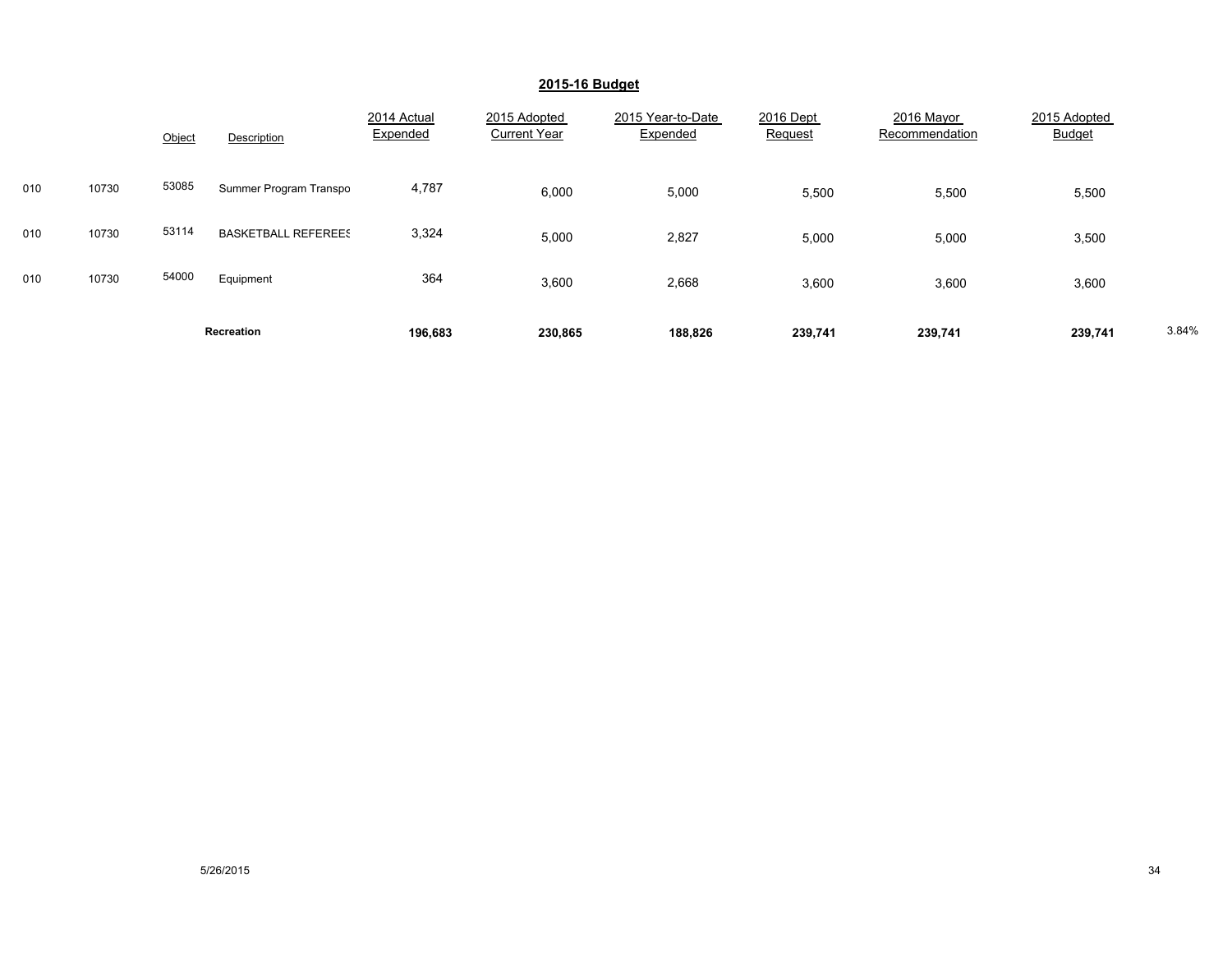|       |       | Object | Description                     | 2014 Actual<br>Expended | 2015 Adopted<br><b>Current Year</b> | 2015 Year-to-Date<br>Expended | 2016 Dept<br>Request | 2016 Mayor<br>Recommendation | 2015 Adopted<br><b>Budget</b> |
|-------|-------|--------|---------------------------------|-------------------------|-------------------------------------|-------------------------------|----------------------|------------------------------|-------------------------------|
| 10740 |       |        | <b>Senior Center</b>            |                         |                                     |                               |                      |                              |                               |
| 010   | 10740 | 51015  | <b>Elderly Assistant Salary</b> | 58,128                  | 59,349                              | 52,268                        | 62,002               | 62,002                       | 62,002                        |
| 010   | 10740 | 51016  | Secretary Salary                | 34,538                  | 36,251                              | 31,050                        | 36,832               | 36,832                       | 36,832                        |
| 010   | 10740 | 51019  | <b>Bus Driver Salary</b>        | 38,189                  | 38,783                              | 34,201                        | 40,570               | 40,570                       | 40,570                        |
| 010   | 10740 | 51024  | Kitchen Site Server             | 8,343                   | 8,135                               | 7,292                         | 8,400                | 8,400                        | 8,400                         |
| 010   | 10740 | 51100  | Overtime                        | 1,340                   | 1,250                               | 775                           | 1,250                | 1,250                        | 1,250                         |
| 010   | 10740 | 52000  | Electricity                     | 20,670                  | 19,000                              | 14,878                        | 25,000               | 25,000                       | 25,000                        |
| 010   | 10740 | 52003  | Telephone                       | 4,153                   | 5,000                               | 3,548                         | 5,000                | 5,000                        | 5,000                         |
| 010   | 10740 | 52011  | <b>Building Maintenance</b>     | 723                     | 1,500                               | 673                           | 1,500                | 1,500                        | 1,500                         |
| 010   | 10740 | 52013  | Propane                         | 6,339                   | 5,000                               | 4,481                         | 6,000                | 6,000                        | 6,000                         |
| 010   | 10740 | 52126  | Leases                          | 2,051                   | 1,300                               | 1,849                         | 1,300                | 1,300                        | 1,300                         |
| 010   | 10740 | 52128  | Water & Sewer Assessmer         | 1,468                   | 2,000                               | 1,353                         | 2,000                | 2,000                        | 2,000                         |
| 010   | 10740 | 52136  | Fees (Membership)               | 227                     | 300                                 | 330                           | 300                  | 300                          | 300                           |
| 010   | 10740 | 53004  | Training & Conferences          | $\pmb{0}$               | 100                                 | $\pmb{0}$                     | 100                  | 100                          | 100                           |
| 010   | 10740 | 53005  | Mileage                         | 499                     | 500                                 | 281                           | 500                  | 500                          | 500                           |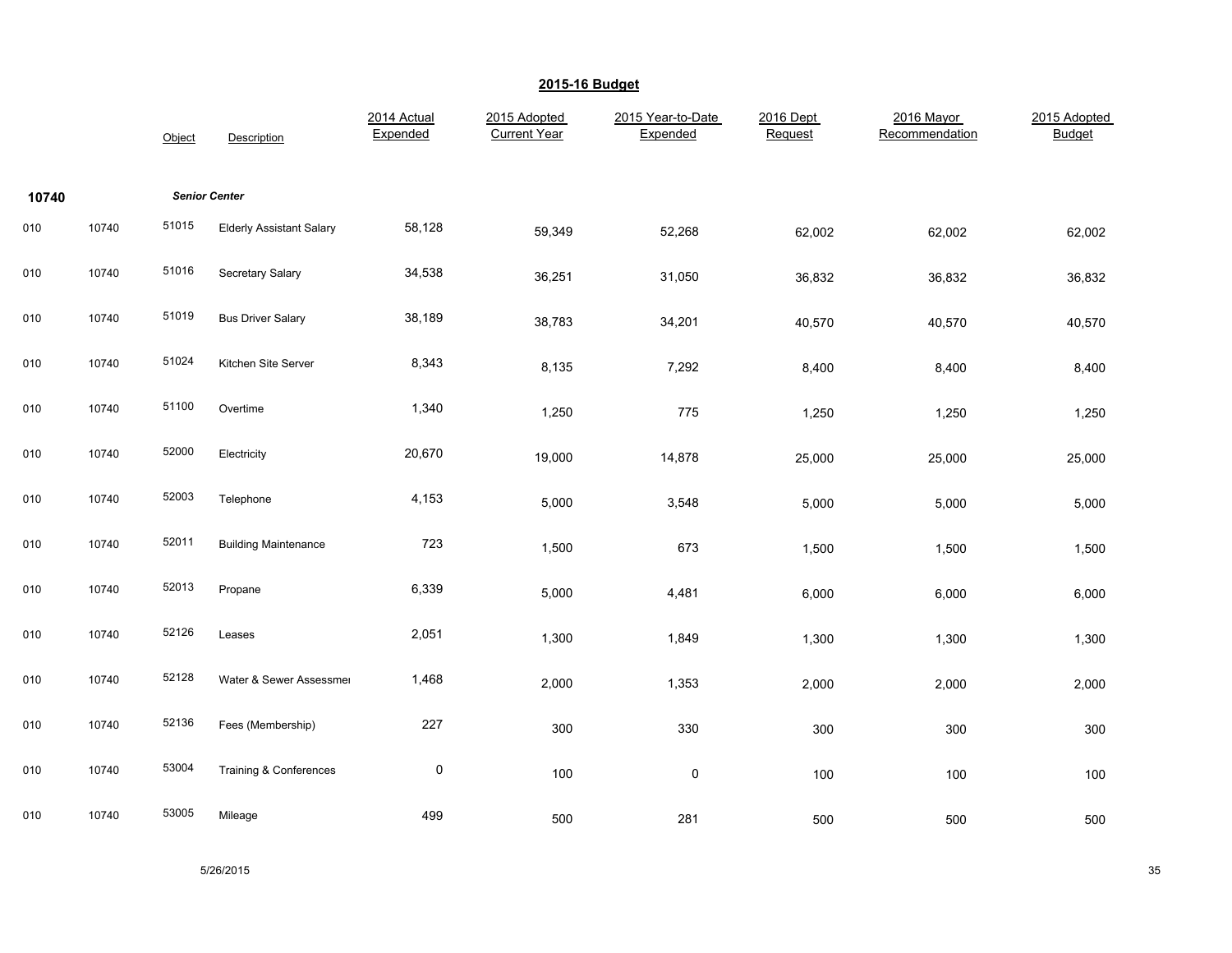|     |       | Object | Description          | 2014 Actual<br>Expended | 2015 Adopted<br><b>Current Year</b> | 2015 Year-to-Date<br>Expended | 2016 Dept<br>Request | 2016 Mayor<br>Recommendation | 2015 Adopted<br><b>Budget</b> |       |
|-----|-------|--------|----------------------|-------------------------|-------------------------------------|-------------------------------|----------------------|------------------------------|-------------------------------|-------|
| 010 | 10740 | 53008  | Advertising          | $\mathbf 0$             | 200                                 | 203                           | 200                  | 200                          | 200                           |       |
| 010 | 10740 | 53014  | Printing             | 1,581                   | 2,100                               | 100                           | 2,100                | 250                          | 250                           |       |
| 010 | 10740 | 53015  | Uniforms             | 146                     | 415                                 | 0                             | 415                  | 415                          | 415                           |       |
| 010 | 10740 | 53019  | <b>Misc Supplies</b> | 831                     | 1,200                               | 1,528                         | 1,200                | 1,200                        | 1,200                         |       |
| 010 | 10740 | 53029  | Maintenance & Upkeep | 1,738                   | 2,000                               | 1,988                         | 2,000                | 2,000                        | 2,000                         |       |
| 010 | 10740 | 53038  | Programs             | 9,970                   | 10,000                              | 9,934                         | 10,000               | 10,000                       | 10,000                        |       |
|     |       |        | <b>Senior Center</b> | 190,935                 | 194,383                             | 166,732                       | 206,669              | 204,819                      | 204,819                       | 5.37% |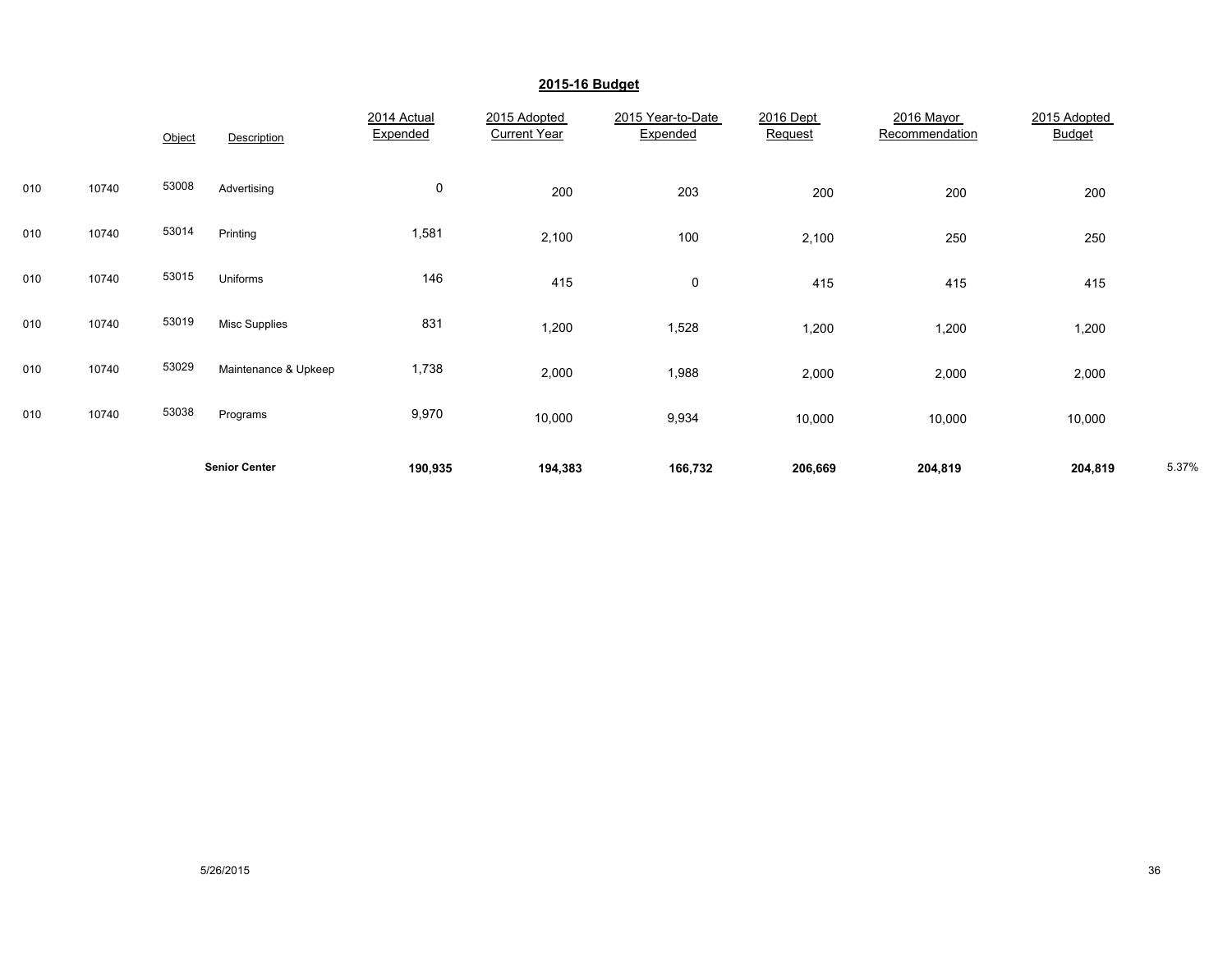|       |       | Object | Description             | 2014 Actual<br>Expended | 2015 Adopted<br><b>Current Year</b> | 2015 Year-to-Date<br>Expended | 2016 Dept<br>Request | 2016 Mayor<br>Recommendation | 2015 Adopted<br><b>Budget</b> |
|-------|-------|--------|-------------------------|-------------------------|-------------------------------------|-------------------------------|----------------------|------------------------------|-------------------------------|
| 10750 |       |        | <b>Youth Services</b>   |                         |                                     |                               |                      |                              |                               |
| 010   | 10750 | 51005  | Youth Svcs Coord Salary | 56,874                  | 58,070                              | 51,140                        | 63,020               | 60,665                       | 60,665                        |
| 010   | 10750 | 51016  | Secretary Salary        | 26,241                  | 26,260                              | 23,127                        | 27,361               | 27,952                       | 27,952                        |
| 010   | 10750 | 51073  | Part time Youth Workers | 18,091                  | 25,000                              | 15,952                        | 25,000               | 25,000                       | 25,000                        |
| 010   | 10750 | 51077  | Program Developer       | 40,218                  | 41,020                              | 36,161                        | 43,537               | 42,900                       | 42,900                        |
| 010   | 10750 | 52000  | Electricity             | 4,146                   | 4,800                               | 2,960                         | 5,200                | 5,200                        | 5,200                         |
| 010   | 10750 | 52003  | Telephone               | 1,336                   | 2,400                               | 1,167                         | 2,400                | 2,400                        | 2,400                         |
| 010   | 10750 | 52005  | Fuel Oil                | 8,394                   | 6,300                               | 3,593                         | 6,300                | 6,300                        | 6,300                         |
| 010   | 10750 | 52014  | Pest Control            | 444                     | 400                                 | 370                           | 400                  | 400                          | 400                           |
| 010   | 10750 | 52128  | Water & Sewer Assessmer | 601                     | 700                                 | 473                           | 700                  | 700                          | 700                           |
| 010   | 10750 | 52136  | Fees (Membership)       | 475                     | 525                                 | 475                           | 550                  | 550                          | 550                           |
| 010   | 10750 | 52146  | <b>DMHAS Grant</b>      | 3,287                   | 3,300                               | $\pmb{0}$                     | 3,300                | 3,300                        | 3,300                         |
| 010   | 10750 | 52157  | Lease of Copier         | 3,358                   | 3,000                               | 2,889                         | 3,000                | 3,000                        | 3,000                         |
| 010   | 10750 | 52159  | Family Counseling       | 19,388                  | 23,000                              | 7,893                         | 18,000               | 23,000                       | 23,000                        |
| 010   | 10750 | 53004  | Training & Conferences  | 300                     | 500                                 | 255                           | 500                  | 500                          | 500                           |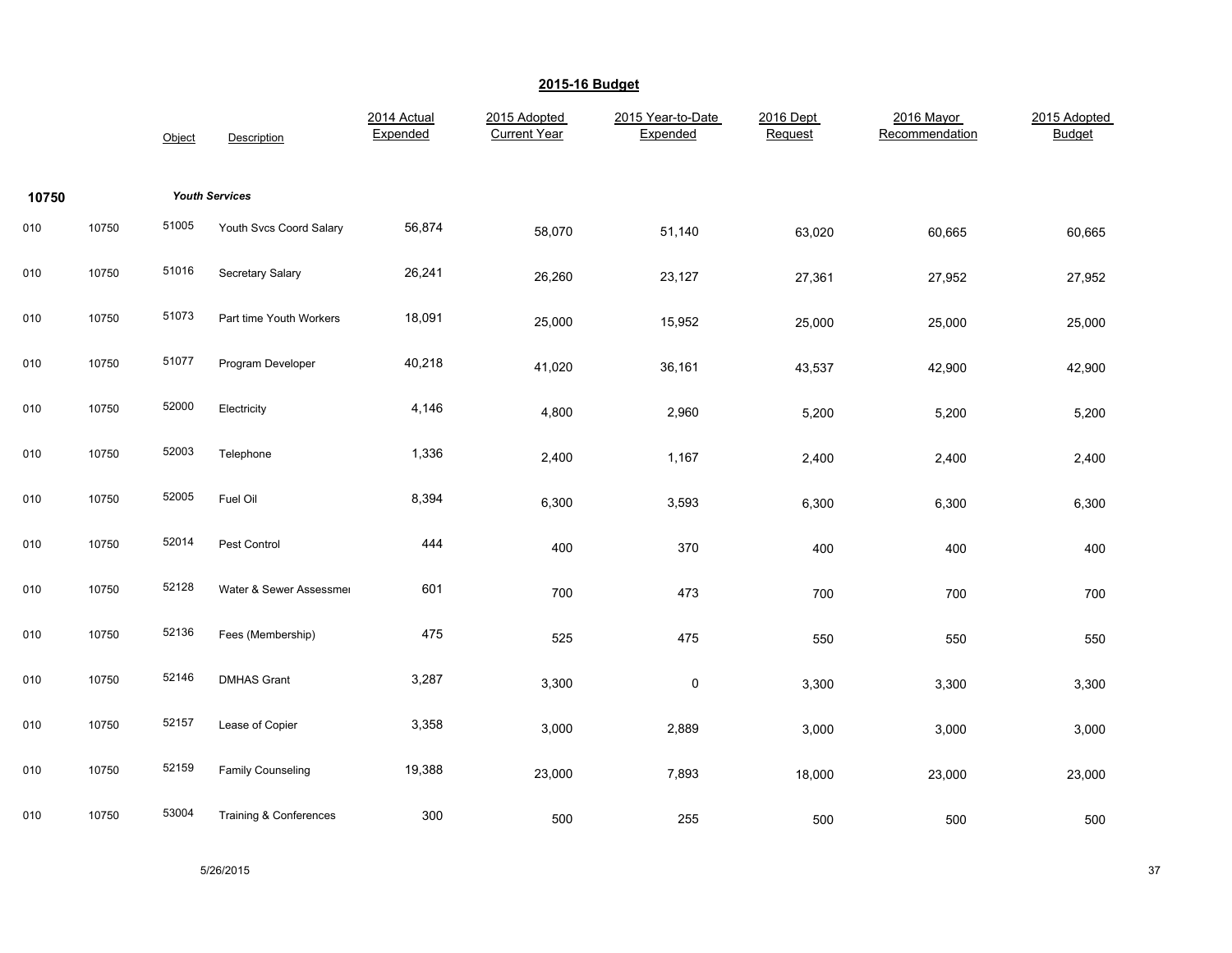|     |       | Object | Description           | 2014 Actual<br>Expended | 2015 Adopted<br><b>Current Year</b> | 2015 Year-to-Date<br>Expended | 2016 Dept<br>Request | 2016 Mayor<br>Recommendation | 2015 Adopted<br><b>Budget</b> |       |
|-----|-------|--------|-----------------------|-------------------------|-------------------------------------|-------------------------------|----------------------|------------------------------|-------------------------------|-------|
| 010 | 10750 | 53014  | Printing              | 379                     | 1,900                               | $\mathbf 0$                   | 0                    | 0                            | 0                             |       |
| 010 | 10750 | 53019  | <b>Misc Supplies</b>  | 0                       | 230                                 | $\mathbf 0$                   | 230                  | 230                          | 230                           |       |
| 010 | 10750 | 53029  | Maintenance & Upkeep  | 0                       | 350                                 | $\mathbf 0$                   | 350                  | 350                          | 350                           |       |
| 010 | 10750 | 53038  | Programs              | 4,278                   | 4,400                               | 996                           | 4,400                | 4,400                        | 4,400                         |       |
|     |       |        | <b>Youth Services</b> | 187,810                 | 202,155                             | 147,451                       | 204,248              | 206,847                      | 206,847                       | 2.32% |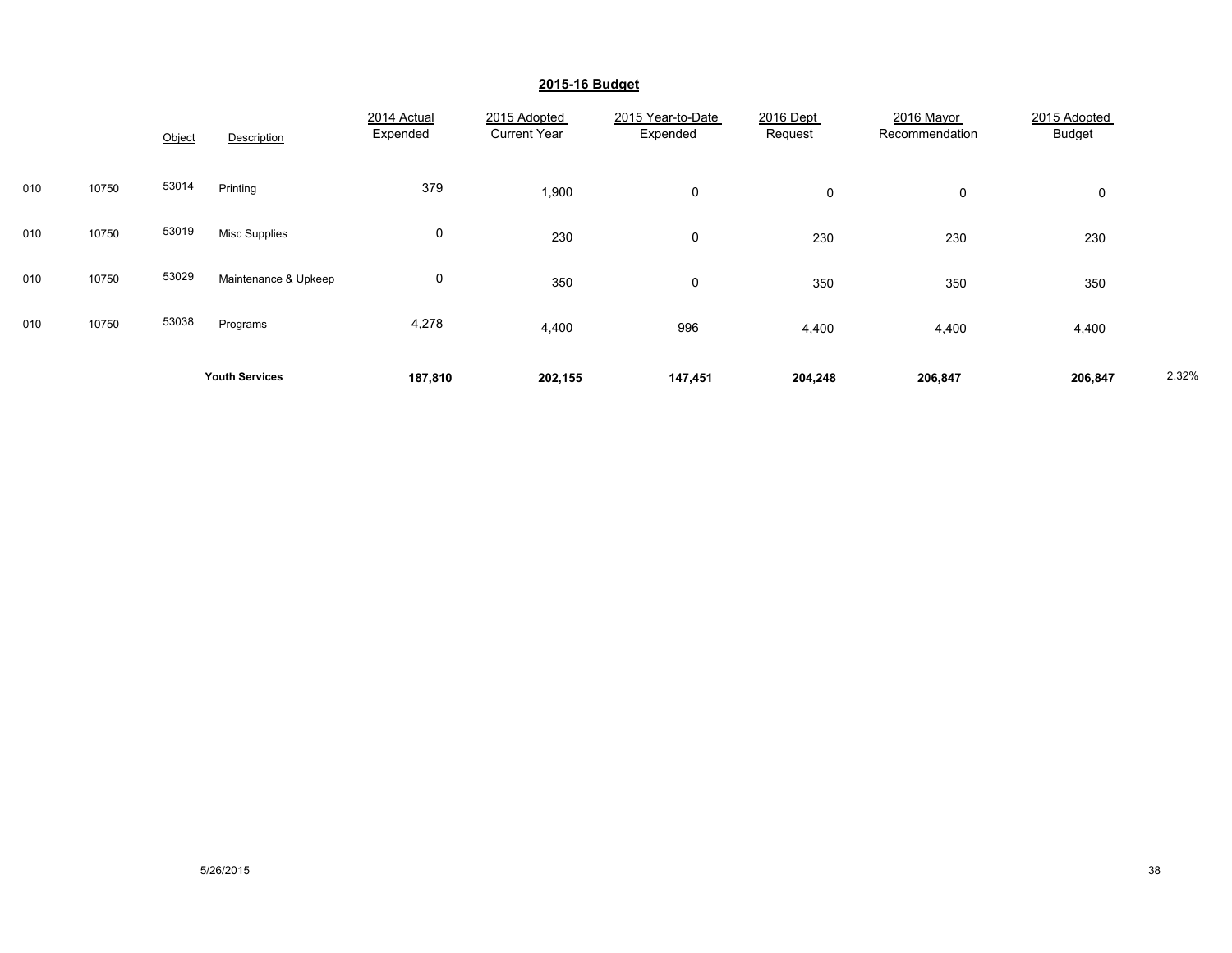|              | Object<br>Description              | 2014 Actual<br>Expended | 2015 Adopted<br><b>Current Year</b> | 2015 Year-to-Date<br>Expended | 2016 Dept<br>Request | 2016 Mayor<br>Recommendation | 2015 Adopted<br><b>Budget</b> |        |
|--------------|------------------------------------|-------------------------|-------------------------------------|-------------------------------|----------------------|------------------------------|-------------------------------|--------|
| 10760        | <b>Parks &amp; Recreation Comm</b> |                         |                                     |                               |                      |                              |                               |        |
| 10760<br>010 | 51016<br>Secretary Salary          | 514                     | 500                                 | 820                           | 600                  | 600                          | 600                           |        |
|              | <b>Parks &amp; Recreation Comm</b> | 514                     | 500                                 | 820                           | 600                  | 600                          | 600                           | 20.00% |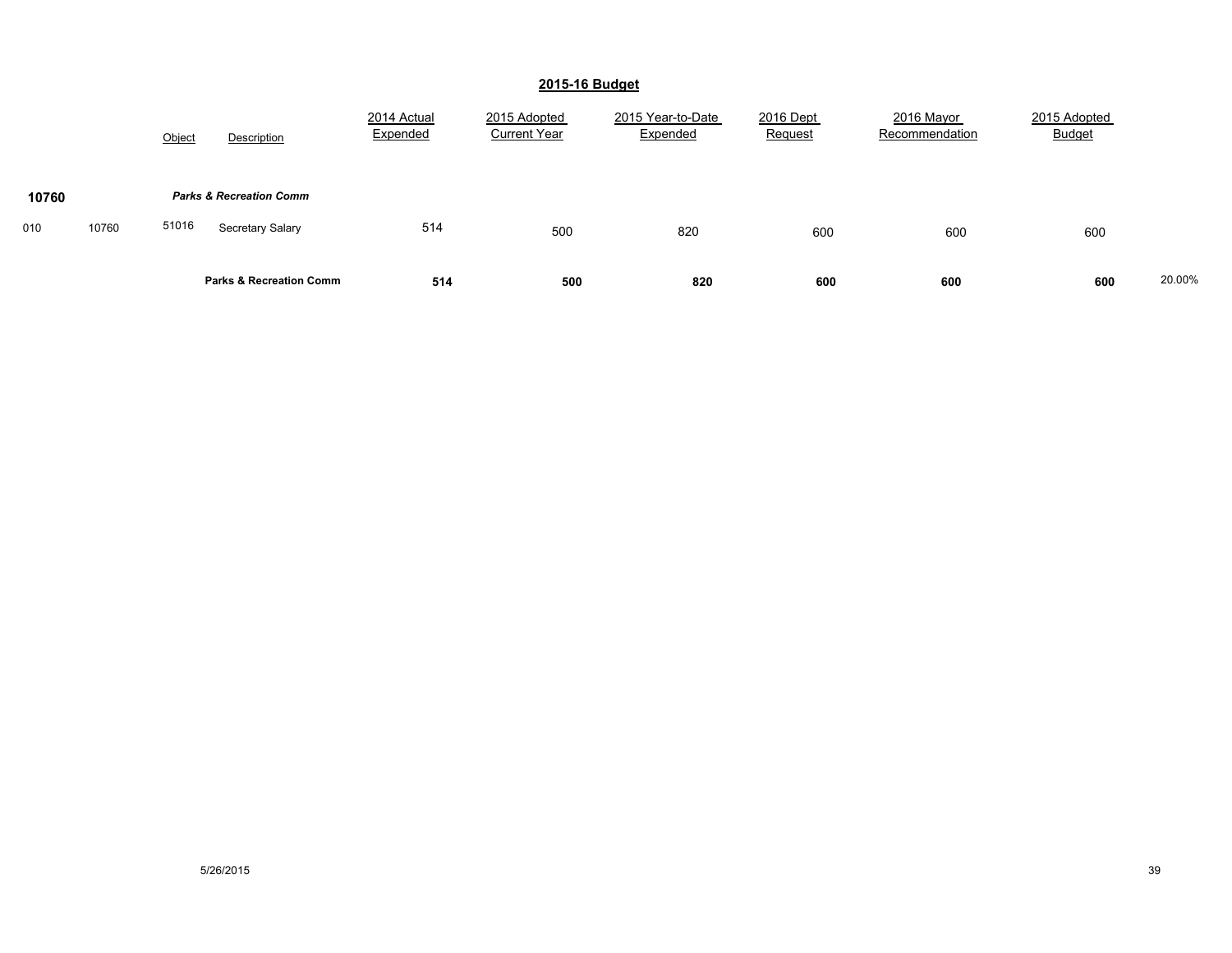|       |       | Object           | Description                 | 2014 Actual<br>Expended | 2015 Adopted<br><b>Current Year</b> | 2015 Year-to-Date<br>Expended | 2016 Dept<br>Request | 2016 Mayor<br>Recommendation | 2015 Adopted<br><b>Budget</b> |          |
|-------|-------|------------------|-----------------------------|-------------------------|-------------------------------------|-------------------------------|----------------------|------------------------------|-------------------------------|----------|
| 10770 |       | <b>Fair Oaks</b> |                             |                         |                                     |                               |                      |                              |                               |          |
| 010   | 10770 | 52000            | Electricity                 | 5,416                   | 7,800                               | 5,424                         | 7,800                | 7,800                        | 7,800                         |          |
| 010   | 10770 | 52005            | Fuel Oil                    | 26,648                  | 22,000                              | 27,098                        | 22,000               | 22,000                       | 22,000                        |          |
| 010   | 10770 | 52011            | <b>Building Maintenance</b> | 600                     | 1,000                               | 500                           | 1,000                | 1,000                        | 1,000                         |          |
| 010   | 10770 | 52128            | Water & Sewer Charges       | 1,251                   | 1,200                               | 925                           | 1,250                | 1,250                        | 1,250                         |          |
| 010   | 10770 | 53053            | Refunds                     | 400                     | 200                                 | 775                           | 200                  | 0                            | $\mathbf 0$                   |          |
|       |       |                  | <b>Fair Oaks</b>            | 34,314                  | 32,200                              | 34,722                        | 32,250               | 32,050                       | 32,050                        | $-0.47%$ |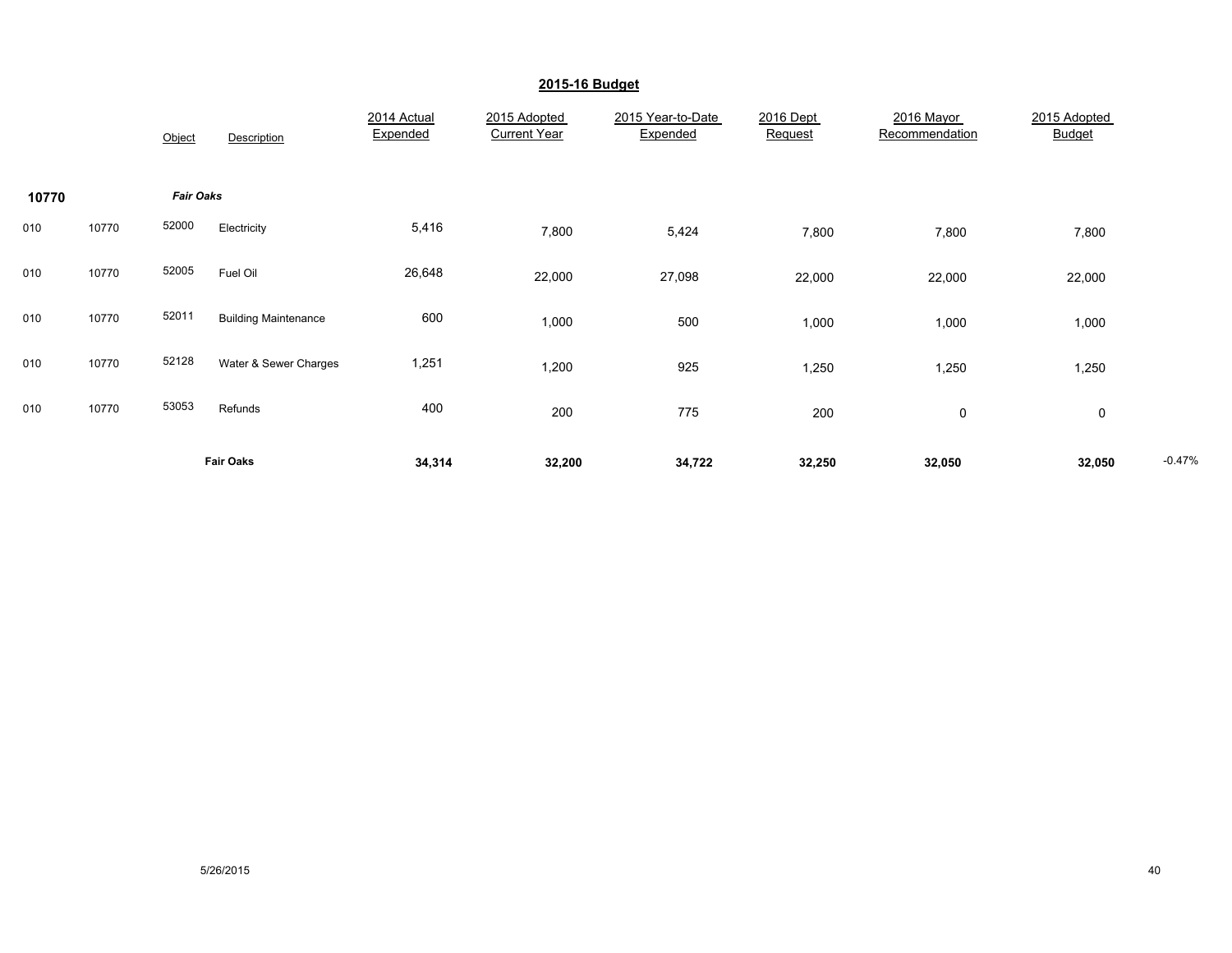|       |       | Object | Description                 | 2014 Actual<br>Expended | 2015 Adopted<br><b>Current Year</b> | 2015 Year-to-Date<br>Expended | 2016 Dept<br>Request | 2016 Mayor<br>Recommendation | 2015 Adopted<br><b>Budget</b> |       |
|-------|-------|--------|-----------------------------|-------------------------|-------------------------------------|-------------------------------|----------------------|------------------------------|-------------------------------|-------|
| 10810 |       |        | <b>Emergency Management</b> |                         |                                     |                               |                      |                              |                               |       |
| 010   | 10810 | 51006  | Fire Marshal Salary         | 35,039                  | 36,275                              | 31,506                        | 37,375               | 37,375                       | 37,375                        |       |
| 010   | 10810 | 51016  | Secretary Salary            | 15,599                  | 17,585                              | 14,023                        | 17,985               | 17,985                       | 17,985                        |       |
| 010   | 10810 | 51134  | Fire Inspector              | 21,030                  | 21,910                              | 18,855                        | 22,383               | 22,383                       | 22,383                        |       |
| 010   | 10810 | 52120  | Millstone Drill Expenses    | 14,007                  | 15,000                              | 11,081                        | 15,000               | 15,000                       | 15,000                        |       |
| 010   | 10810 | 53004  | Training & Conferences      | 375                     | 500                                 | 429                           | 500                  | 500                          | 500                           |       |
| 010   | 10810 | 53015  | Uniforms                    | 246                     | 500                                 | 335                           | 500                  | 500                          | 500                           |       |
| 010   | 10810 | 53019  | <b>Misc Supplies</b>        | 766                     | 500                                 | 208                           | 100                  | 100                          | 100                           |       |
| 010   | 10810 | 53021  | Equipment Maint & Repair    | 441                     | 500                                 | 77                            | 500                  | 500                          | 500                           |       |
| 010   | 10810 | 53024  | Reference Materials         | 500                     | 500                                 | 500                           | 500                  | 500                          | 500                           |       |
| 010   | 10810 | 53052  | Office Equipment            | 38                      | 400                                 | 0                             | 400                  | 400                          | 400                           |       |
| 010   | 10810 | 53060  | <b>Cellular Phone</b>       | 380                     | 385                                 | $\pmb{0}$                     | 385                  | 385                          | 385                           |       |
|       |       |        | <b>Emergency Management</b> | 88,421                  | 94,055                              | 77,014                        | 95,628               | 95,628                       | 95,628                        | 1.67% |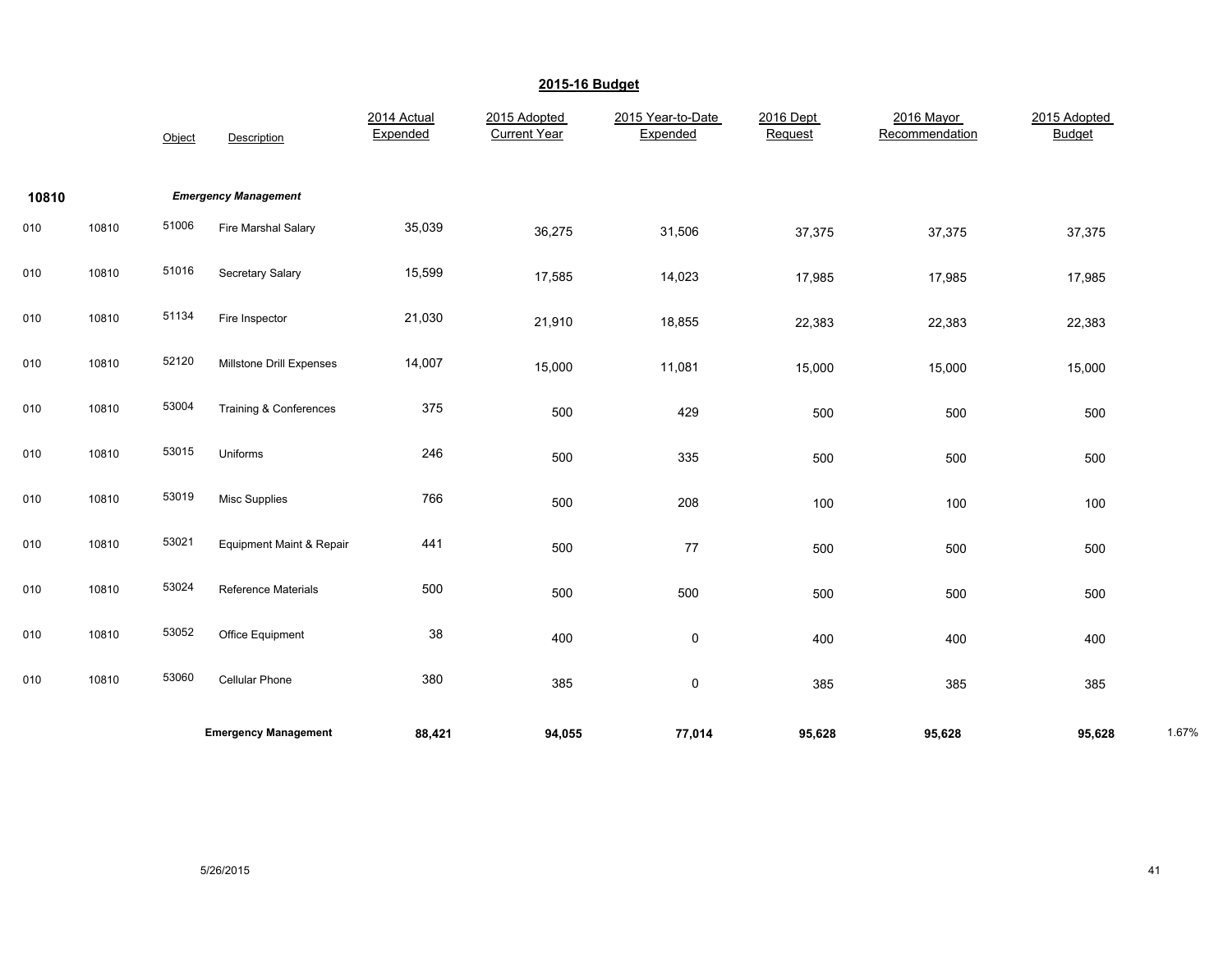|       |       | Object | Description               | 2014 Actual<br>Expended | 2015 Adopted<br><b>Current Year</b> | 2015 Year-to-Date<br>Expended | 2016 Dept<br>Request | 2016 Mayor<br>Recommendation | 2015 Adopted<br>Budget |
|-------|-------|--------|---------------------------|-------------------------|-------------------------------------|-------------------------------|----------------------|------------------------------|------------------------|
| 10820 |       |        | <b>Police Protection</b>  |                         |                                     |                               |                      |                              |                        |
| 010   | 10820 | 51016  | Secretary Salary          | 42,160                  | 43,035                              | 37,901                        | 44,110               | 44,960                       | 44,960                 |
| 010   | 10820 | 51040  | <b>Police Salaries</b>    | 1,421,433               | 1,429,110                           | 1,138,469                     | 1,604,880            | 1,590,000                    | 1,700,000              |
| 010   | 10820 | 51075  | PT Clerical               | 5,508                   | 11,810                              | 8,131                         | 11,810               | 11,810                       | 11,810                 |
| 010   | 10820 | 51100  | Overtime                  | 323,288                 | 280,000                             | 338,216                       | 288,400              | 288,400                      | 250,000                |
| 010   | 10820 | 51105  | <b>Special Events</b>     | 13,666                  | 12,000                              | 9,843                         | 12,360               | 12,360                       | 12,360                 |
| 010   | 10820 | 51106  | Overtime-Grants           | 63,768                  | 24,000                              | 31,034                        | 50,000               | 50,000                       | 50,000                 |
| 010   | 10820 | 51206  | Custodian                 | $\pmb{0}$               | 0                                   | $\pmb{0}$                     | 35,000               | 0                            | 0                      |
| 010   | 10820 | 52132  | <b>Resident Trooper</b>   | 133,409                 | 138,000                             | $\pmb{0}$                     | 138,000              | 145,000                      | 145,000                |
| 010   | 10820 | 52138  | Resident Trooper Overtime | 21,323                  | 20,000                              | 1,889                         | 20,000               | 20,000                       | 20,000                 |
| 010   | 10820 | 53003  | Copy Supplies             | $\pmb{0}$               | 500                                 | $\pmb{0}$                     | 500                  | 500                          | 500                    |
| 010   | 10820 | 53004  | Training & Conferences    | 24,399                  | 22,000                              | 24,301                        | 30,000               | 30,000                       | 30,000                 |
| 010   | 10820 | 53015  | Uniforms                  | 18,941                  | 16,000                              | 14,760                        | 20,000               | 20,000                       | 20,000                 |
| 010   | 10820 | 53019  | <b>Misc Supplies</b>      | 1,894                   | 1,200                               | 852                           | 1,200                | 1,200                        | 1,200                  |
| 010   | 10820 | 53021  | Equipment Maint & Repair  | 3,419                   | 4,500                               | 890                           | 4,500                | 4,500                        | 4,500                  |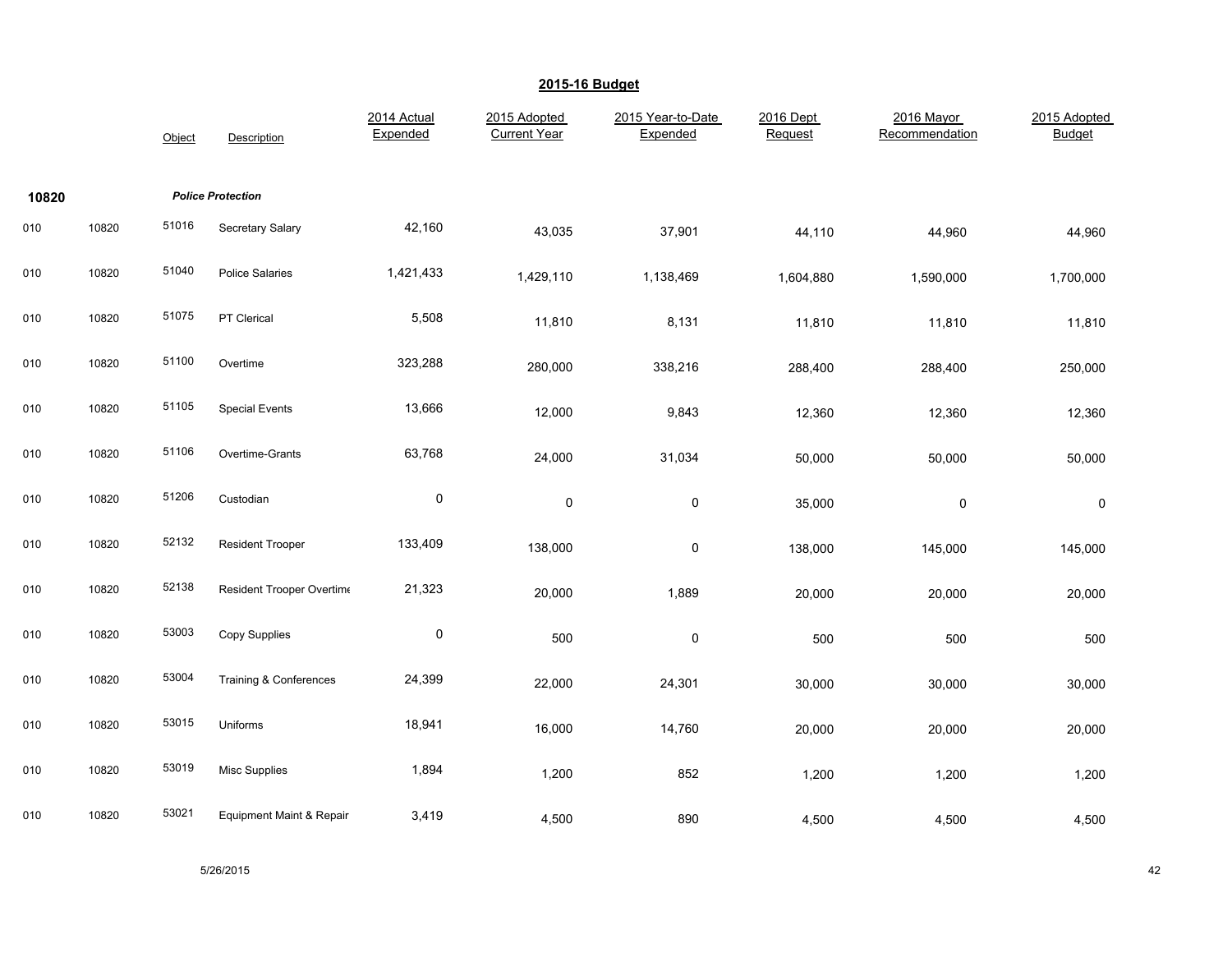|     |       | Object | Description               | 2014 Actual<br>Expended | 2015 Adopted<br><b>Current Year</b> | 2015 Year-to-Date<br>Expended | 2016 Dept<br>Request | 2016 Mayor<br>Recommendation | 2015 Adopted<br><b>Budget</b> |        |
|-----|-------|--------|---------------------------|-------------------------|-------------------------------------|-------------------------------|----------------------|------------------------------|-------------------------------|--------|
| 010 | 10820 | 53024  | Reference Materials       | 1,591                   | 1,200                               | 1,983                         | 1,500                | 1,500                        | 1,500                         |        |
| 010 | 10820 | 53028  | Law Enforcement Program   | 395                     | 800                                 | 250                           | 800                  | 800                          | 800                           |        |
| 010 | 10820 | 53029  | Maintenance & Upkeep      | 5,485                   | 0                                   | 0                             | $\pmb{0}$            | 0                            | $\pmb{0}$                     |        |
| 010 | 10820 | 53030  | Radio Repairs             | 1,121                   | 2,000                               | 2,072                         | 3,000                | 3,000                        | 3,000                         |        |
| 010 | 10820 | 53032  | Weapons & Ammunition      | 8,561                   | 8,000                               | 8,696                         | 10,000               | 10,000                       | 10,000                        |        |
| 010 | 10820 | 53041  | Safety Equipment          | 802                     | 1,000                               | 0                             | 1,000                | 1,000                        | 1,000                         |        |
| 010 | 10820 | 53043  | Vehicle Supplies          | 180                     | 1,000                               | 540                           | 1,000                | 1,000                        | 1,000                         |        |
| 010 | 10820 | 53050  | Physicals                 | 798                     | 2,000                               | 5,170                         | 4,000                | 4,000                        | 4,000                         |        |
| 010 | 10820 | 53059  | <b>Photo Supplies</b>     | 839                     | 1,800                               | 2,976                         | 2,500                | 2,500                        | 2,500                         |        |
| 010 | 10820 | 53060  | Cellular Phone            | 2,662                   | 2,700                               | 2,220                         | 2,700                | 4,150                        | 4,150                         |        |
| 010 | 10820 | 53088  | <b>Boat Maintenance</b>   | 266                     | 500                                 | 744                           | 1,000                | 1,000                        | 1,000                         |        |
| 010 | 10820 | 54000  | Equipment                 | 13,083                  | 18,000                              | 9,440                         | 18,000               | 18,000                       | 18,000                        |        |
| 010 | 10820 | 54039  | Equipment - Grant funding | $\pmb{0}$               | 500                                 | 7,170                         | 500                  | 500                          | 500                           |        |
|     |       |        | <b>Police Protection</b>  | 2,108,990               | 2,041,655                           | 1,647,547                     | 2,306,760            | 2,266,180                    | 2,337,780                     | 14.50% |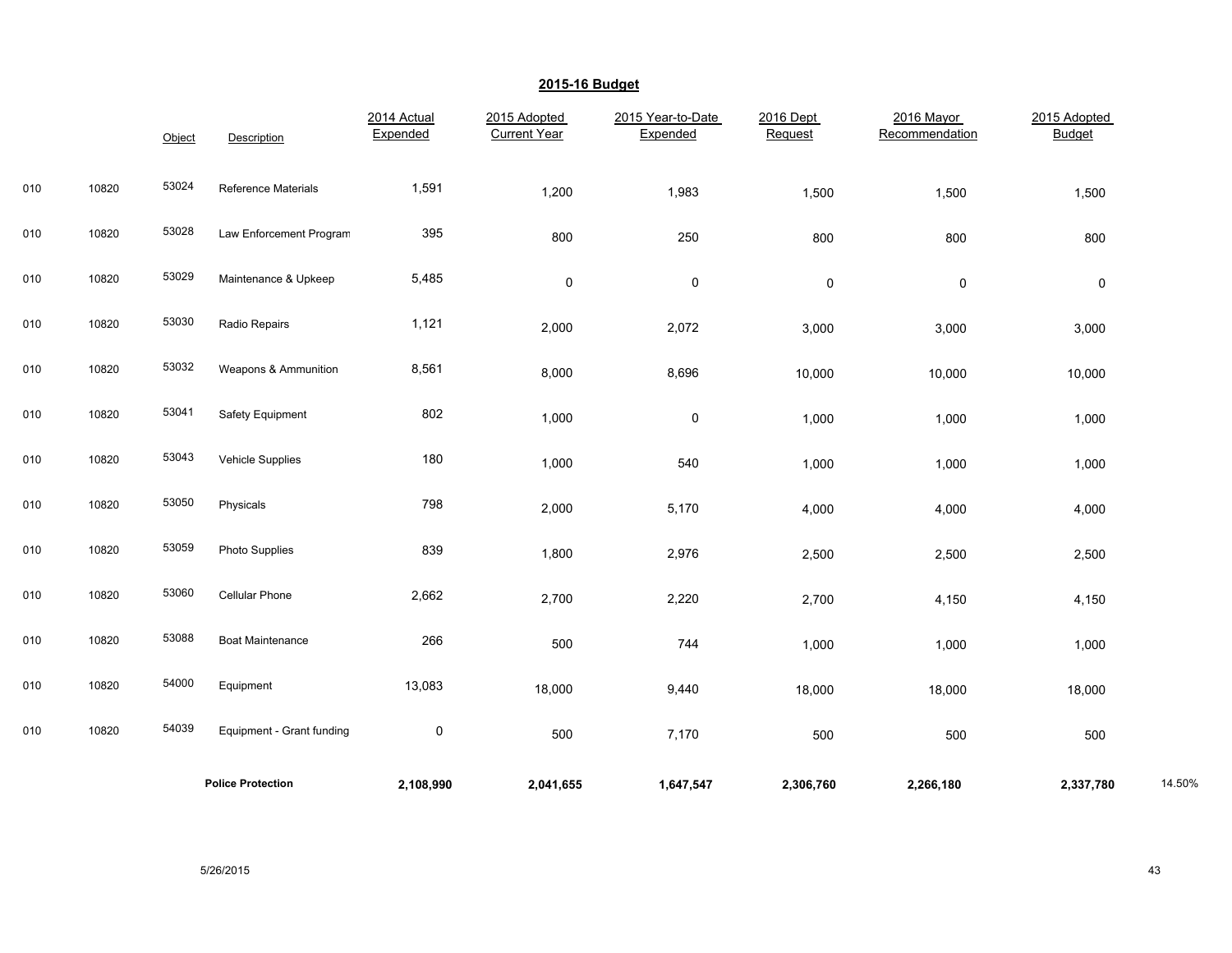|       |       | Object              | Description                | 2014 Actual<br>Expended | 2015 Adopted<br><b>Current Year</b> | 2015 Year-to-Date<br>Expended | 2016 Dept<br>Request | 2016 Mayor<br>Recommendation | 2015 Adopted<br><b>Budget</b> |       |
|-------|-------|---------------------|----------------------------|-------------------------|-------------------------------------|-------------------------------|----------------------|------------------------------|-------------------------------|-------|
| 10830 |       | <b>Fire Marshal</b> |                            |                         |                                     |                               |                      |                              |                               |       |
| 010   | 10830 | 51006               | Fire Marshal Salary        | 36,039                  | 36,275                              | 32,506                        | 37,169               | 37,169                       | 37,169                        |       |
| 010   | 10830 | 51016               | Secretary Salary           | 26,561                  | 25,720                              | 23,878                        | 26,120               | 26,120                       | 26,120                        |       |
| 010   | 10830 | 51134               | Fire Inspector             | 22,031                  | 21,910                              | 19,856                        | 22,383               | 22,383                       | 22,383                        |       |
| 010   | 10830 | 53004               | Training & Conferences     | $\pmb{0}$               | 500                                 | 0                             | 500                  | 500                          | 500                           |       |
| 010   | 10830 | 53015               | Uniforms                   | 0                       | 500                                 | 246                           | 500                  | 500                          | 500                           |       |
| 010   | 10830 | 53019               | <b>Misc Supplies</b>       | 508                     | 500                                 | 206                           | 500                  | 500                          | 500                           |       |
| 010   | 10830 | 53021               | Equipment Maint & Repair   | 273                     | 550                                 | $\mathsf 0$                   | 550                  | 550                          | 550                           |       |
| 010   | 10830 | 53024               | <b>Reference Materials</b> | 800                     | 800                                 | 800                           | 800                  | 800                          | 800                           |       |
| 010   | 10830 | 53025               | <b>Inspection Supplies</b> | 487                     | 700                                 | 392                           | 700                  | 700                          | 700                           |       |
| 010   | 10830 | 53038               | Fire Prev.Program Supplie  | 265                     | 500                                 | 498                           | 500                  | 500                          | 500                           |       |
| 010   | 10830 | 53052               | Office Equipment           | 460                     | 500                                 | $\mathsf 0$                   | 500                  | 500                          | 500                           |       |
| 010   | 10830 | 53060               | Cellular Phone             | 272                     | 385                                 | 525                           | 385                  | 385                          | 385                           |       |
|       |       |                     | <b>Fire Marshal</b>        | 87,696                  | 88,840                              | 78,907                        | 90,607               | 90,607                       | 90,607                        | 1.99% |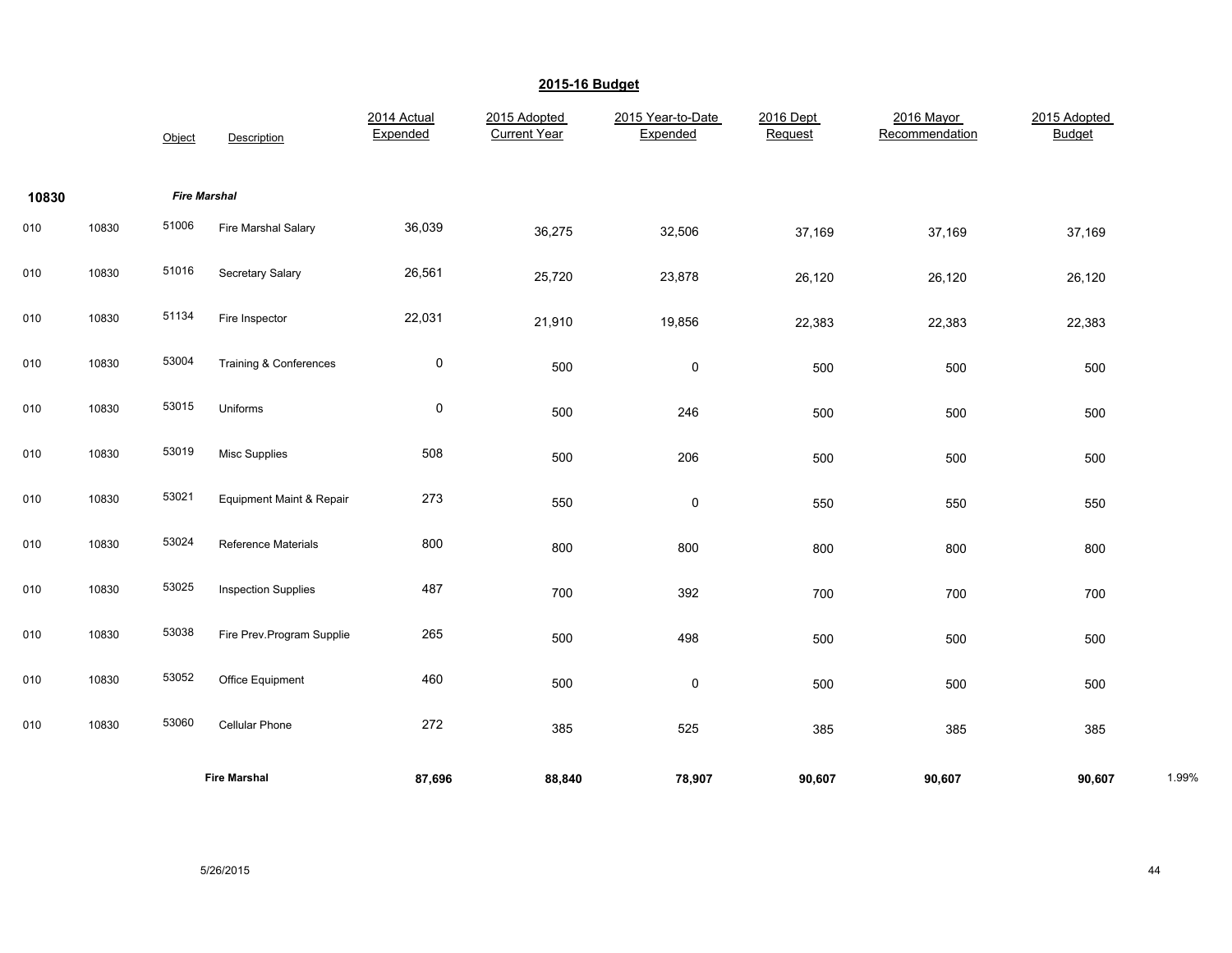|       |       | Object              | Description              | 2014 Actual<br>Expended | 2015 Adopted<br><b>Current Year</b> | 2015 Year-to-Date<br>Expended | 2016 Dept<br>Request | 2016 Mayor<br>Recommendation | 2015 Adopted<br><b>Budget</b> |           |
|-------|-------|---------------------|--------------------------|-------------------------|-------------------------------------|-------------------------------|----------------------|------------------------------|-------------------------------|-----------|
| 10840 |       | <b>Private Duty</b> |                          |                         |                                     |                               |                      |                              |                               |           |
| 010   | 10840 | 51041               | Police Private Duty      | 96,107                  | 130,000                             | 90,908                        | 130,000              | 100,000                      | 100,000                       |           |
| 010   | 10840 | 51042               | Fire Marshal Private Dty | 3,900                   | 5,000                               | 1,020                         | 5,000                | 5,000                        | 5,000                         |           |
|       |       |                     | <b>Private Duty</b>      | 100,007                 | 135,000                             | 91,928                        | 135,000              | 105,000                      | 105,000                       | $-22.22%$ |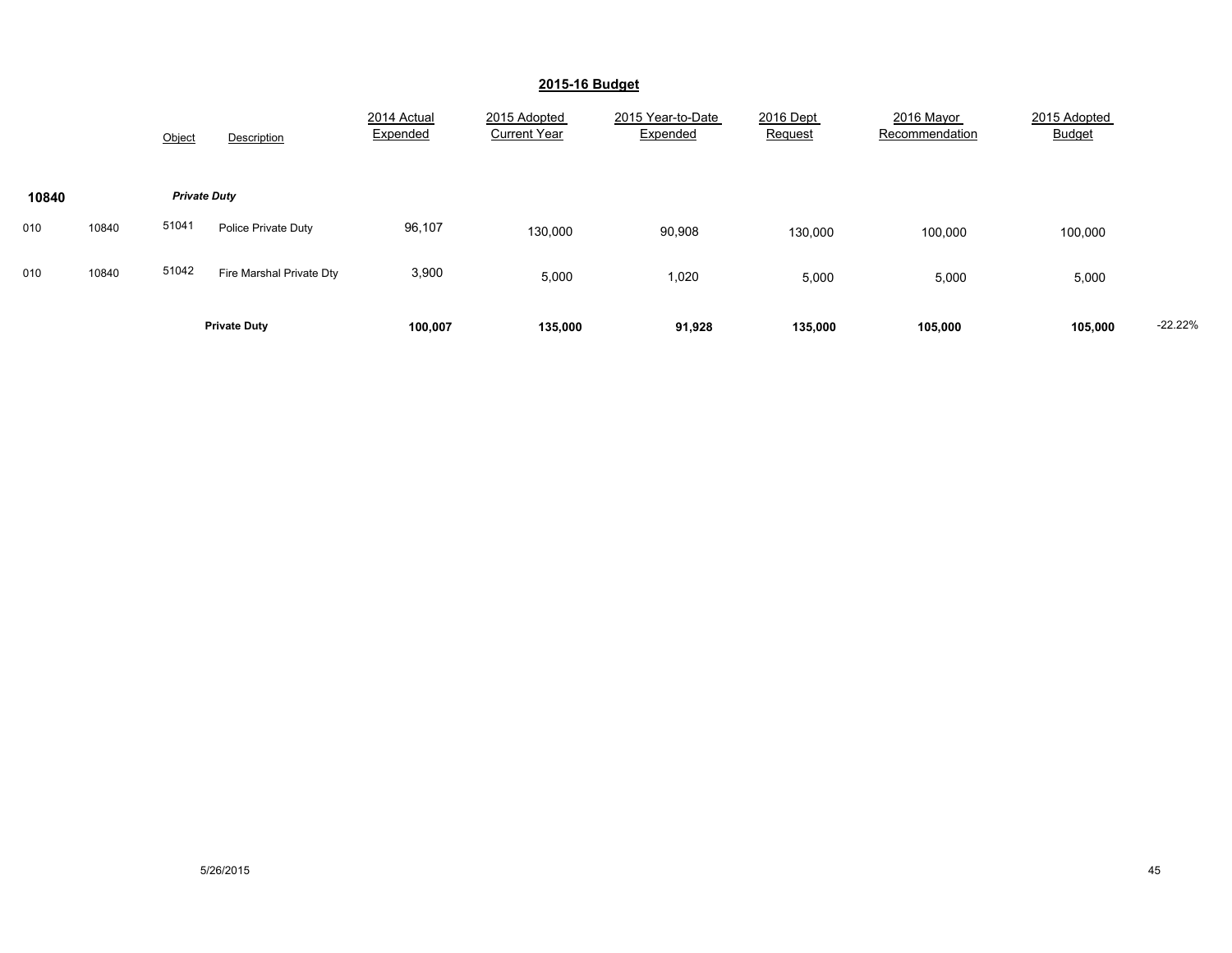|       |       | Object | Description                 | 2014 Actual<br>Expended | 2015 Adopted<br><b>Current Year</b> | 2015 Year-to-Date<br>Expended | 2016 Dept<br>Request | 2016 Mayor<br>Recommendation | 2015 Adopted<br><b>Budget</b> |
|-------|-------|--------|-----------------------------|-------------------------|-------------------------------------|-------------------------------|----------------------|------------------------------|-------------------------------|
| 10850 |       |        | <b>Animal Control</b>       |                         |                                     |                               |                      |                              |                               |
| 010   | 10850 | 51012  | Animal Control Officer Sala | 38,657                  | 39,500                              | 34,760                        | 41,234               | 41,234                       | 41,234                        |
| 010   | 10850 | 51017  | Assistant's Salary          | 13,951                  | 15,960                              | 15,506                        | 17,676               | 17,676                       | 17,676                        |
| 010   | 10850 | 52003  | Telephone                   | 1,080                   | 970                                 | 942                           | 1,080                | 1,080                        | 1,080                         |
| 010   | 10850 | 52011  | <b>Building Maintenance</b> | 108                     | 200                                 | 84                            | 200                  | 200                          | 200                           |
| 010   | 10850 | 52013  | Propane                     | 2,341                   | 2,500                               | 1,330                         | 2,500                | 2,500                        | 2,500                         |
| 010   | 10850 | 52128  | Water & Sewer Assessmer     | 528                     | 600                                 | 264                           | 352                  | 352                          | 352                           |
| 010   | 10850 | 52136  | Fees (Membership)           | $\pmb{0}$               | 75                                  | $\pmb{0}$                     | 75                   | 75                           | 75                            |
| 010   | 10850 | 53004  | Training & Conferences      | 75                      | 500                                 | 150                           | 1,200                | 1,200                        | 1,200                         |
| 010   | 10850 | 53008  | Advertising                 | 257                     | 350                                 | 110                           | 350                  | 350                          | 350                           |
| 010   | 10850 | 53015  | Uniforms                    | 446                     | 500                                 | 448                           | 500                  | 500                          | 500                           |
| 010   | 10850 | 53019  | <b>Misc Supplies</b>        | 208                     | 500                                 | 106                           | 500                  | 500                          | 500                           |
| 010   | 10850 | 53041  | Safety Equipment            | 0                       | 250                                 | 80                            | 500                  | 500                          | 500                           |
| 010   | 10850 | 53060  | Cellular Phone              | 734                     | 650                                 | 523                           | 750                  | 750                          | 750                           |
| 010   | 10850 | 53061  | <b>State Licences</b>       | 296                     | 300                                 | 105                           | 300                  | 300                          | 300                           |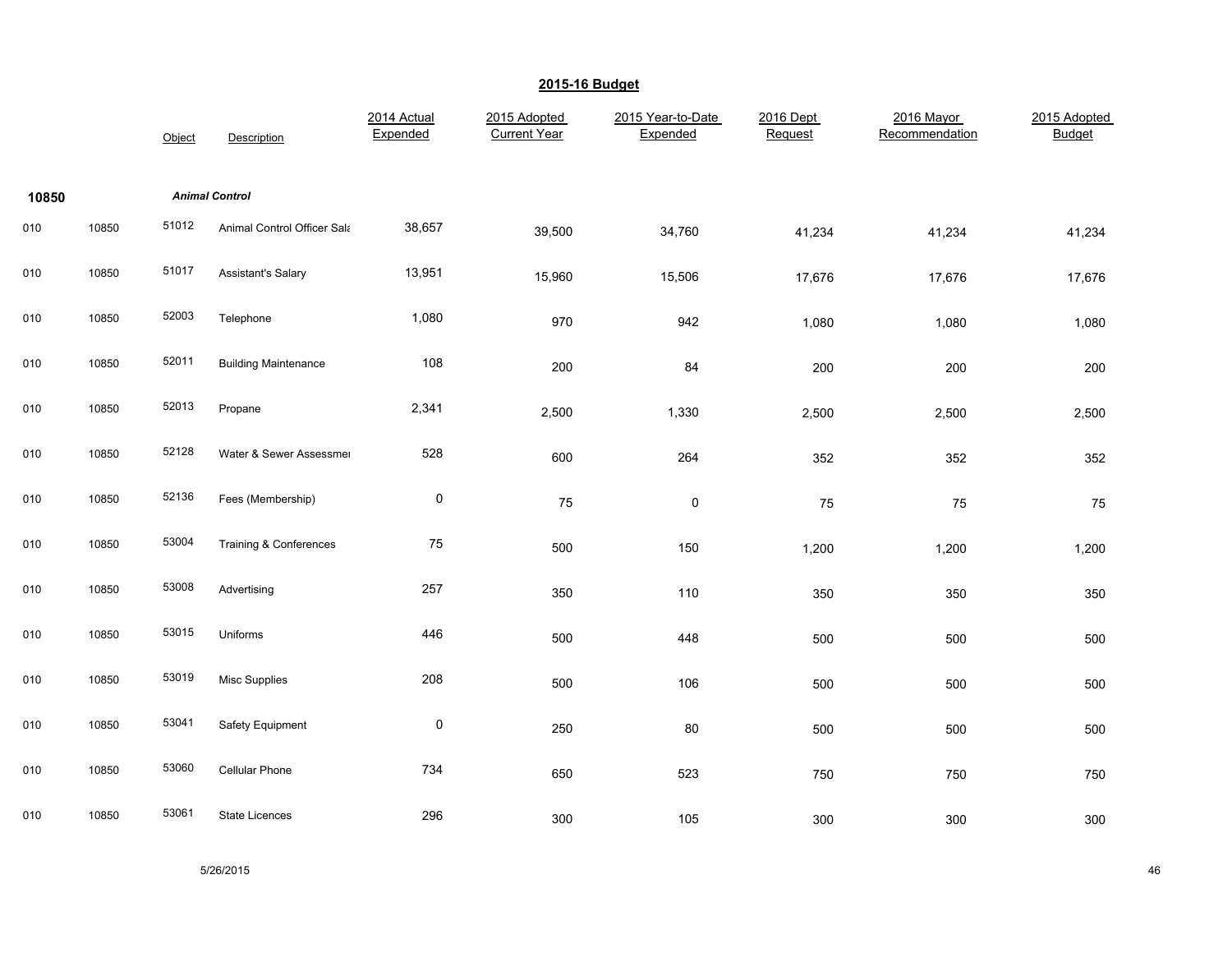|     |       | Object | Description           | 2014 Actual<br>Expended | 2015 Adopted<br><b>Current Year</b> | 2015 Year-to-Date<br>Expended | 2016 Dept<br>Request | 2016 Mayor<br>Recommendation | 2015 Adopted<br><b>Budget</b> |       |
|-----|-------|--------|-----------------------|-------------------------|-------------------------------------|-------------------------------|----------------------|------------------------------|-------------------------------|-------|
| 010 | 10850 | 53062  | Vet Fees              | 2,835                   | 2,500                               | 1,813                         | 3,000                | 3,000                        | 3,000                         |       |
|     |       |        | <b>Animal Control</b> | 61,517                  | 65,355                              | 56,221                        | 70,217               | 70,217                       | 70,217                        | 7.44% |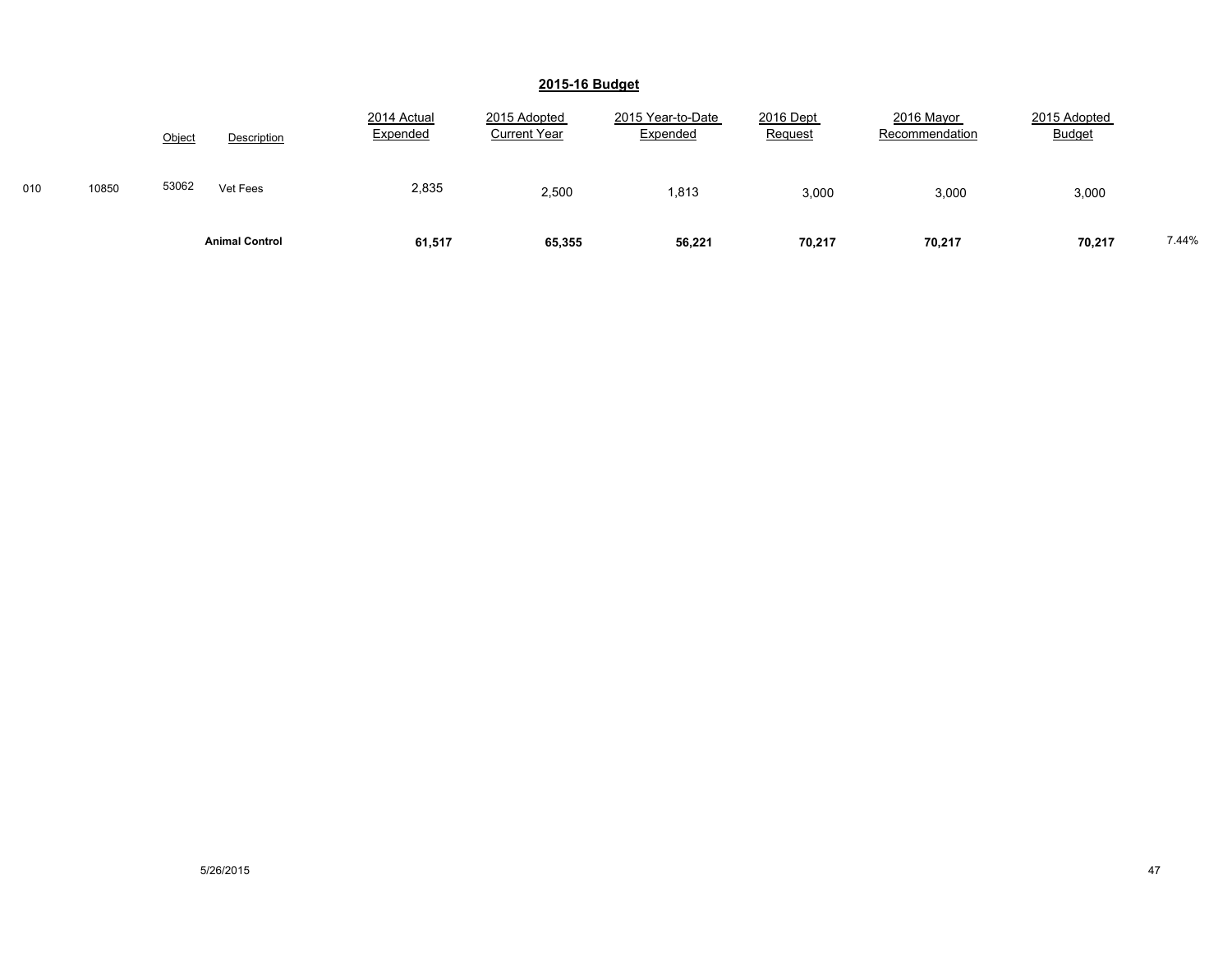|       |       | Object | Description               | 2014 Actual<br>Expended | 2015 Adopted<br><b>Current Year</b> | 2015 Year-to-Date<br>Expended | 2016 Dept<br>Request | 2016 Mayor<br>Recommendation | 2015 Adopted<br><b>Budget</b> |           |
|-------|-------|--------|---------------------------|-------------------------|-------------------------------------|-------------------------------|----------------------|------------------------------|-------------------------------|-----------|
| 10860 |       |        | <b>Public Safety Comm</b> |                         |                                     |                               |                      |                              |                               |           |
| 010   | 10860 | 51016  | <b>Secretary Salary</b>   | 748                     | 1,500                               | 446                           | 0                    | 1,000                        | 1,000                         |           |
| 010   | 10860 | 53004  | Training & Conferences    | 20                      | 50                                  | 0                             | $\mathbf 0$          | 50                           | 50                            |           |
|       |       |        | <b>Public Safety Comm</b> | 768                     | 1,550                               | 446                           | 0                    | 1,050                        | 1,050                         | $-32.26%$ |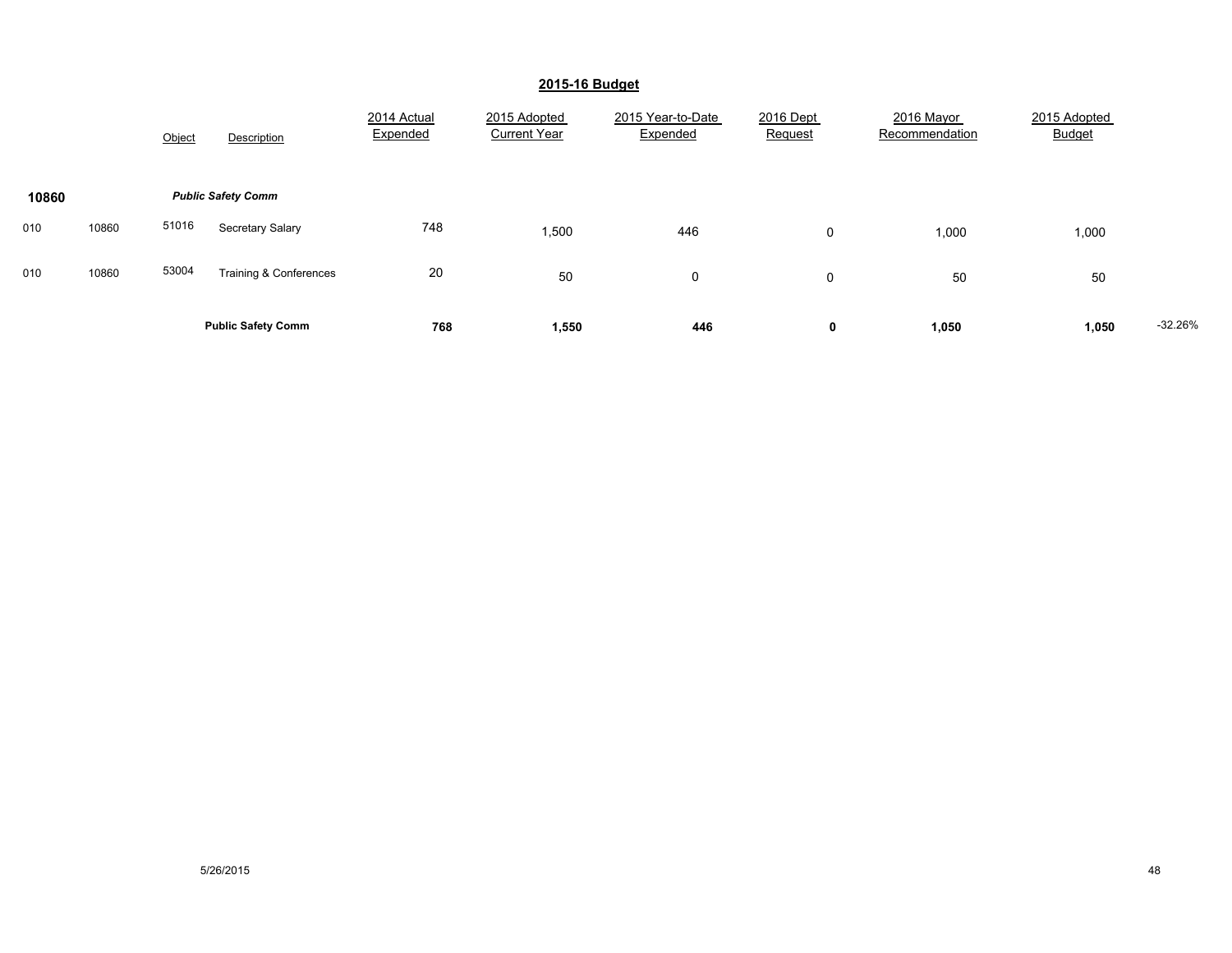|       |       | Object          | Description              | 2014 Actual<br>Expended | 2015 Adopted<br><b>Current Year</b> | 2015 Year-to-Date<br>Expended | 2016 Dept<br>Request | 2016 Mayor<br>Recommendation | 2015 Adopted<br><b>Budget</b> |       |
|-------|-------|-----------------|--------------------------|-------------------------|-------------------------------------|-------------------------------|----------------------|------------------------------|-------------------------------|-------|
| 10870 |       | <b>Dispatch</b> |                          |                         |                                     |                               |                      |                              |                               |       |
| 010   | 10870 | 51044           | Dispatchers' Salaries    | 141,227                 | 145,000                             | 127,662                       | 148,625              | 148,625                      | 148,625                       |       |
| 010   | 10870 | 51070           | PT Dispatchers' Salaries | 50,566                  | 61,000                              | 42,069                        | 64,050               | 64,050                       | 64,050                        |       |
| 010   | 10870 | 51100           | Overtime                 | 82,977                  | 85,000                              | 81,734                        | 87,125               | 87,125                       | 87,125                        |       |
| 010   | 10870 | 53004           | Training & Conferences   | 700                     | 1,000                               | 542                           | 700                  | 700                          | 700                           |       |
| 010   | 10870 | 53015           | Uniforms                 | 346                     | 1,000                               | $\mathbf 0$                   | 1,000                | 1,000                        | 1,000                         |       |
| 010   | 10870 | 53019           | Misc Supplies            | 81                      | 250                                 | 45                            | 250                  | 250                          | 250                           |       |
| 010   | 10870 | 53029           | Maintenance & Upkeep     | $\pmb{0}$               | 300                                 | 275                           | 300                  | 300                          | 300                           |       |
| 010   | 10870 | 53030           | Radio Repairs            | 1,125                   | 1,500                               | 575                           | 1,500                | 1,500                        | 1,500                         |       |
| 010   | 10870 | 53052           | Office Equipment         | $\mathsf 0$             | 500                                 | 690                           | 500                  | 500                          | 500                           |       |
|       |       |                 | Dispatch                 | 277,021                 | 295,550                             | 253,592                       | 304,050              | 304,050                      | 304,050                       | 2.88% |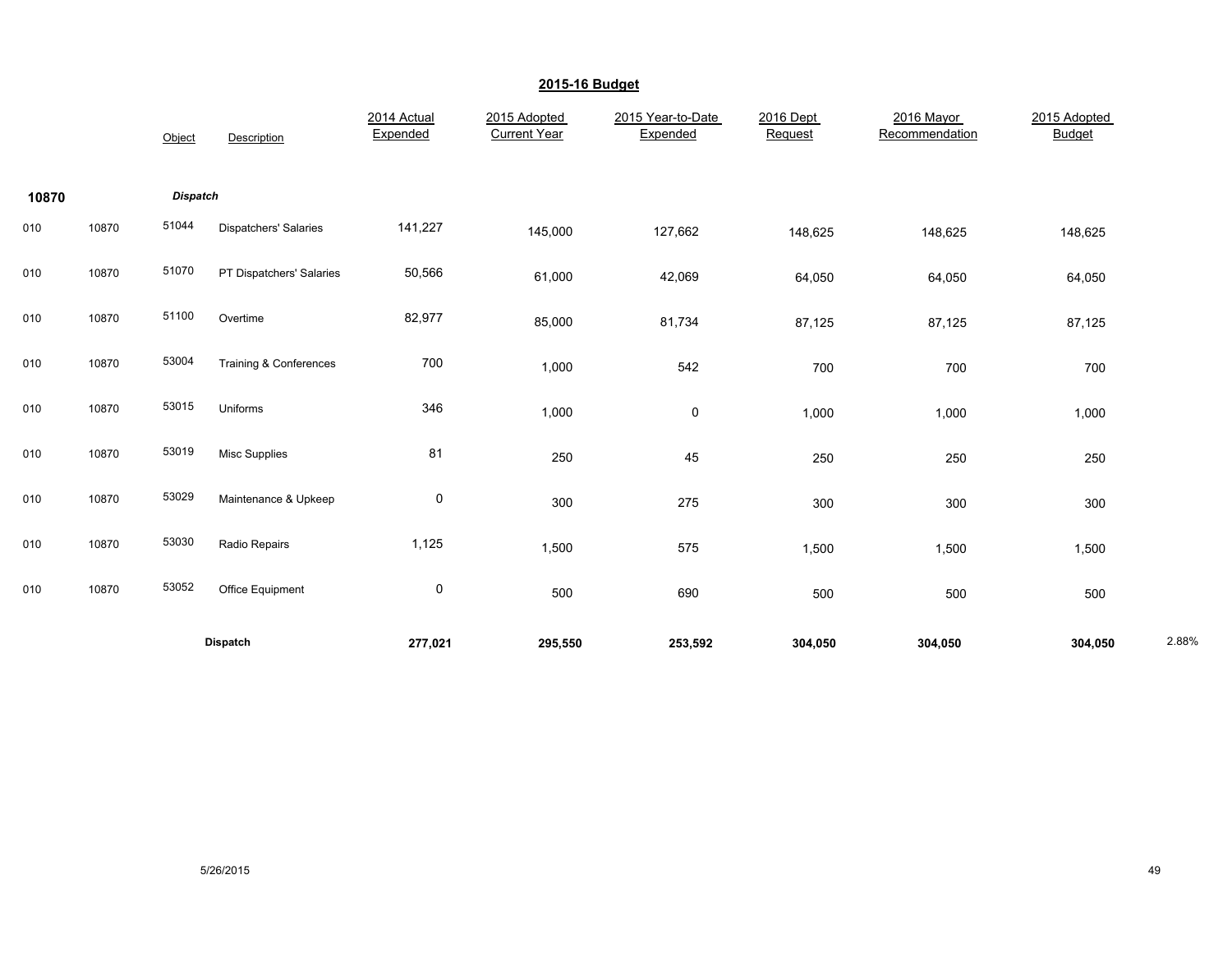|       |       | Object | Description                       | 2014 Actual<br>Expended | 2015 Adopted<br><b>Current Year</b> | 2015 Year-to-Date<br>Expended | 2016 Dept<br>Request | 2016 Mayor<br>Recommendation | 2015 Adopted<br>Budget |
|-------|-------|--------|-----------------------------------|-------------------------|-------------------------------------|-------------------------------|----------------------|------------------------------|------------------------|
| 10880 |       |        | <b>Fire Protection</b>            |                         |                                     |                               |                      |                              |                        |
| 010   | 10880 | 51045  | <b>Firemen Salaries</b>           | 486,971                 | 500,000                             | 442,850                       | 512,500              | 512,500                      | 512,500                |
| 010   | 10880 | 51100  | Overtime                          | 136,036                 | 145,000                             | 131,681                       | 148,625              | 148,625                      | 148,625                |
| 010   | 10880 | 51133  | Weekend/PT Firefighters           | 60,934                  | 63,000                              | 55,033                        | 66,150               | 66,150                       | 66,150                 |
| 010   | 10880 | 52060  | <b>Chesterfield Firehouse</b>     | 88,880                  | 91,270                              | 91,270                        | 92,180               | 92,180                       | 92,180                 |
| 010   | 10880 | 52061  | Mohegan Firehouse                 | 95,079                  | 95,079                              | 87,156                        | 95,079               | 95,079                       | 95,079                 |
| 010   | 10880 | 52062  | Montville Firehouse               | 97,355                  | 98,455                              | 90,250                        | 98,455               | 98,455                       | 98,455                 |
| 010   | 10880 | 52063  | Oakdale Firehouse                 | 87,398                  | 87,398                              | 87,398                        | 94,428               | 94,428                       | 94,428                 |
| 010   | 10880 | 53004  | <b>Training &amp; Conferences</b> | 2,120                   | 1,500                               | 1,310                         | 1,500                | 1,500                        | 1,500                  |
| 010   | 10880 | 53015  | Uniforms                          | 1,003                   | 3,000                               | 1,776                         | 3,000                | 3,000                        | 3,000                  |
| 010   | 10880 | 53016  | <b>Contract Uniform Allowanc</b>  | 1,500                   | 1,500                               | $\pmb{0}$                     | 1,500                | 1,500                        | 1,500                  |
| 010   | 10880 | 53019  | <b>Misc Supplies</b>              | 330                     | 600                                 | 899                           | 600                  | 600                          | 600                    |
| 010   | 10880 | 53021  | Equipment Maint & Repair          | 9,397                   | 14,000                              | 5,539                         | 14,000               | 14,000                       | 14,000                 |
| 010   | 10880 | 53050  | Physicals                         | 8,048                   | 10,000                              | 3,902                         | 10,000               | 10,000                       | 10,000                 |
| 010   | 10880 | 53069  | <b>Medical Waste Removal</b>      | 3,578                   | 2,000                               | 215                           | 2,000                | 2,000                        | 800                    |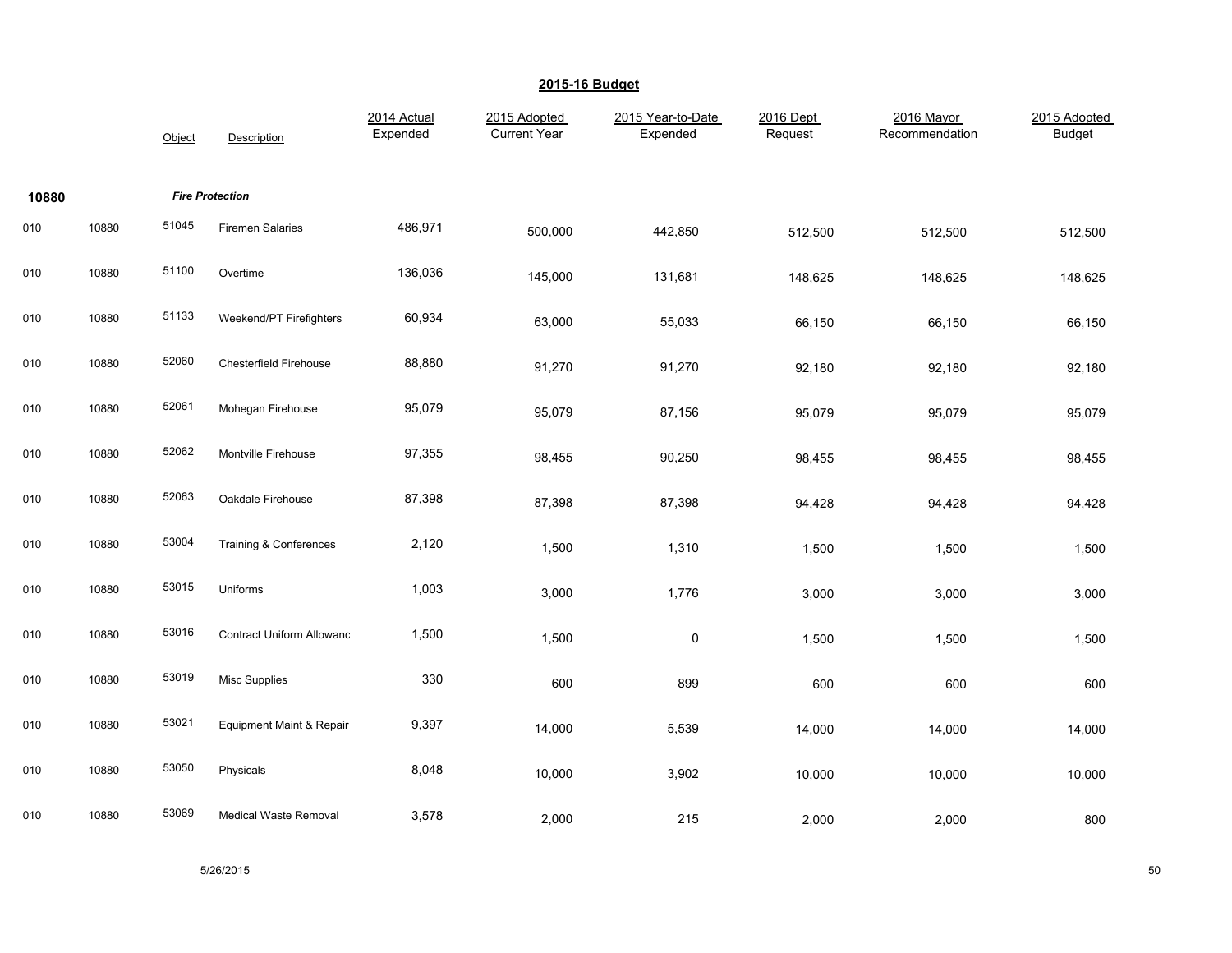|     |       | Object | Description              | 2014 Actual<br>Expended | 2015 Adopted<br><b>Current Year</b> | 2015 Year-to-Date<br>Expended | 2016 Dept<br>Request | 2016 Mayor<br>Recommendation | 2015 Adopted<br><b>Budget</b> |       |
|-----|-------|--------|--------------------------|-------------------------|-------------------------------------|-------------------------------|----------------------|------------------------------|-------------------------------|-------|
| 010 | 10880 | 53084  | Fire Hydrant Maintenance | 31,200                  | 32,500                              | 31,200                        | 32,500               | 32,500                       | 32,500                        |       |
| 010 | 10880 | 53086  | Equipment                | 7,830                   | 9,800                               | 8,434                         | 9,800                | 9,800                        | 9,800                         |       |
|     |       |        | <b>Fire Protection</b>   | 1,117,658               | 1,155,102                           | 1,038,913                     | 1,182,317            | 1,182,317                    | 1,181,117                     | 2.25% |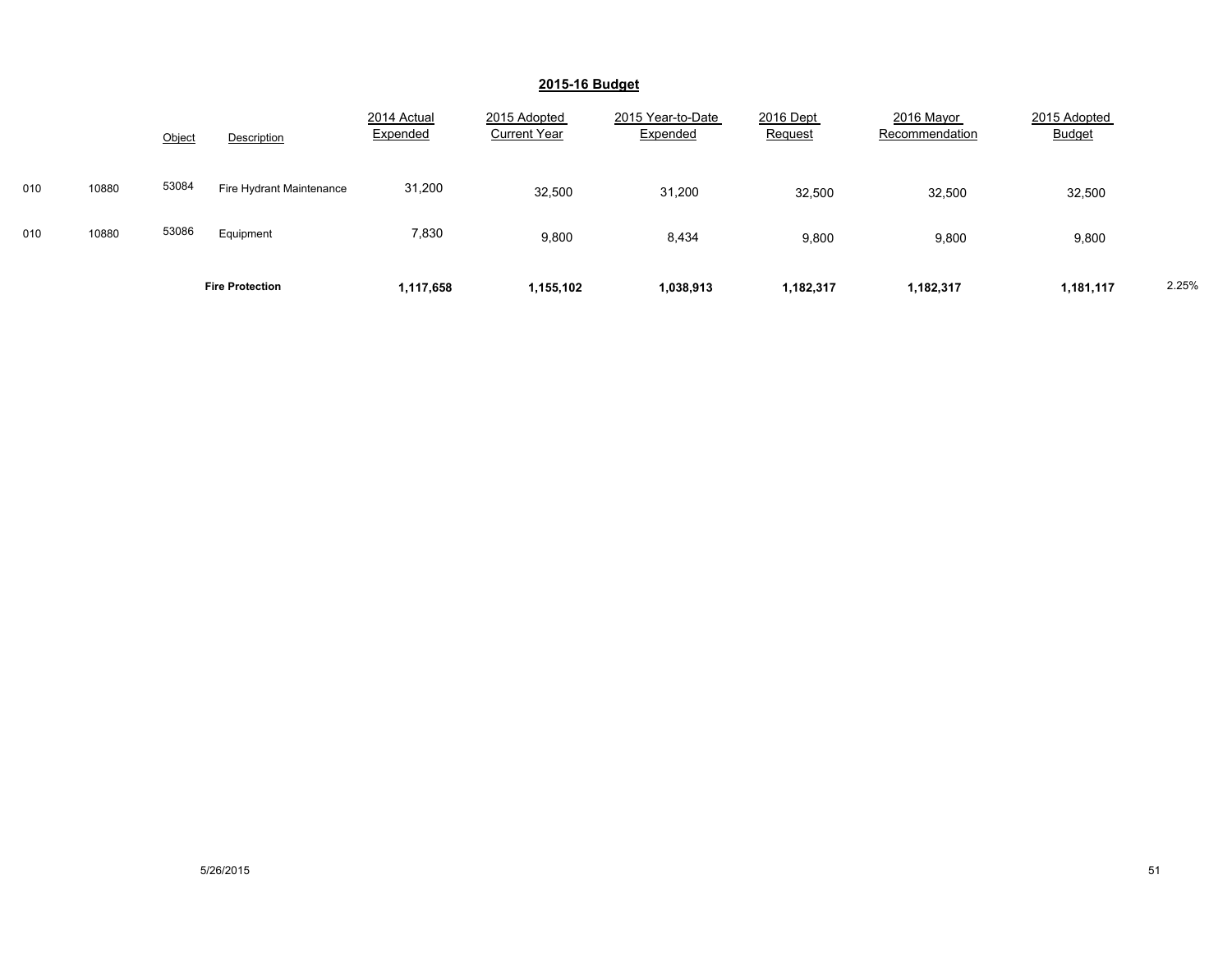|       |       | Object | Description                         | 2014 Actual<br>Expended | 2015 Adopted<br><b>Current Year</b> | 2015 Year-to-Date<br>Expended | 2016 Dept<br>Request | 2016 Mayor<br>Recommendation | 2015 Adopted<br><b>Budget</b> |        |
|-------|-------|--------|-------------------------------------|-------------------------|-------------------------------------|-------------------------------|----------------------|------------------------------|-------------------------------|--------|
| 10890 |       |        | <b>Public Safety Building</b>       |                         |                                     |                               |                      |                              |                               |        |
| 010   | 10890 | 52000  | Electricity                         | 55,651                  | 30,000                              | 43,964                        | 70,000               | 70,000                       | 70,000                        |        |
| 010   | 10890 | 52003  | Telephone                           | 16,344                  | 20,000                              | 15,531                        | 20,000               | 20,000                       | 20,000                        |        |
| 010   | 10890 | 52011  | <b>Building Maintenance</b>         | 6,247                   | 3,000                               | 3,031                         | 3,000                | 3,000                        | 3,000                         |        |
| 010   | 10890 | 52013  | <b>Natural Gas</b>                  | 10,116                  | 20,000                              | 4,376                         | 20,000               | 12,000                       | 12,000                        |        |
| 010   | 10890 | 52128  | Water & Sewer Charges               | 2,315                   | 1,500                               | 1,955                         | 1,500                | 1,500                        | 1,500                         |        |
| 010   | 10890 | 52157  | Lease of Copier                     | 3,054                   | 3,500                               | 3,268                         | 3,500                | 3,500                        | 3,500                         |        |
| 010   | 10890 | 53019  | <b>Misc Supplies</b>                | 3,122                   | 1,000                               | 785                           | 1,000                | 1,000                        | 1,000                         |        |
| 010   | 10890 | 53021  | <b>Equipment Maint &amp; Repair</b> | 200                     | 500                                 | $\mathsf 0$                   | 500                  | 500                          | 500                           |        |
|       |       |        | <b>Public Safety Building</b>       | 97,868                  | 79,500                              | 72,909                        | 119,500              | 111,500                      | 111,500                       | 40.25% |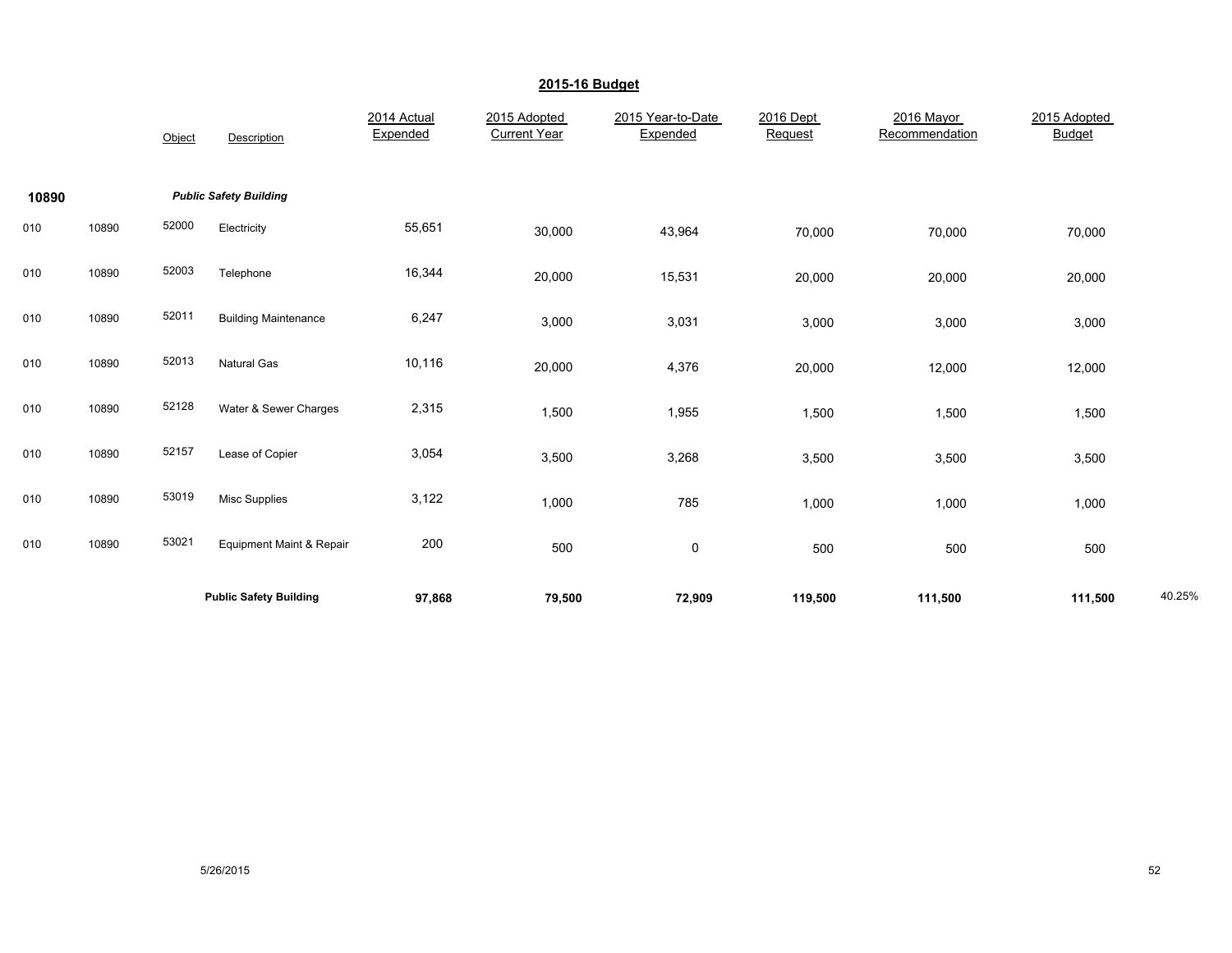|       |       | Object              | Description                   | 2014 Actual<br>Expended | 2015 Adopted<br><b>Current Year</b> | 2015 Year-to-Date<br>Expended | 2016 Dept<br>Request | 2016 Mayor<br>Recommendation | 2015 Adopted<br>Budget |
|-------|-------|---------------------|-------------------------------|-------------------------|-------------------------------------|-------------------------------|----------------------|------------------------------|------------------------|
| 10910 |       | <b>Public Works</b> |                               |                         |                                     |                               |                      |                              |                        |
| 010   | 10910 | 51008               | Public Works Dir Salary       | 75,384                  | 79,472                              | 69,983                        | 85,637               | 85,637                       | 85,637                 |
| 010   | 10910 | 51018               | Public Works' Salaries        | 950,516                 | 999,600                             | 859,432                       | 1,120,000            | 1,081,000                    | 1,118,500              |
| 010   | 10910 | 51050               | <b>Admin Secretary Salary</b> | 42,225                  | 41,704                              | 34,121                        | 43,569               | 43,569                       | 43,569                 |
| 010   | 10910 | 51100               | Overtime                      | 20,625                  | 25,000                              | 17,756                        | 32,000               | 32,000                       | 32,000                 |
| 010   | 10910 | 51110               | Overtime Snowplowing          | 98,185                  | 75,000                              | 151,153                       | 100,000              | 100,000                      | 100,000                |
| 010   | 10910 | 51130               | Seasonal Help                 | 8,494                   | 10,000                              | 6,695                         | 10,000               | 12,000                       | 12,000                 |
| 010   | 10910 | 52000               | Electricity                   | 24,342                  | 21,000                              | 15,247                        | 30,000               | 30,000                       | 30,000                 |
| 010   | 10910 | 52001               | <b>Street Lights</b>          | 155,990                 | 140,000                             | 109,310                       | 150,000              | 110,000                      | 110,000                |
| 010   | 10910 | 52002               | Spring Water                  | 479                     | 500                                 | 462                           | 500                  | 500                          | 500                    |
| 010   | 10910 | 52003               | Telephone                     | 3,394                   | 4,000                               | 2,982                         | 4,000                | 4,000                        | 4,000                  |
| 010   | 10910 | 52004               | Diesel Fuel                   | 116,023                 | 120,000                             | 93,270                        | 94,000               | 94,000                       | 94,000                 |
| 010   | 10910 | 52005               | Fuel Oil                      | 29,872                  | 20,000                              | 20,130                        | 24,000               | 24,000                       | 24,000                 |
| 010   | 10910 | 52006               | Gasoline                      | 134,281                 | 125,000                             | 81,590                        | 106,000              | 106,000                      | 106,000                |
| 010   | 10910 | 52008               | <b>Streetlight Repairs</b>    | 26,043                  | 25,000                              | 14,018                        | 25,000               | 25,000                       | 25,000                 |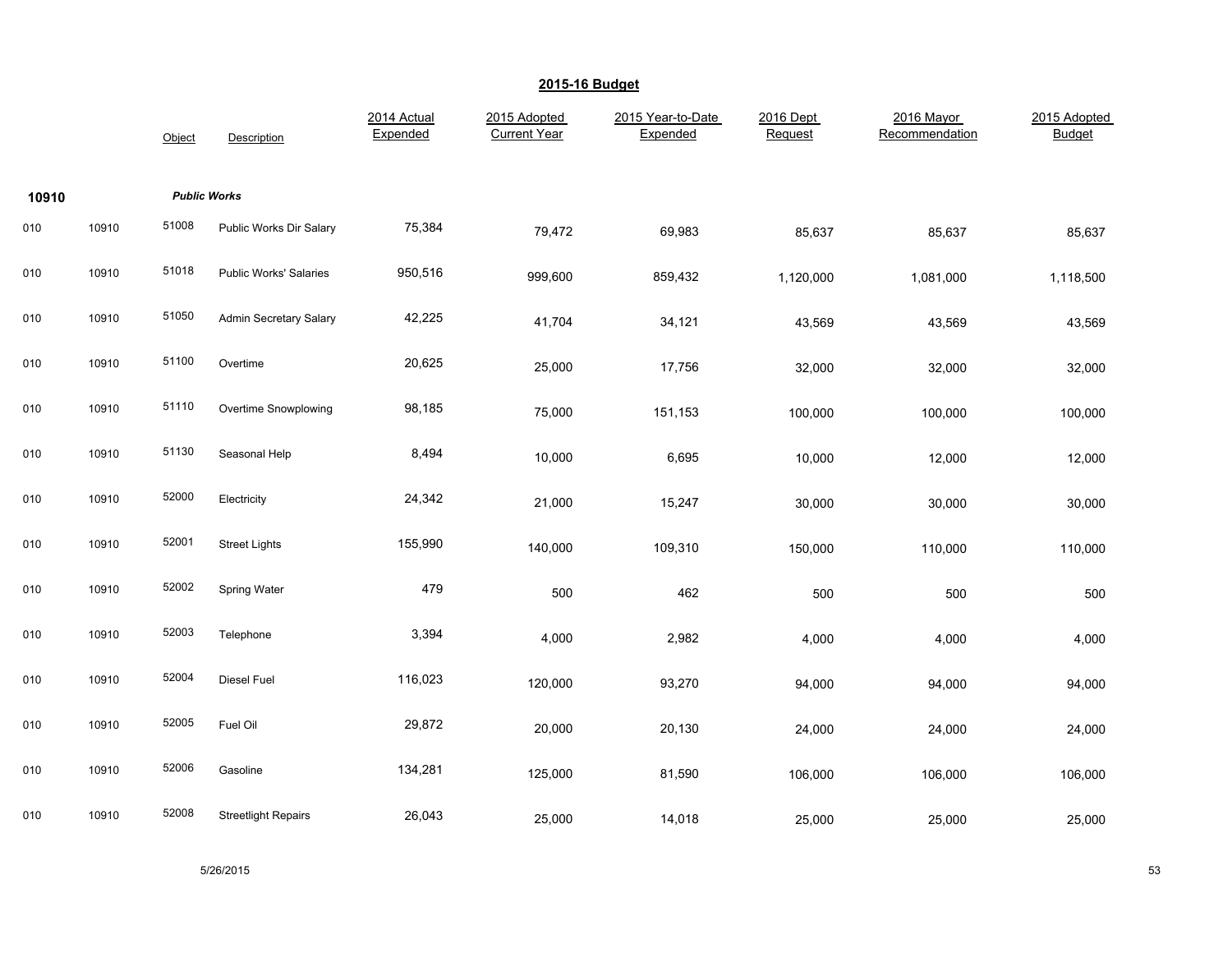|     |       | Object | Description               | 2014 Actual<br>Expended | 2015 Adopted<br><b>Current Year</b> | 2015 Year-to-Date<br>Expended | 2016 Dept<br>Request | 2016 Mayor<br>Recommendation | 2015 Adopted<br><b>Budget</b> |
|-----|-------|--------|---------------------------|-------------------------|-------------------------------------|-------------------------------|----------------------|------------------------------|-------------------------------|
| 010 | 10910 | 52012  | Paving & Curbing          | 8,360                   | 10,000                              | 1,019                         | 10,000               | 10,000                       | 10,000                        |
| 010 | 10910 | 52013  | Propane                   | 25,630                  | 15,000                              | 13,359                        | 15,000               | 15,000                       | 15,000                        |
| 010 | 10910 | 52128  | Water & Sewer Assessmer   | 528                     | 750                                 | 528                           | 750                  | 750                          | 750                           |
| 010 | 10910 | 52136  | Fees (Membership)         | 1,008                   | 1,000                               | 574                           | 1,000                | 1,000                        | 1,000                         |
| 010 | 10910 | 52156  | Boat Launch               | 151                     | 4,600                               | $\pmb{0}$                     | 4,600                | 4,600                        | 4,600                         |
| 010 | 10910 | 52157  | Lease of Copier           | 835                     | 1,000                               | 639                           | 1,000                | 1,000                        | 1,000                         |
| 010 | 10910 | 52173  | Evictions                 | 0                       | 600                                 | $\pmb{0}$                     | 600                  | 600                          | 600                           |
| 010 | 10910 | 53004  | Training & Conferences    | 865                     | 1,000                               | 462                           | 1,000                | 1,000                        | 1,000                         |
| 010 | 10910 | 53008  | Advertising               | 0                       | 200                                 | $\pmb{0}$                     | 500                  | 500                          | 500                           |
| 010 | 10910 | 53011  | Vehicle Expenses-Trucks   | 48,548                  | 45,000                              | 48,700                        | 45,000               | 45,000                       | 45,000                        |
| 010 | 10910 | 53012  | Vehicle Expenses-Public S | 21,978                  | 22,000                              | 16,919                        | 22,000               | 22,000                       | 22,000                        |
| 010 | 10910 | 53013  | Vehicle Expenses-Other    | 9,648                   | 12,000                              | 9,451                         | 12,000               | 12,000                       | 12,000                        |
| 010 | 10910 | 53014  | Printing                  | 195                     | 500                                 | $\pmb{0}$                     | 500                  | 500                          | 500                           |
| 010 | 10910 | 53015  | Uniforms                  | 10,878                  | 9,400                               | 6,998                         | 10,400               | 10,400                       | 10,400                        |
| 010 | 10910 | 53017  | <b>Plowing Supplies</b>   | 21,569                  | 16,000                              | 25,948                        | 16,000               | 20,000                       | 20,000                        |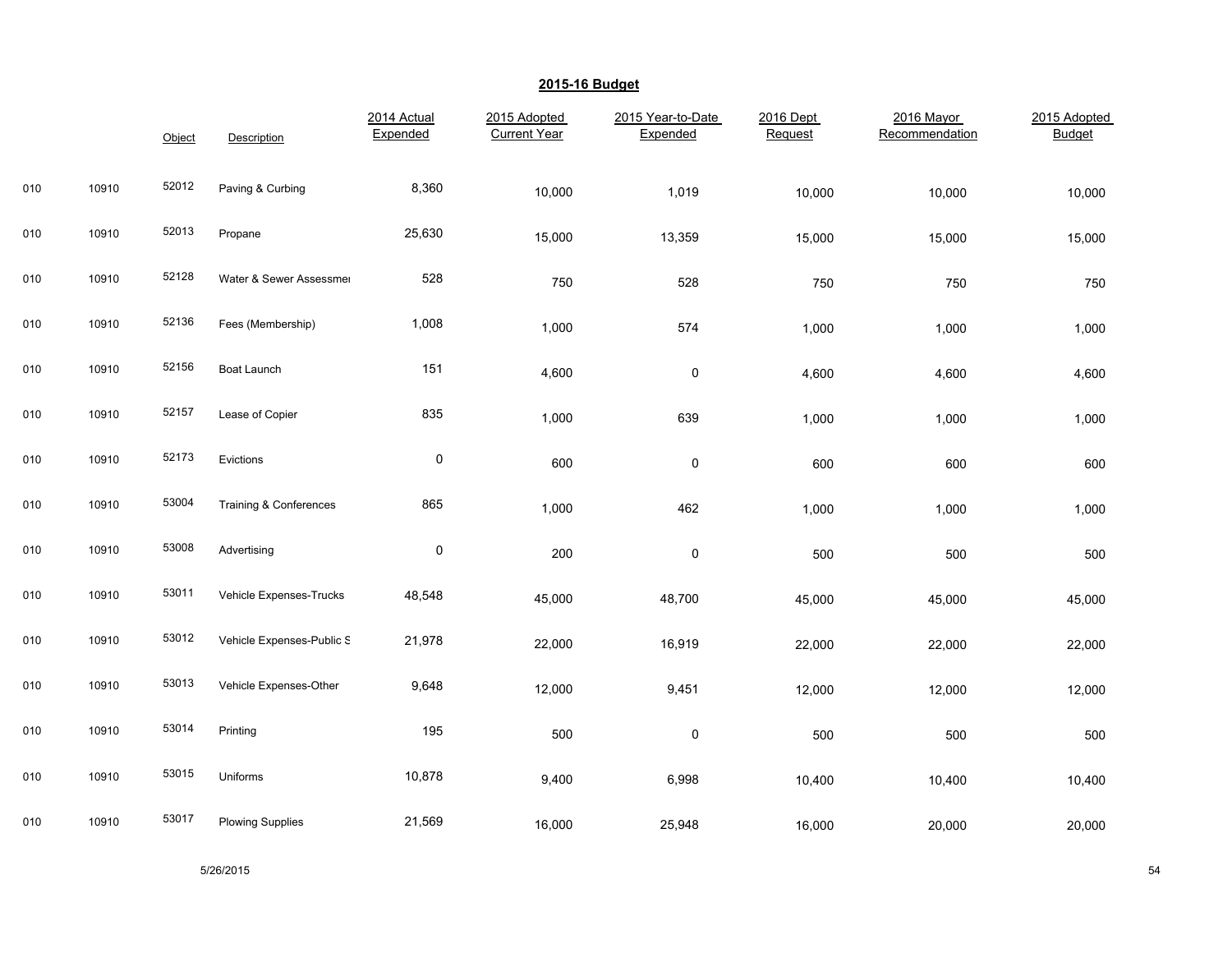|     |       | Object | Description                 | 2014 Actual<br>Expended | 2015 Adopted<br><b>Current Year</b> | 2015 Year-to-Date<br>Expended | 2016 Dept<br>Request | 2016 Mayor<br>Recommendation | 2015 Adopted<br><b>Budget</b> |
|-----|-------|--------|-----------------------------|-------------------------|-------------------------------------|-------------------------------|----------------------|------------------------------|-------------------------------|
| 010 | 10910 | 53018  | Sand & Salt                 | 291,225                 | 190,000                             | 316,816                       | 190,000              | 270,000                      | 270,000                       |
| 010 | 10910 | 53019  | <b>Misc Supplies</b>        | 4,248                   | 4,000                               | 3,931                         | 4,000                | 4,000                        | 4,000                         |
| 010 | 10910 | 53021  | Equipment Maint & Repair    | 23,993                  | 16,000                              | 15,430                        | 16,000               | 16,000                       | 16,000                        |
| 010 | 10910 | 53024  | <b>Reference Materials</b>  | 1,152                   | 1,000                               | 100                           | 1,000                | 1,000                        | 1,000                         |
| 010 | 10910 | 53027  | <b>Mechanic Tools</b>       | 2,492                   | 2,000                               | 3,184                         | 2,500                | 2,500                        | 2,500                         |
| 010 | 10910 | 53029  | Maintenance & Upkeep        | 30,474                  | 27,000                              | 17,251                        | 27,000               | 27,000                       | 27,000                        |
| 010 | 10910 | 53034  | Signs & Markers             | 4,563                   | 10,000                              | 4,738                         | 20,000               | 20,000                       | 20,000                        |
| 010 | 10910 | 53035  | Tires - Trucks              | 12,525                  | 12,000                              | 7,171                         | 12,000               | 12,000                       | 12,000                        |
| 010 | 10910 | 53036  | Tires - Public Safety Vehic | 7,530                   | 10,000                              | 6,999                         | 10,000               | 10,000                       | 10,000                        |
| 010 | 10910 | 53037  | Tires - Other               | 929                     | 11,500                              | 8,375                         | 11,500               | 11,500                       | 11,500                        |
| 010 | 10910 | 53041  | Safety Equipment            | 7,420                   | 6,000                               | 4,618                         | 6,000                | 6,000                        | 6,000                         |
| 010 | 10910 | 53042  | <b>Tree Removal</b>         | 17,379                  | 25,000                              | 12,724                        | 25,000               | 25,000                       | 25,000                        |
| 010 | 10910 | 53043  | <b>Vehicle Supplies</b>     | 34,450                  | 30,000                              | 30,459                        | 30,000               | 30,000                       | 30,000                        |
| 010 | 10910 | 53044  | Guardrails                  | $\pmb{0}$               | 8,000                               | 44                            | 8,000                | 8,000                        | 8,000                         |
| 010 | 10910 | 53045  | Road Striping               | 19,159                  | 25,000                              | $\pmb{0}$                     | 45,000               | 45,000                       | 45,000                        |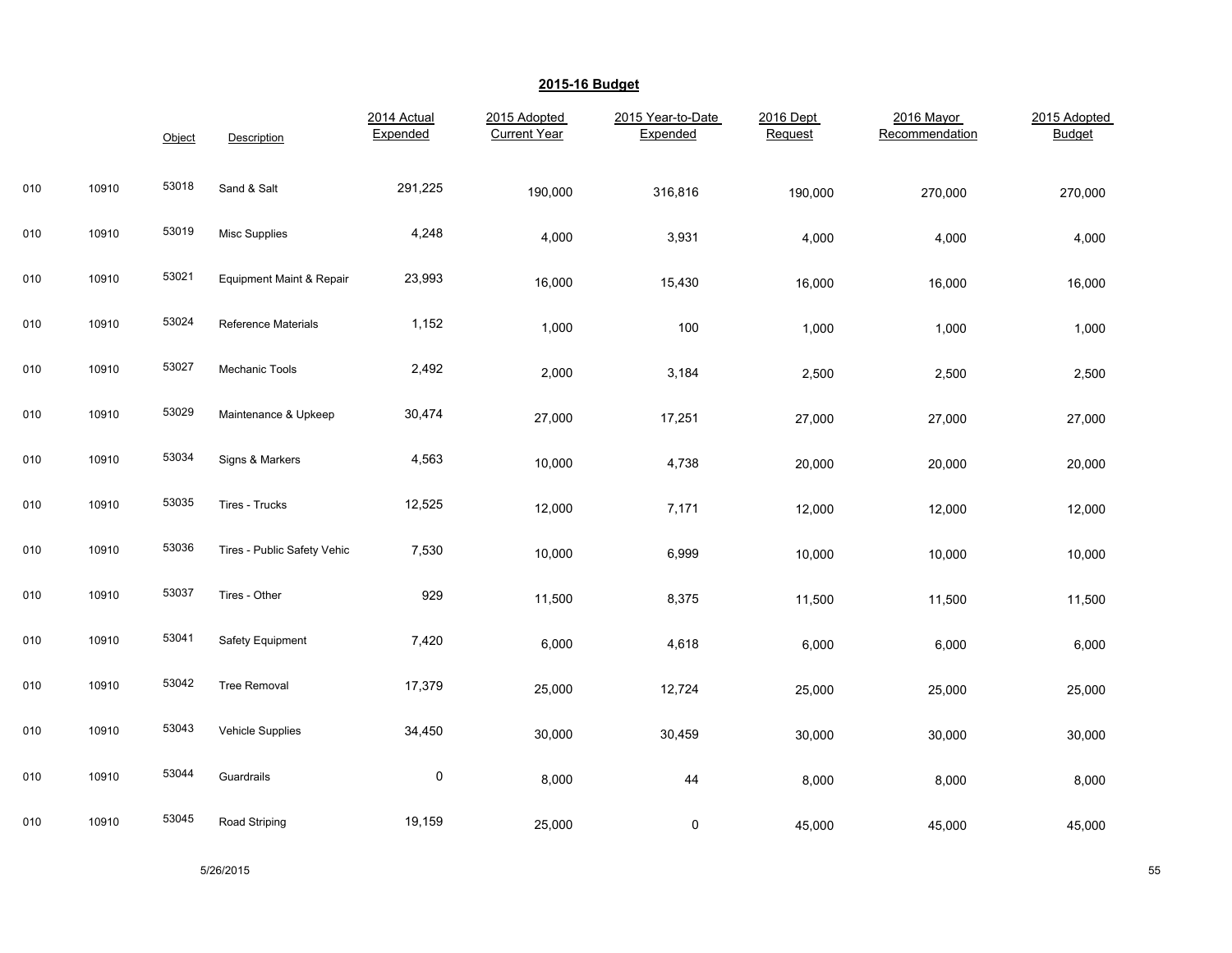|     |       | Object | Description               | 2014 Actual<br>Expended | 2015 Adopted<br><b>Current Year</b> | 2015 Year-to-Date<br>Expended | 2016 Dept<br>Request | 2016 Mayor<br>Recommendation | 2015 Adopted<br><b>Budget</b> |
|-----|-------|--------|---------------------------|-------------------------|-------------------------------------|-------------------------------|----------------------|------------------------------|-------------------------------|
| 010 | 10910 | 53046  | Drainage                  | 24,316                  | 25,000                              | 2,647                         | 25,000               | 25,000                       | 25,000                        |
| 010 | 10910 | 53047  | Tools                     | 2,755                   | 3,000                               | 2,205                         | 3,000                | 3,000                        | 3,000                         |
| 010 | 10910 | 53050  | Physicals                 | $\pmb{0}$               | 500                                 | $\pmb{0}$                     | 500                  | 500                          | 500                           |
| 010 | 10910 | 53055  | Cold Patch                | 2,465                   | 2,000                               | 4,526                         | 2,000                | 2,000                        | 2,000                         |
| 010 | 10910 | 53060  | Cellular Phone            | 3,538                   | 3,500                               | 3,170                         | 3,500                | 3,500                        | 3,500                         |
| 010 | 10910 | 53100  | Maintenance-Fair Oaks     | 9,264                   | 13,000                              | 11,205                        | 25,980               | 25,980                       | 25,980                        |
| 010 | 10910 | 53101  | Maintenance-Police Compl  | 13,772                  | 14,000                              | 14,353                        | 14,000               | 14,000                       | 14,000                        |
| 010 | 10910 | 53102  | Maintenance - Public Work | 25,398                  | 19,300                              | 22,350                        | 19,300               | 19,300                       | 19,300                        |
| 010 | 10910 | 53103  | Maintenance - Senior Ctr. | 9,811                   | 7,000                               | 7,633                         | 7,000                | 7,000                        | 7,000                         |
| 010 | 10910 | 53104  | Maintenance - Town Hall   | 61,056                  | 53,000                              | 28,829                        | 60,000               | 60,000                       | 60,000                        |
| 010 | 10910 | 53105  | Maintenance - Youth Serv. | 1,621                   | $\pmb{0}$                           | $\pmb{0}$                     | 0                    | $\pmb{0}$                    | $\pmb{0}$                     |
| 010 | 10910 | 53106  | Maintenance - Pound       | 919                     | 1,000                               | 2,696                         | 1,000                | 1,000                        | 1,000                         |
| 010 | 10910 | 53107  | Maintenance - Soc.Serv.   | $\overline{7}$          | 0                                   | 0                             | $\pmb{0}$            | $\pmb{0}$                    | $\pmb{0}$                     |
| 010 | 10910 | 53108  | <b>Equipment Rental</b>   | 15,589                  | 28,000                              | 16,787                        | 28,000               | 28,000                       | 28,000                        |
| 010 | 10910 | 53206  | Maintenance-Old Town Ha   | 6,557                   | 8,000                               | 1,624                         | 8,000                | 8,000                        | 8,000                         |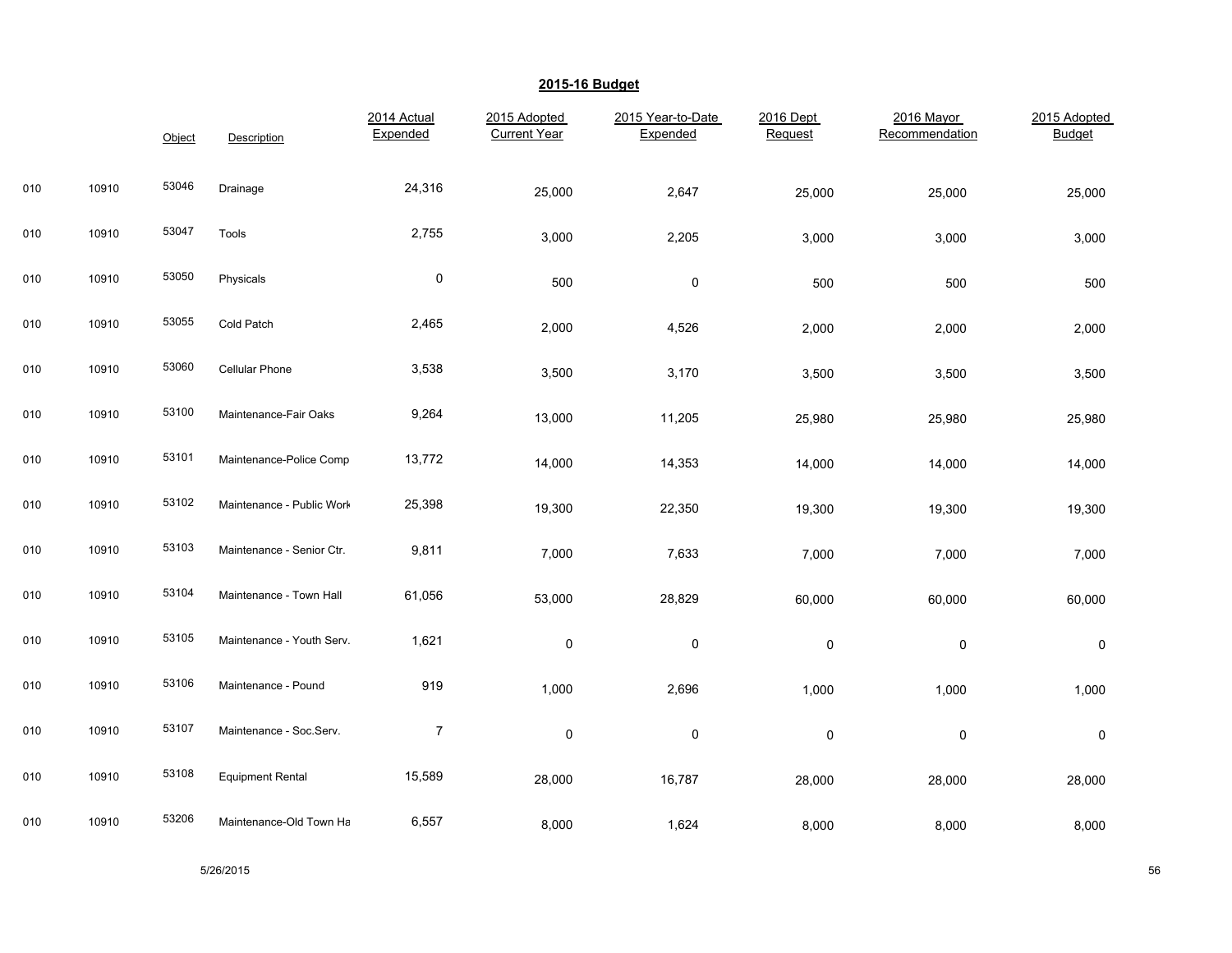|     |       |        | <b>Public Works</b>           | 2,475,767               | 2,386,726                           | 2,154,834                     | 2,580,936            | 2,587,936                    | 2,625,436                     | 10.00% |
|-----|-------|--------|-------------------------------|-------------------------|-------------------------------------|-------------------------------|----------------------|------------------------------|-------------------------------|--------|
| 010 | 10910 | 54030  | <b>Cleaning Equipment</b>     | 1,384                   | 900                                 | 489                           | 900                  | 900                          | 900                           |        |
| 010 | 10910 | 54029  | <b>Mechanics Equipment</b>    | 210                     | 2,000                               | 1,500                         | 6,000                | 6,000                        | 6,000                         |        |
| 010 | 10910 | 54028  | <b>Communication Equipmen</b> | 162                     | 1,000                               | 1,257                         | 1,000                | 1,000                        | 1,000                         |        |
| 010 | 10910 | 54000  | Equipment                     | 3,360                   | 2,700                               | 977                           | 2,700                | 2,700                        | 2,700                         |        |
|     |       | Object | Description                   | 2014 Actual<br>Expended | 2015 Adopted<br><b>Current Year</b> | 2015 Year-to-Date<br>Expended | 2016 Dept<br>Request | 2016 Mayor<br>Recommendation | 2015 Adopted<br><b>Budget</b> |        |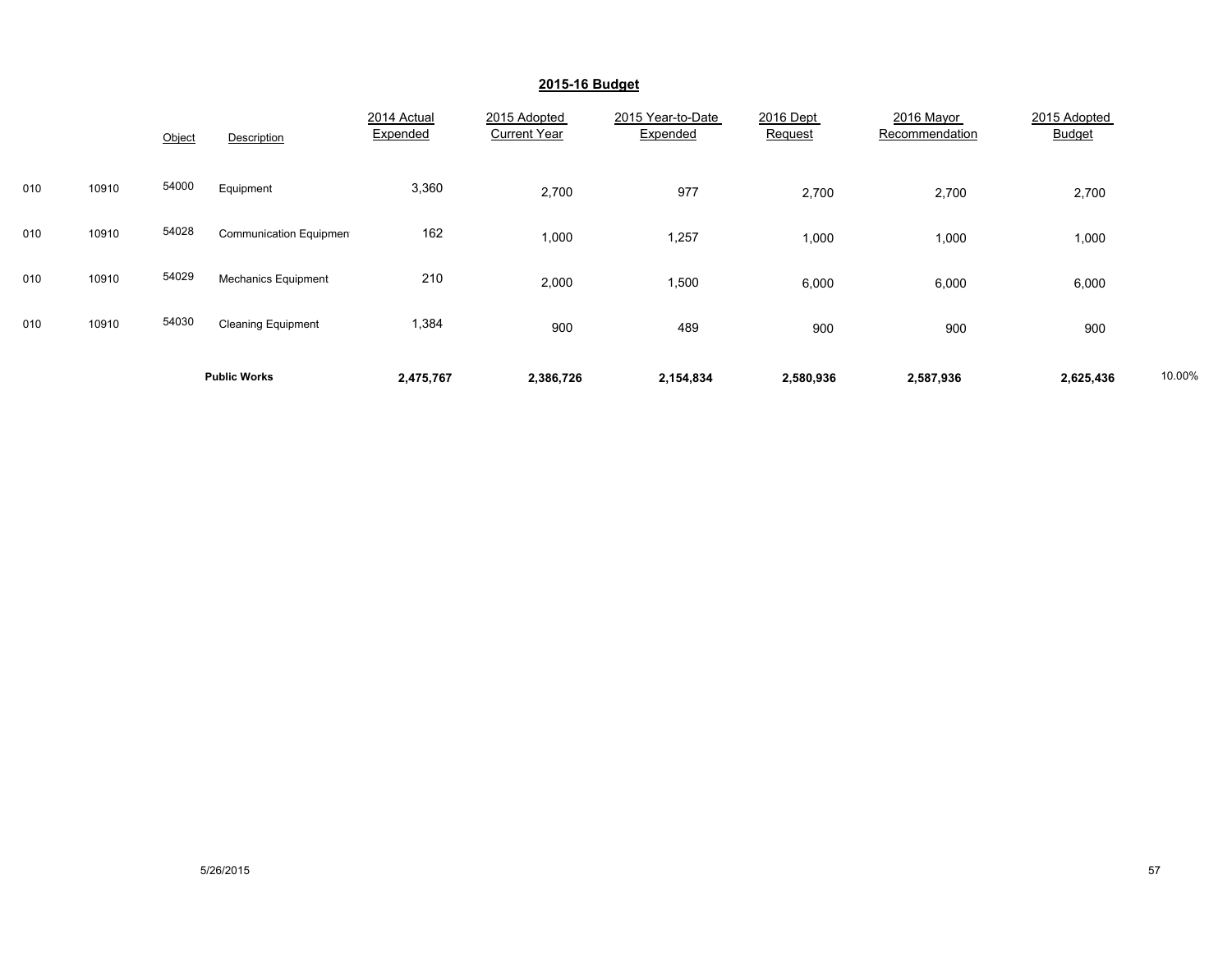|       |       | Object | Description                 | 2014 Actual<br>Expended | 2015 Adopted<br><b>Current Year</b> | 2015 Year-to-Date<br>Expended | 2016 Dept<br>Request | 2016 Mayor<br>Recommendation | 2015 Adopted<br><b>Budget</b> |
|-------|-------|--------|-----------------------------|-------------------------|-------------------------------------|-------------------------------|----------------------|------------------------------|-------------------------------|
| 10920 |       |        | <b>Camp Oakdale</b>         |                         |                                     |                               |                      |                              |                               |
| 010   | 10920 | 52000  | Electricity                 | 13,375                  | 15,000                              | 10,877                        | 17,000               | 17,000                       | 17,000                        |
| 010   | 10920 | 52002  | Spring Water                | 115                     | 300                                 | 128                           | 300                  | 300                          | 300                           |
| 010   | 10920 | 52003  | Telephone                   | 504                     | 500                                 | 440                           | 550                  | 550                          | 550                           |
| 010   | 10920 | 52011  | <b>Building Maintenance</b> | 2,520                   | 3,000                               | 6,327                         | 3,500                | 3,500                        | 3,500                         |
| 010   | 10920 | 52013  | Propane                     | 3,476                   | 2,500                               | 1,867                         | 2,500                | 2,500                        | 2,500                         |
| 010   | 10920 | 52129  | Outside Contractors         | 4,544                   | 5,000                               | 4,869                         | 5,000                | 5,000                        | 5,000                         |
| 010   | 10920 | 52151  | <b>Field Maintenance</b>    | 29,855                  | 35,000                              | 16,598                        | 35,000               | 35,000                       | 35,000                        |
| 010   | 10920 | 53004  | Training & Conferences      | 430                     | 500                                 | 270                           | 500                  | 500                          | 500                           |
| 010   | 10920 | 53019  | <b>Misc Supplies</b>        | 1,482                   | 1,000                               | 1,094                         | 1,000                | 1,000                        | 1,000                         |
| 010   | 10920 | 53021  | Equipment Maint & Repair    | 6,408                   | 3,500                               | 5,582                         | 5,500                | 5,500                        | 5,500                         |
| 010   | 10920 | 53029  | Maintenance & Upkeep        | 5,305                   | 6,100                               | 1,660                         | 6,100                | 6,100                        | 6,100                         |
| 010   | 10920 | 53053  | Refunds                     | 852                     | 500                                 | 575                           | $\pmb{0}$            | $\mathsf{O}\xspace$          | $\mathsf 0$                   |
| 010   | 10920 | 53058  | <b>Sanitary Services</b>    | 3,480                   | 1,500                               | 2,450                         | 1,500                | 1,500                        | 1,500                         |
| 010   | 10920 | 54000  | Equipment                   | 642                     | 500                                 | 894                           | 500                  | 500                          | 500                           |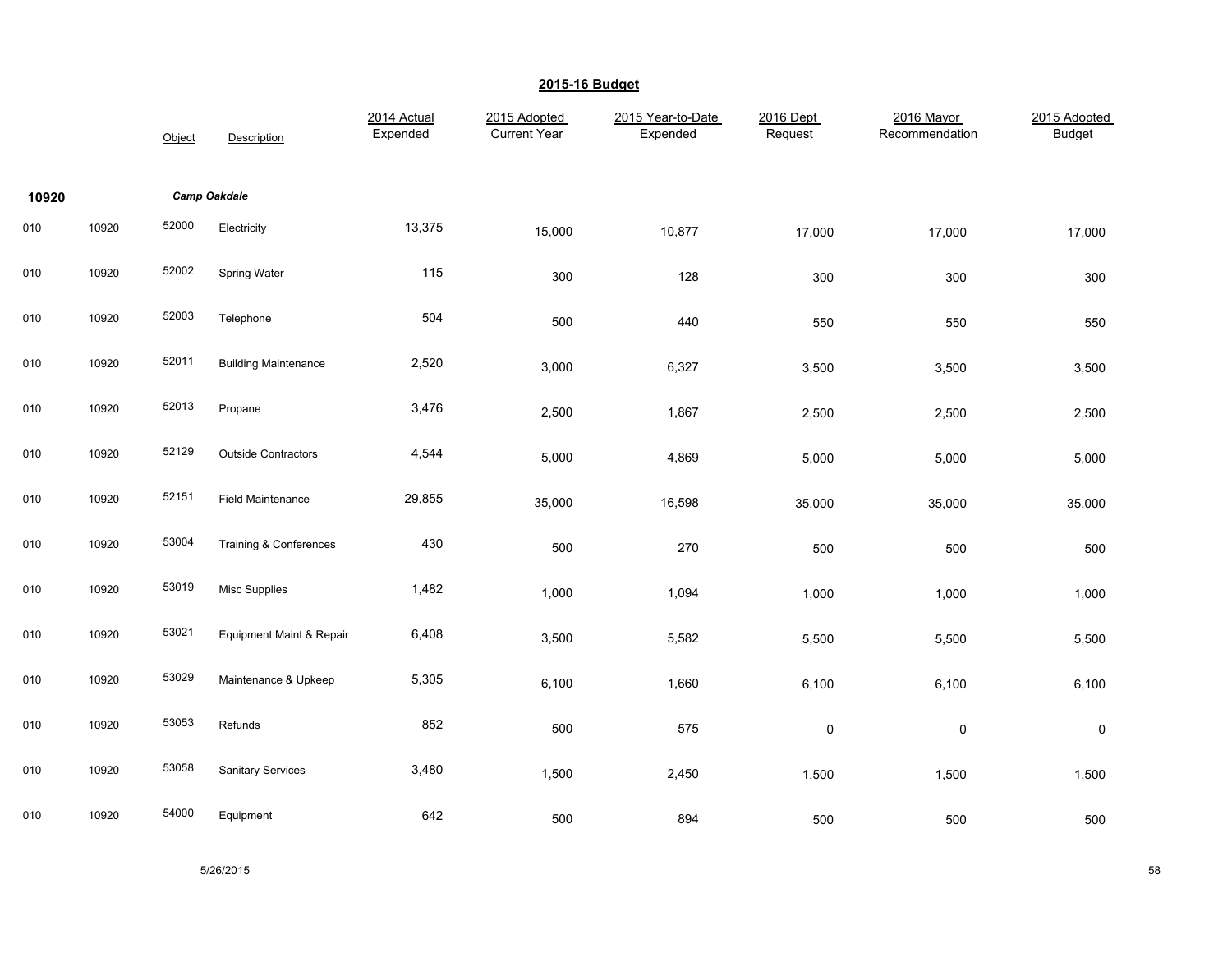| Object              | 2014 Actual | 2015 Adopted        | 2015 Year-to-Date | 2016 Dept | 2016 Mayor     | 2015 Adopted  |       |
|---------------------|-------------|---------------------|-------------------|-----------|----------------|---------------|-------|
| Description         | Expended    | <b>Current Year</b> | Expended          | Request   | Recommendation | <b>Budget</b> |       |
| <b>Camp Oakdale</b> | 72,989      | 74.900              | 53,631            | 78,950    | 78,950         | 78,950        | 5.41% |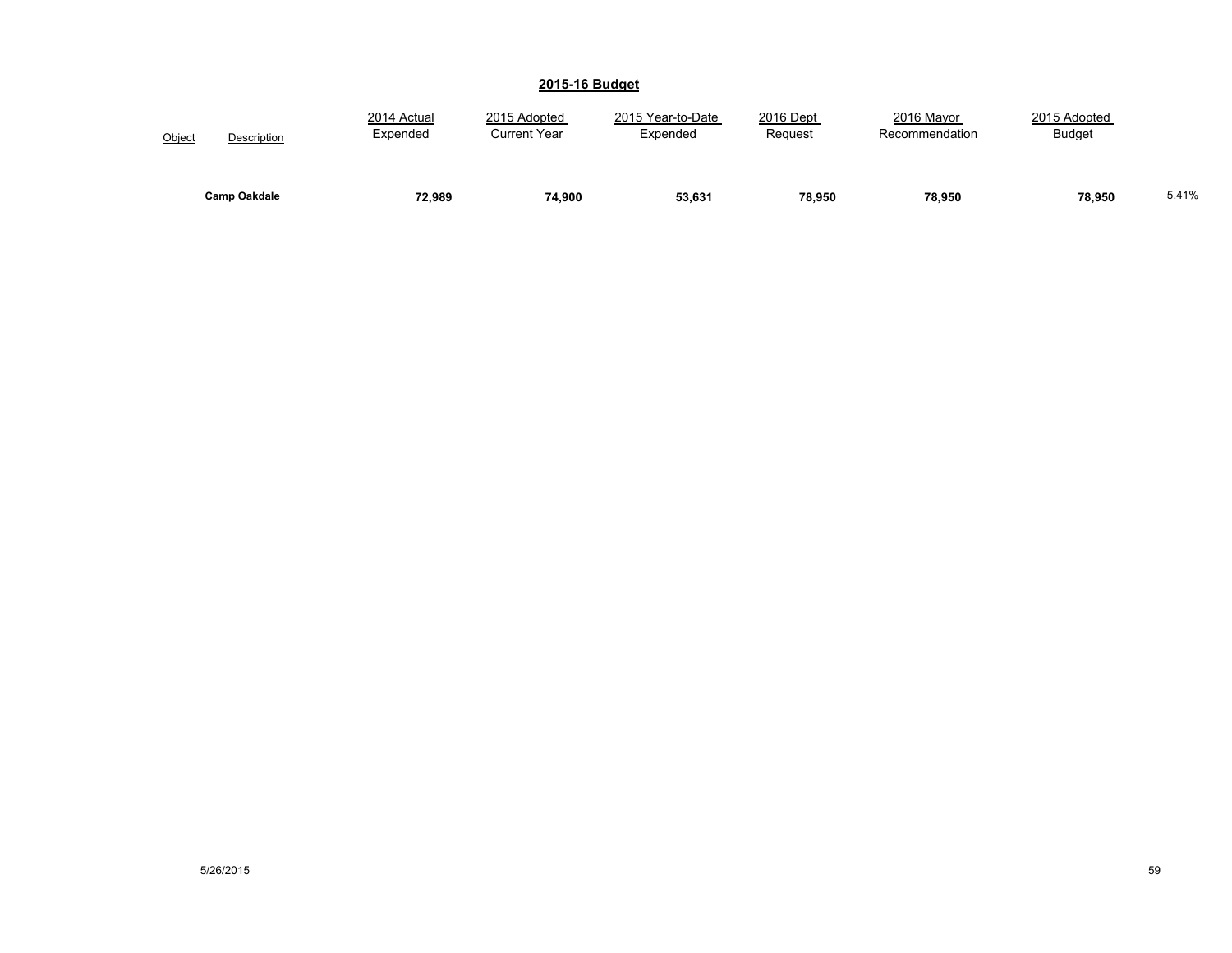|       |       | Object | Description                | 2014 Actual<br>Expended | 2015 Adopted<br><b>Current Year</b> | 2015 Year-to-Date<br>Expended | 2016 Dept<br>Request | 2016 Mayor<br>Recommendation | 2015 Adopted<br><b>Budget</b> |       |
|-------|-------|--------|----------------------------|-------------------------|-------------------------------------|-------------------------------|----------------------|------------------------------|-------------------------------|-------|
| 10930 |       |        | <b>Building Inspector</b>  |                         |                                     |                               |                      |                              |                               |       |
| 010   | 10930 | 51016  | Secretary Salary           | 42,160                  | 43,045                              | 37,901                        | 44,960               | 44,960                       | 44,960                        |       |
| 010   | 10930 | 51059  | <b>Building Official</b>   | 67,902                  | 68,927                              | 60,499                        | 72,573               | 72,000                       | 72,000                        |       |
| 010   | 10930 | 51060  | Deputy Building Official   | 58,056                  | 58,995                              | 51,951                        | 61,626               | 61,626                       | 61,626                        |       |
| 010   | 10930 | 51100  | Overtime                   | 457                     | 1,000                               | 362                           | 1,000                | 1,000                        | 1,000                         |       |
| 010   | 10930 | 52136  | Fees (Membership)          | 290                     | 400                                 | 290                           | 450                  | 450                          | 450                           |       |
| 010   | 10930 | 53004  | Training & Conferences     | 0                       | 200                                 | 0                             | 200                  | 200                          | 200                           |       |
| 010   | 10930 | 53014  | Printing                   | 0                       | 250                                 | 0                             | 250                  | 250                          | 250                           |       |
| 010   | 10930 | 53021  | Equipment Maint & Repair   | 100                     | 300                                 | 13                            | 300                  | 300                          | 300                           |       |
| 010   | 10930 | 53024  | Reference Materials        | 776                     | 1,200                               | 0                             | 1,200                | 1,200                        | 1,200                         |       |
| 010   | 10930 | 53025  | <b>Inspection Supplies</b> | 185                     | 500                                 | 0                             | 500                  | 500                          | 500                           |       |
| 010   | 10930 | 53060  | <b>Cellular Phone</b>      | 1,111                   | 1,100                               | 957                           | 1,100                | 1,100                        | 1,100                         |       |
| 010   | 10930 | 54000  | Equipment                  | 90                      | 400                                 | 99                            | 400                  | 400                          | 400                           |       |
|       |       |        | <b>Building Inspector</b>  | 171,128                 | 176,317                             | 152,071                       | 184,559              | 183,986                      | 183,986                       | 4.35% |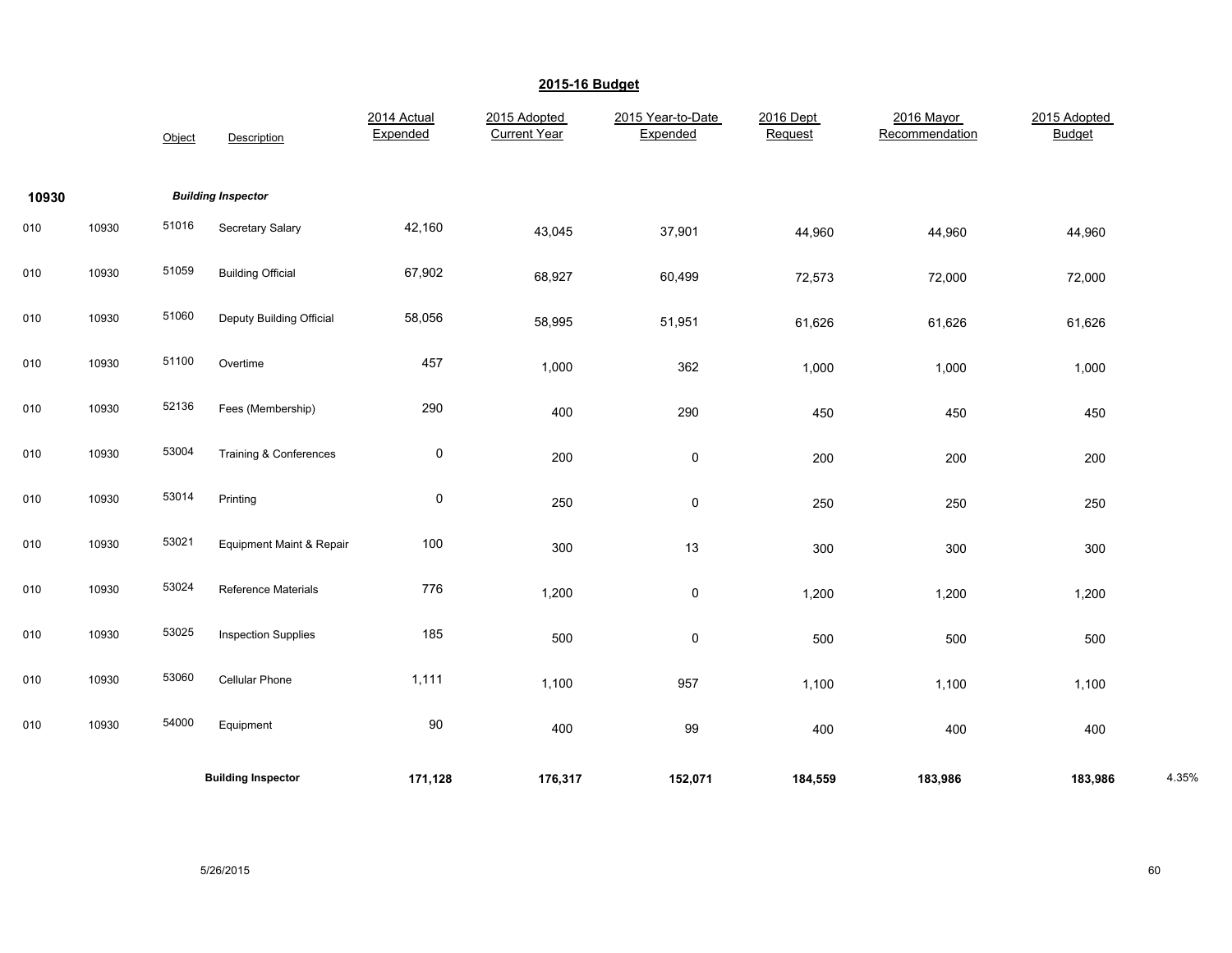|       |       | Object             | Description                | 2014 Actual<br>Expended | 2015 Adopted<br><b>Current Year</b> | 2015 Year-to-Date<br>Expended | 2016 Dept<br>Request | 2016 Mayor<br>Recommendation | 2015 Adopted<br><b>Budget</b> |
|-------|-------|--------------------|----------------------------|-------------------------|-------------------------------------|-------------------------------|----------------------|------------------------------|-------------------------------|
| 10940 |       | <b>Solid Waste</b> |                            |                         |                                     |                               |                      |                              |                               |
| 010   | 10940 | 51100              | Overtime                   | 1,759                   | 3,500                               | 2,111                         | 2,000                | 2,000                        | 2,000                         |
| 010   | 10940 | 51131              | PT Landfill Operator       | 34,013                  | 24,000                              | 14,810                        | 20,000               | 24,000                       | 24,000                        |
| 010   | 10940 | 51135              | Gate Person Transfer Stat  | 879                     | 38,700                              | $\pmb{0}$                     | $\pmb{0}$            | $\mathsf{O}\xspace$          | 0                             |
| 010   | 10940 | 51139              | FT. Landfill               | 75,304                  | 71,500                              | 92,887                        | 110,500              | 110,500                      | 110,500                       |
| 010   | 10940 | 52002              | Spring Water               | 168                     | 300                                 | 169                           | 300                  | 300                          | 300                           |
| 010   | 10940 | 52003              | Telephone                  | 932                     | 1,200                               | 815                           | 1,200                | 1,200                        | 1,200                         |
| 010   | 10940 | 52013              | Propane/heat               | 912                     | 1,200                               | 608                           | 1,200                | 1,200                        | 1,200                         |
| 010   | 10940 | 52030              | Recycling                  | 252,821                 | 250,000                             | 226,689                       | 260,000              | 260,000                      | 260,000                       |
| 010   | 10940 | 52035              | Hazardous Waste Coll       | 366                     | 1,000                               | 585                           | 1,000                | 1,000                        | 1,000                         |
| 010   | 10940 | 52124              | Tipping Fees SCRRRA        | 437,020                 | 525,000                             | 417,362                       | 525,000              | 525,000                      | 525,000                       |
| 010   | 10940 | 52136              | Fees (Membership)          | $\pmb{0}$               | 1,000                               | $\pmb{0}$                     | 500                  | 500                          | 500                           |
| 010   | 10940 | 52145              | Tipping Fees Bulky Waste   | 64,454                  | 70,000                              | 38,602                        | 70,000               | 70,000                       | 70,000                        |
| 010   | 10940 | 52155              | <b>Sanitary Facilities</b> | 3,420                   | 3,500                               | 1,300                         | 3,500                | 3,500                        | 3,500                         |
| 010   | 10940 | 52157              | Lease of Copier            | 921                     | 1,000                               | 639                           | 1,000                | 1,000                        | 1,000                         |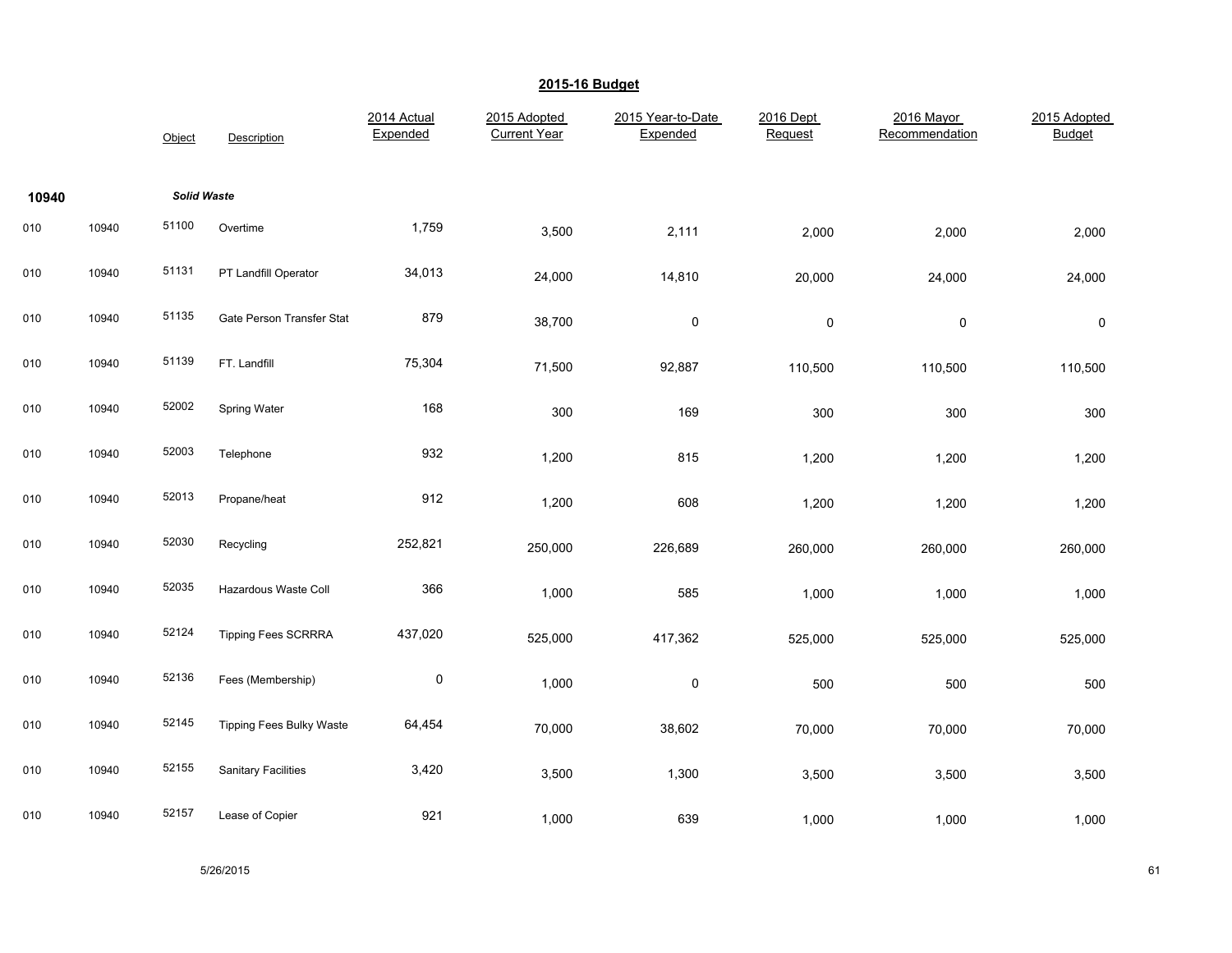|     |       |        | <b>Solid Waste</b>          | 935,403                 | 1,029,600                           | 820,828                       | 1,040,150            | 1,044,150                    | 1,044,150                     | 1.41% |
|-----|-------|--------|-----------------------------|-------------------------|-------------------------------------|-------------------------------|----------------------|------------------------------|-------------------------------|-------|
| 010 | 10940 | 54143  | <b>Recycling Containers</b> | 0                       | 0                                   | 0                             | 6,000                | 6,000                        | 6,000                         |       |
| 010 | 10940 | 54000  | Equipment                   | 4,370                   | 3,000                               | 3,638                         | 3,000                | 3,000                        | 3,000                         |       |
| 010 | 10940 | 53068  | Testing                     | 25,929                  | 18,000                              | 10,459                        | 18,000               | 18,000                       | 18,000                        |       |
| 010 | 10940 | 53050  | Physicals                   | 0                       | 100                                 | $\pmb{0}$                     | 100                  | 100                          | 100                           |       |
| 010 | 10940 | 53029  | Maintenance & Upkeep        | 23,244                  | 5,000                               | 3,187                         | 5,000                | 5,000                        | 5,000                         |       |
| 010 | 10940 | 53021  | Equipment Maint & Repair    | 3,702                   | 4,500                               | 3,245                         | 4,500                | 4,500                        | 4,500                         |       |
| 010 | 10940 | 53019  | <b>Misc Supplies</b>        | 1,897                   | 3,000                               | 1,721                         | 3,000                | 3,000                        | 3,000                         |       |
| 010 | 10940 | 53015  | Uniforms                    | 1,402                   | 1,500                               | 720                           | 1,750                | 1,750                        | 1,750                         |       |
| 010 | 10940 | 53014  | Printing                    | 1,892                   | 2,500                               | 1,171                         | 2,500                | 2,500                        | 2,500                         |       |
| 010 | 10940 | 53004  | Training & Conferences      | 0                       | 100                                 | 111                           | 100                  | 100                          | 100                           |       |
|     |       | Object | Description                 | 2014 Actual<br>Expended | 2015 Adopted<br><b>Current Year</b> | 2015 Year-to-Date<br>Expended | 2016 Dept<br>Request | 2016 Mayor<br>Recommendation | 2015 Adopted<br><b>Budget</b> |       |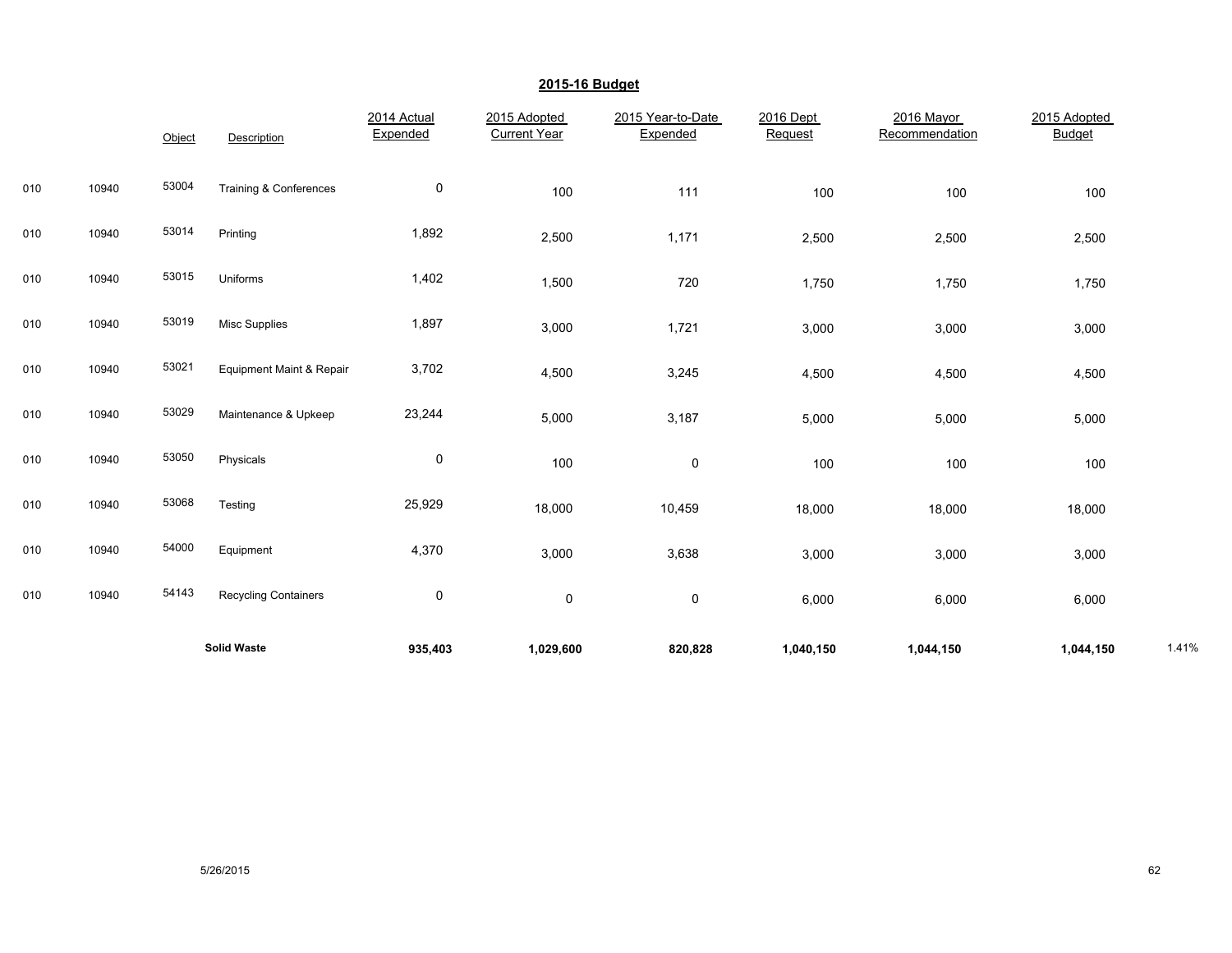|              |        | <b>Board of Education</b> | 36,585,359              | 37,200,441                          | 28,158,650                    | 37,626,668           | 37,626,668                   | 37,598,668                    | 1.07% |
|--------------|--------|---------------------------|-------------------------|-------------------------------------|-------------------------------|----------------------|------------------------------|-------------------------------|-------|
| 10950<br>010 | 53051  | Board of Ed Expenses      | 36,585,359              | 37,200,441                          | 28,158,650                    | 37,626,668           | 37,626,668                   | 37,598,668                    |       |
| 10950        |        | <b>Board of Education</b> |                         |                                     |                               |                      |                              |                               |       |
|              | Object | Description               | 2014 Actual<br>Expended | 2015 Adopted<br><b>Current Year</b> | 2015 Year-to-Date<br>Expended | 2016 Dept<br>Request | 2016 Mayor<br>Recommendation | 2015 Adopted<br><b>Budget</b> |       |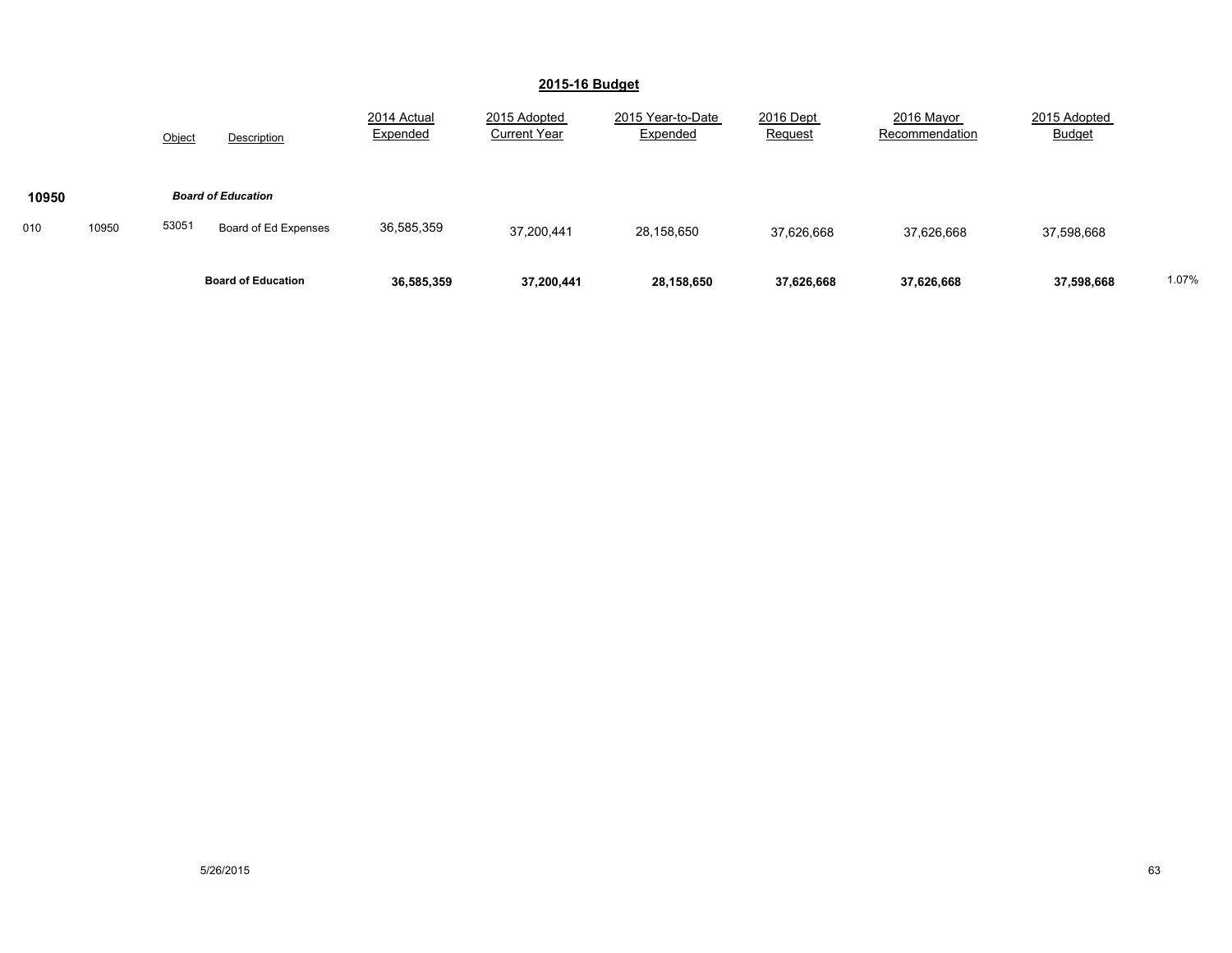|       |       | Object | Description                | 2014 Actual<br>Expended | 2015 Adopted<br><b>Current Year</b> | 2015 Year-to-Date<br>Expended | 2016 Dept<br>Request | 2016 Mayor<br>Recommendation | 2015 Adopted<br><b>Budget</b> |
|-------|-------|--------|----------------------------|-------------------------|-------------------------------------|-------------------------------|----------------------|------------------------------|-------------------------------|
| 10960 |       |        | <b>Capital Improvement</b> |                         |                                     |                               |                      |                              |                               |
| 010   | 10960 | 52012  | Paving & Drainage          | 500,000                 | 273,367                             | 155,521                       | 0                    | 172,524                      | 172,524                       |
| 010   | 10960 | 53089  | Trsf Sta Bldg/drvwy        | $\pmb{0}$               | 25,000                              | $\pmb{0}$                     | $\pmb{0}$            | $\pmb{0}$                    | $\pmb{0}$                     |
| 010   | 10960 | 54006  | Police Car Replacement     | 49,262                  | 0                                   | $\pmb{0}$                     | $\pmb{0}$            | 104,285                      | 104,285                       |
| 010   | 10960 | 54007  | Snow Blower                | 8,946                   | 0                                   | 0                             | $\pmb{0}$            | $\pmb{0}$                    | 0                             |
| 010   | 10960 | 54008  | <b>Basketball Courts</b>   | $\pmb{0}$               | 0                                   | 0                             | $\pmb{0}$            | 12,000                       | 12,000                        |
| 010   | 10960 | 54009  | Fire Inspector Vehicle     | $\pmb{0}$               | 0                                   | $\pmb{0}$                     | $\pmb{0}$            | 40,000                       | 40,000                        |
| 010   | 10960 | 54011  | All Purpose Field          | $\pmb{0}$               | 0                                   | $\mathsf 0$                   | 0                    | 70,000                       | 70,000                        |
| 010   | 10960 | 54012  | Utility Vehicle Camp Oakda | $\pmb{0}$               | 0                                   | $\pmb{0}$                     | $\pmb{0}$            | 6,500                        | 6,500                         |
| 010   | 10960 | 54038  | Board of Ed Vehicle        | $\pmb{0}$               | 0                                   | $\mathsf 0$                   | $\pmb{0}$            | 66,000                       | 66,000                        |
| 010   | 10960 | 54040  | DISPATCH EQUIPMENT         | $\pmb{0}$               | 250,000                             | 0                             | 0                    | $\pmb{0}$                    | 0                             |
| 010   | 10960 | 54041  | RADIO RECEIVER PROJE       | $\pmb{0}$               | 15,000                              | 15,000                        | $\pmb{0}$            | $\pmb{0}$                    | $\pmb{0}$                     |
| 010   | 10960 | 54042  | Fiber Optic Network        | $\pmb{0}$               | $\pmb{0}$                           | $\pmb{0}$                     | $\pmb{0}$            | 26,100                       | 26,100                        |
| 010   | 10960 | 54043  | <b>Building Vehicle</b>    | 49,706                  | 0                                   | 0                             | $\pmb{0}$            | $\pmb{0}$                    | 0                             |
| 010   | 10960 | 54046  | UNDERCARRIAGE WASH         | $\pmb{0}$               | 16,000                              | 0                             | 0                    | 0                            | 0                             |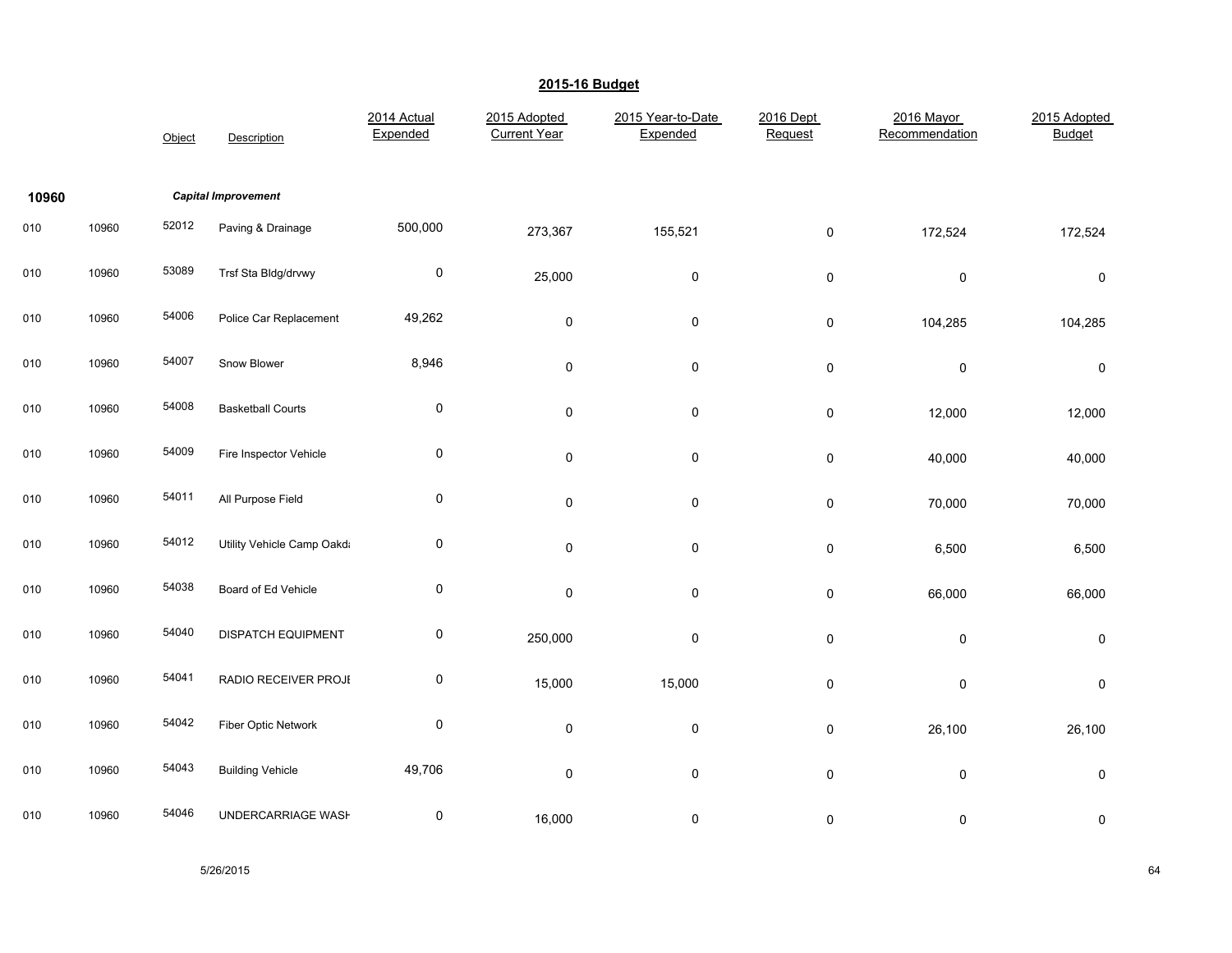|     |       | Object | Description                 | 2014 Actual<br>Expended | 2015 Adopted<br><b>Current Year</b> | 2015 Year-to-Date<br>Expended | 2016 Dept<br>Request | 2016 Mayor<br>Recommendation | 2015 Adopted<br><b>Budget</b> |
|-----|-------|--------|-----------------------------|-------------------------|-------------------------------------|-------------------------------|----------------------|------------------------------|-------------------------------|
| 010 | 10960 | 54050  | CSP Portable/Mobile Radio   | 0                       | $\pmb{0}$                           | $\pmb{0}$                     | $\pmb{0}$            | 85,000                       | 85,000                        |
| 010 | 10960 | 54051  | Fair Oaks Rekey             | $\pmb{0}$               | $\pmb{0}$                           | $\mathsf 0$                   | $\pmb{0}$            | 6,000                        | 6,000                         |
| 010 | 10960 | 54053  | Roof Repair-PW Office & C   | 40,000                  | $\mathbf 0$                         | 0                             | 0                    | 0                            | 0                             |
| 010 | 10960 | 54055  | Maynard Rd Improvements     | 0                       | $\pmb{0}$                           | 0                             | $\pmb{0}$            | 76,000                       | 76,000                        |
| 010 | 10960 | 54056  | Fair Oaks Field Improveme   | 0                       | $\pmb{0}$                           | 0                             | 0                    | 50,000                       | 50,000                        |
| 010 | 10960 | 54057  | Radio Receiver Benjamin (   | 0                       | 15,000                              | 0                             | 0                    | $\pmb{0}$                    | 0                             |
| 010 | 10960 | 54059  | Mechanic Truck              | $\pmb{0}$               | $\pmb{0}$                           | 0                             | $\pmb{0}$            | 32,000                       | 32,000                        |
| 010 | 10960 | 54064  | School Buses/Vans           | $\pmb{0}$               | $\pmb{0}$                           | $\pmb{0}$                     | $\pmb{0}$            | 90,000                       | 50,000                        |
| 010 | 10960 | 54069  | <b>Construction Trailer</b> | $\pmb{0}$               | $\pmb{0}$                           | 0                             | 0                    | 6,500                        | 6,500                         |
| 010 | 10960 | 54070  | Stainless Slide Rear Sand   | $\mathbf 0$             | 14,000                              | 0                             | $\pmb{0}$            | $\pmb{0}$                    | 0                             |
| 010 | 10960 | 54072  | Mason Dump Truck            | 0                       | $\pmb{0}$                           | 28,500                        | $\pmb{0}$            | 38,000                       | 38,000                        |
| 010 | 10960 | 54073  | Seal Coat Camp Oakdale I    | $\pmb{0}$               | $\pmb{0}$                           | 0                             | 0                    | 40,500                       | 40,500                        |
| 010 | 10960 | 54074  | MOBILE SHELVING LOWI        | 0                       | 22,875                              | 22,525                        | 0                    | 0                            | 0                             |
| 010 | 10960 | 54076  | ACO VEHICLE                 | $\pmb{0}$               | 28,000                              | 27,987                        | $\pmb{0}$            | $\mathsf{O}\xspace$          | $\pmb{0}$                     |
| 010 | 10960 | 54079  | Camp Oakdale Improveme      | 12,000                  | 0                                   | 0                             | 0                    | 0                            | 0                             |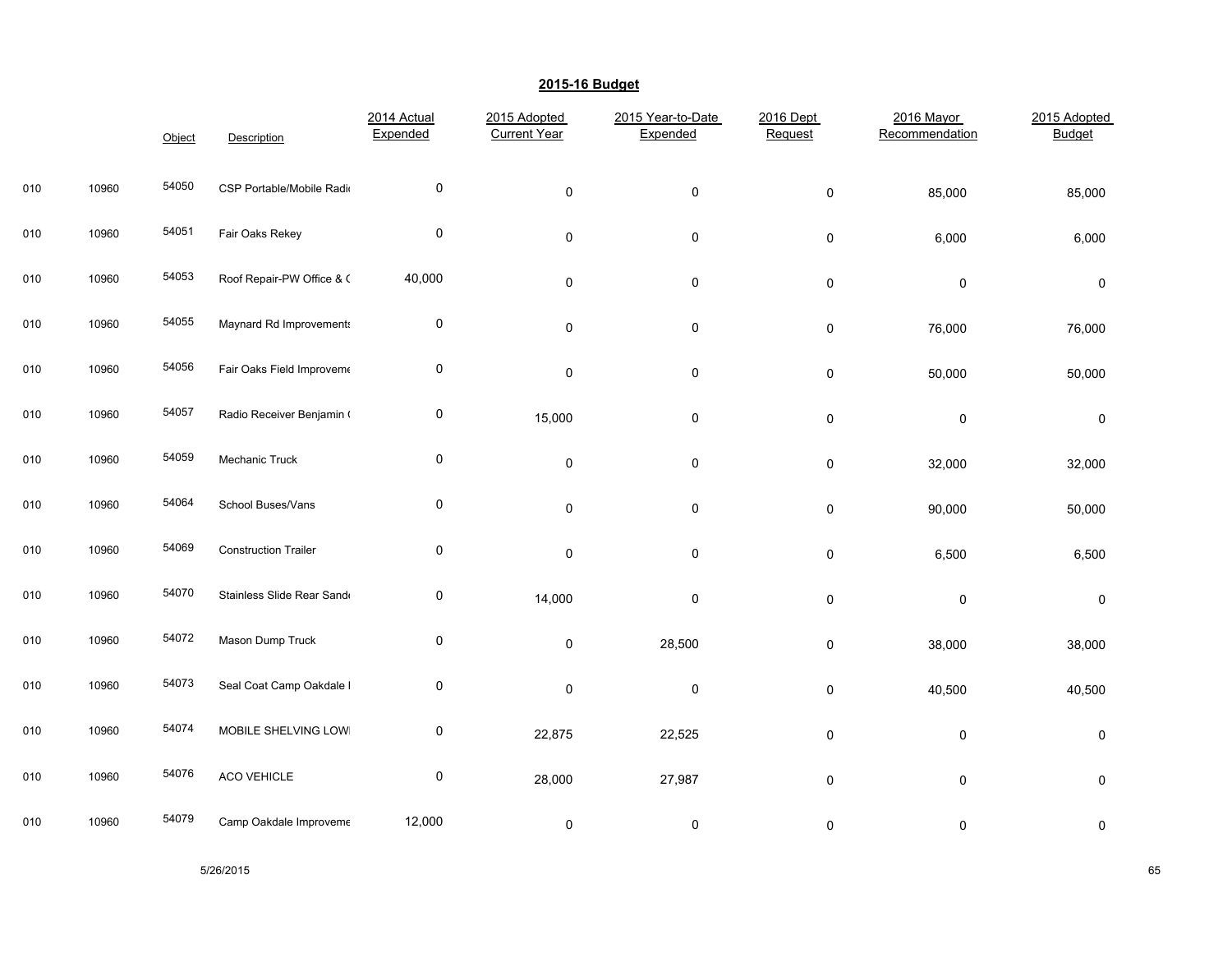|     |       | Object | Description                 | 2014 Actual<br>Expended | 2015 Adopted<br><b>Current Year</b> | 2015 Year-to-Date<br>Expended | 2016 Dept<br>Request | 2016 Mayor<br>Recommendation | 2015 Adopted<br><b>Budget</b> |
|-----|-------|--------|-----------------------------|-------------------------|-------------------------------------|-------------------------------|----------------------|------------------------------|-------------------------------|
| 010 | 10960 | 54080  | Field Improve-Palmer        | 20,000                  | $\pmb{0}$                           | $\pmb{0}$                     | $\pmb{0}$            | $\pmb{0}$                    | $\pmb{0}$                     |
| 010 | 10960 | 54088  | Plow Truck                  | $\pmb{0}$               | 90,000                              | 0                             | $\pmb{0}$            | 120,000                      | 120,000                       |
| 010 | 10960 | 54089  | Pick Up Camp Oakdale        | 17,972                  | $\pmb{0}$                           | 0                             | $\pmb{0}$            | $\pmb{0}$                    | 0                             |
| 010 | 10960 | 54100  | Phone Replacement           | 0                       | 10,000                              | $\pmb{0}$                     | $\pmb{0}$            | 40,000                       | 40,000                        |
| 010 | 10960 | 54102  | Sealcoat/stripe TH/SR       | $\pmb{0}$               | 14,000                              | $\pmb{0}$                     | $\pmb{0}$            | $\pmb{0}$                    | $\pmb{0}$                     |
| 010 | 10960 | 54105  | Truck Body Replacement      | $\pmb{0}$               | 15,000                              | 11,342                        | 0                    | 30,000                       | 30,000                        |
| 010 | 10960 | 54111  | New Town Hall Roof          | 35,000                  | 35,000                              | 0                             | $\pmb{0}$            | $\pmb{0}$                    | 0                             |
| 010 | 10960 | 54123  | <b>DEMO/REFURB SOCIAL:</b>  | 0                       | 34,000                              | 250                           | $\pmb{0}$            | $\pmb{0}$                    | $\pmb{0}$                     |
| 010 | 10960 | 54130  | Police Vehicle Surv Systen  | $\pmb{0}$               | $\pmb{0}$                           | $\pmb{0}$                     | $\pmb{0}$            | 55,210                       | 55,210                        |
| 010 | 10960 | 54131  | Contribution to Capital Car | 200,000                 | 60,000                              | 0                             | $\pmb{0}$            | $\pmb{0}$                    | 0                             |
| 010 | 10960 | 54132  | Communication Improvem      | 40,000                  | $\mathbf 0$                         | 0                             | $\mathsf{O}\xspace$  | $\pmb{0}$                    | 0                             |
| 010 | 10960 | 54133  | Police Boat                 | 25,000                  | 25,000                              | $\pmb{0}$                     | $\pmb{0}$            | 30,000                       | $\pmb{0}$                     |
| 010 | 10960 | 54138  | Heating Units for Vaults    | 0                       | 28,000                              | 7,347                         | $\pmb{0}$            | $\pmb{0}$                    | $\pmb{0}$                     |
| 010 | 10960 | 54302  | Safety Upgrades-DesJardi    | $\pmb{0}$               | 13,500                              | $\pmb{0}$                     | $\pmb{0}$            | $\pmb{0}$                    | $\pmb{0}$                     |
| 010 | 10960 | 54313  | Drainage Raymond/Lynch      | $\pmb{0}$               | $\pmb{0}$                           | 94,448                        | $\pmb{0}$            | $\mathsf 0$                  | 0                             |